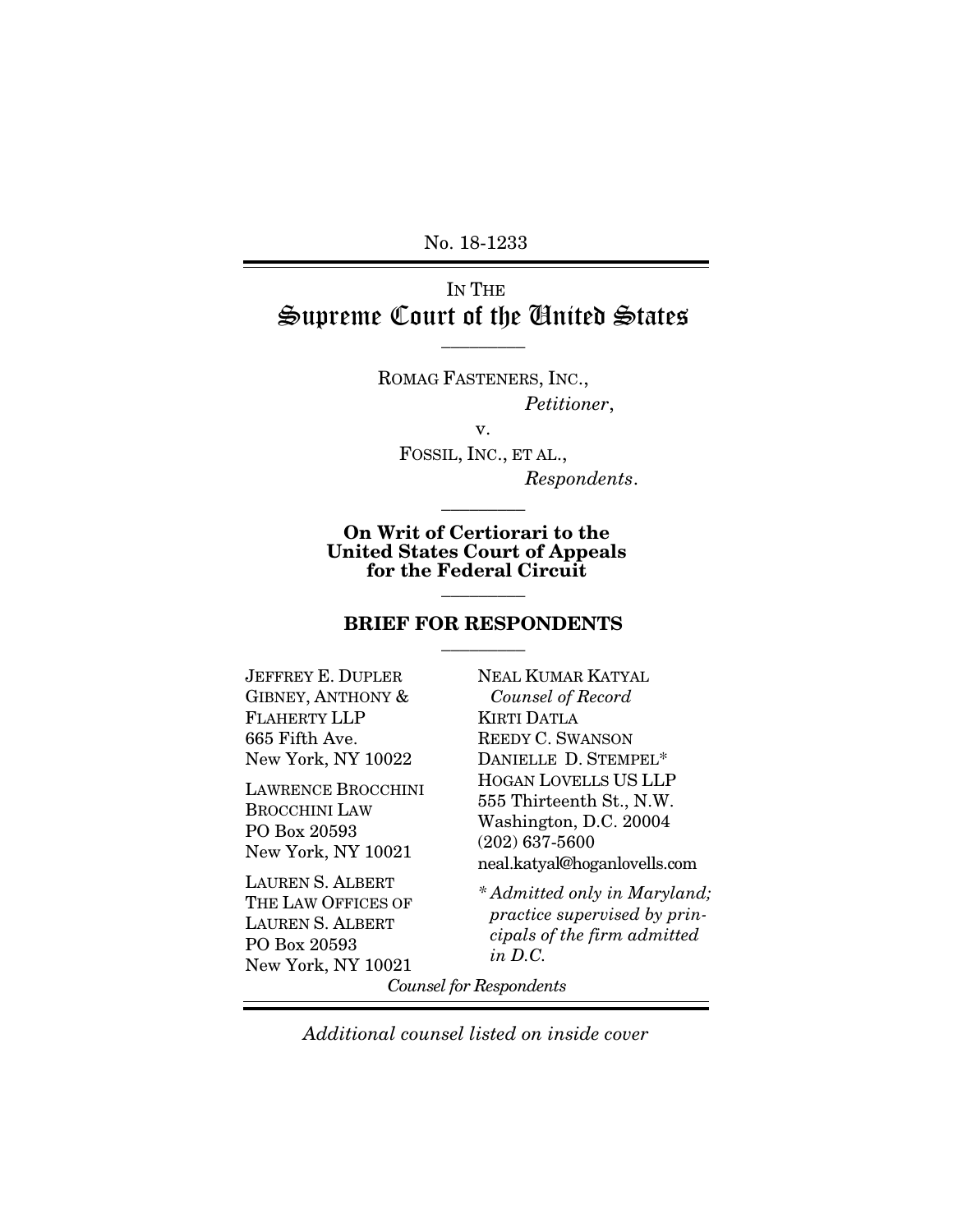Additional Counsel:

THOMAS P. SCHMIDT KRISTINA ALEKSEYEVA HOGAN LOVELLS US LLP 390 Madison Ave. New York, NY 10017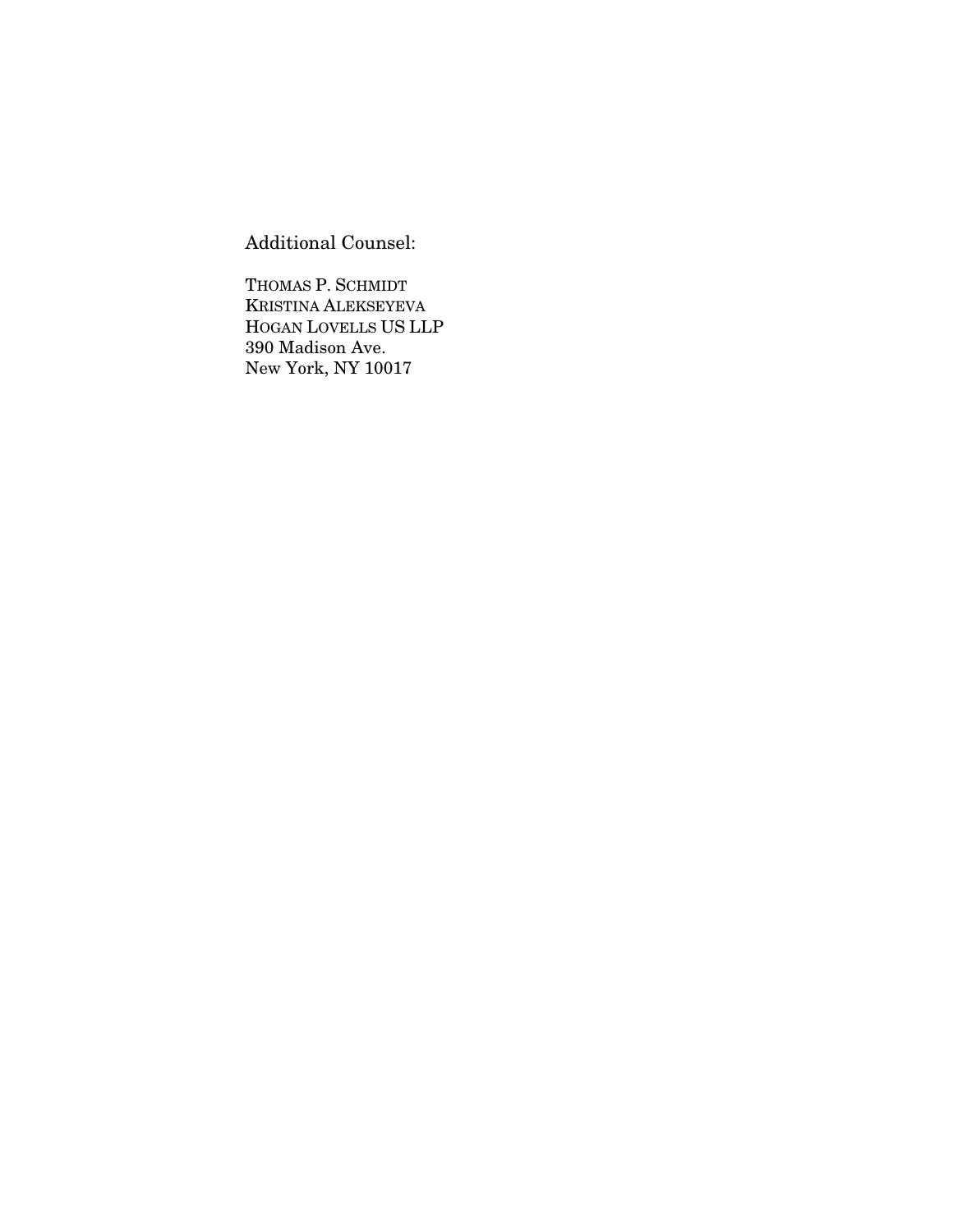# QUESTION PRESENTED

Whether, under Section 35 of the Lanham Act, 15 U.S.C. § 1117(a), willful infringement is a prerequisite for an award of an infringer's profits for a violation of Section 43(a), 15 U.S.C. § 1125(a).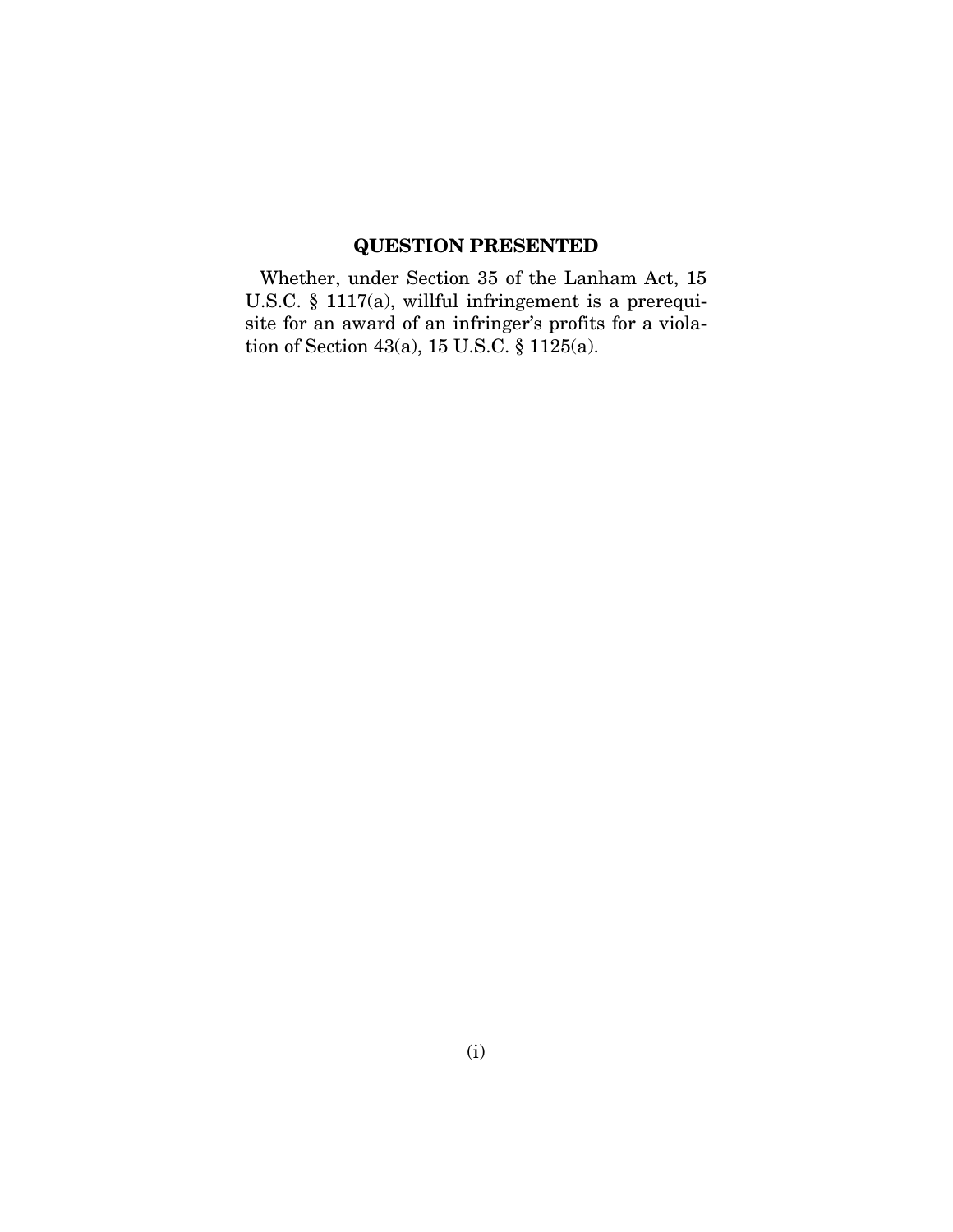#### CORPORATE DISCLOSURE STATEMENT

Fossil, Inc., which formally changed its name to Fossil Group, Inc. as of May 2013, has no parent corporation; publicly held BlackRock, Inc. holds 10% or more of its stock. Fossil Stores I, Inc. is a whollyowned subsidiary of publicly held Fossil Group, Inc.

Macy's, Inc. has no parent corporation and no publicly held corporation owns 10% or more of its stock. Macy's Retail Holdings, Inc. is a wholly-owned subsidiary of Macy's, Inc.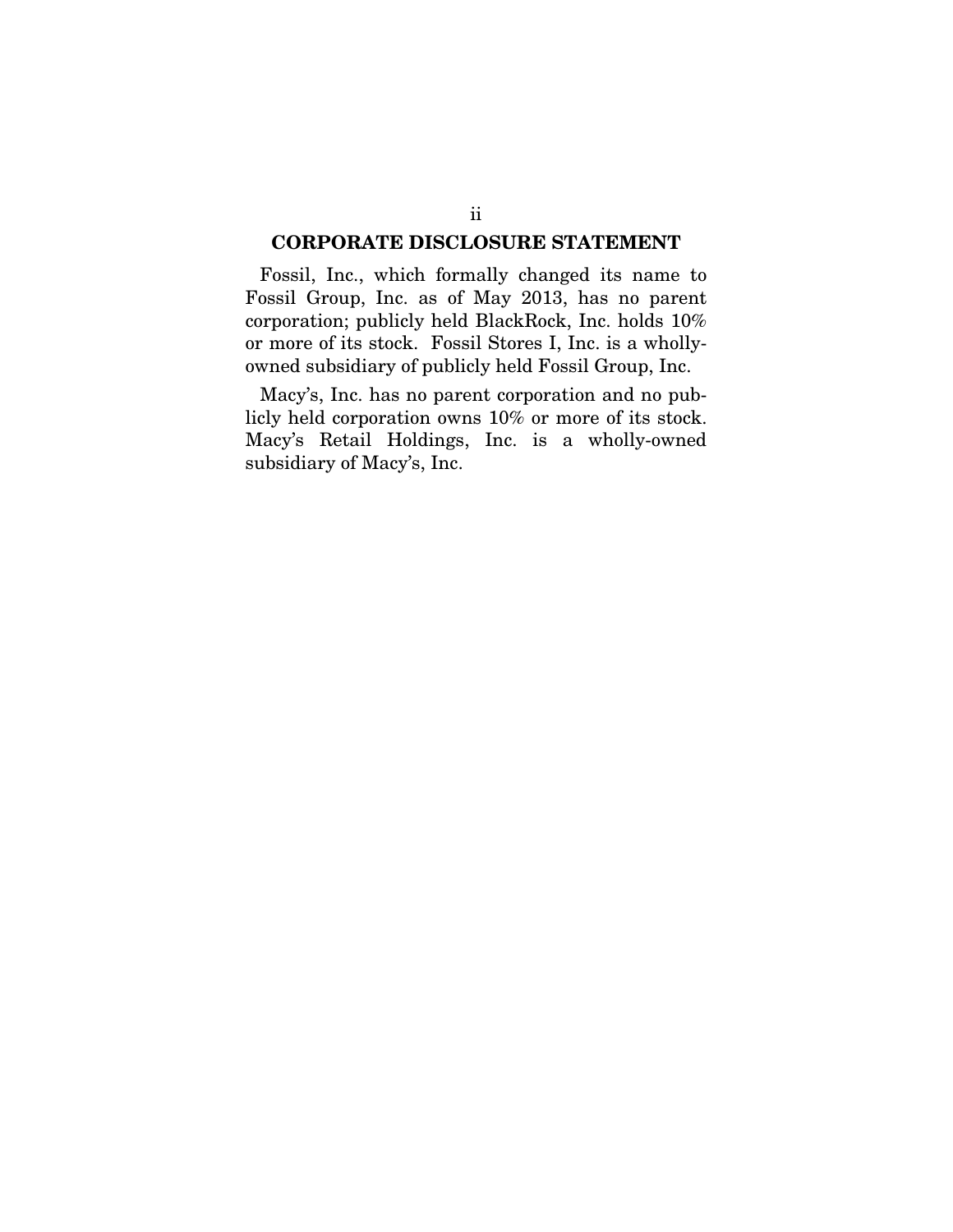# TABLE OF CONTENTS

iii

|     |             | CORPORATE DISCLOSURE STATEMENT ii                                                                    |
|-----|-------------|------------------------------------------------------------------------------------------------------|
|     |             |                                                                                                      |
|     |             |                                                                                                      |
|     |             |                                                                                                      |
|     |             |                                                                                                      |
|     |             |                                                                                                      |
| I.  |             | The Text Of Section 1117(a)<br>Incorporates Traditional Limits On                                    |
|     |             | A. Section 1117(a) incorporates<br>traditional principles of equity<br>that limit monetary relief 15 |
|     | В.          | Nothing in Section $1117(a)$<br>overrides the traditional<br>requirement of willfulness 22           |
| II. |             | Traditional Principles Of Equity<br>Require Willfulness For A Profits                                |
|     | A.          | Traditional trademark law<br>required willfulness for an<br>infringer's profits award30              |
|     | <b>B.</b>   | Courts required willfulness for a<br>profits award after the $1905$ Act $\ldots\ldots\ldots\ldots35$ |
|     | $C_{\cdot}$ | Romag is wrong to claim that<br>equitable principles cannot limit                                    |
|     |             | III. Romag's Interpretation Is Bad Policy49                                                          |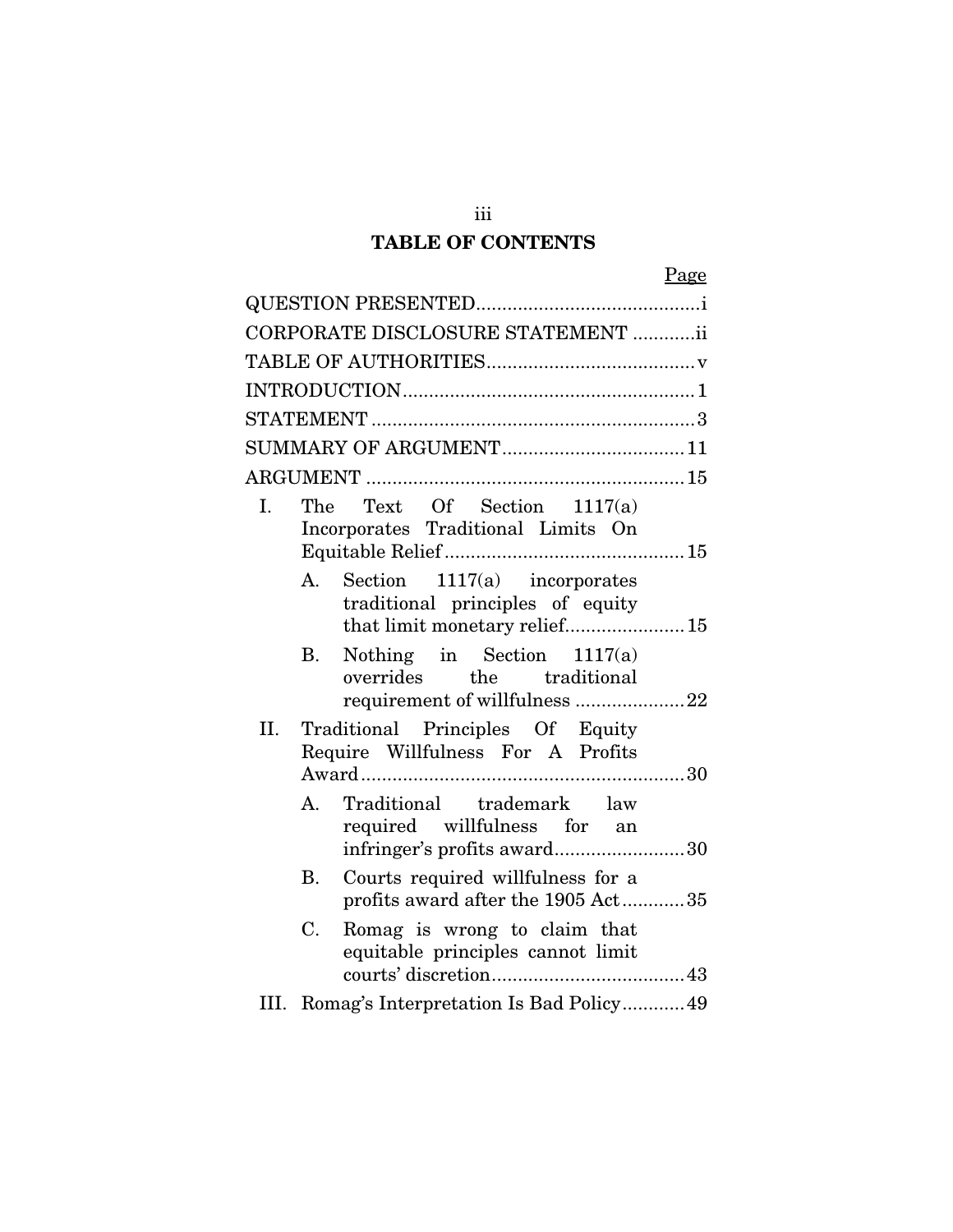# TABLE OF CONTENTS—Continued

Page

|    | A. The threat of a profits award will<br>enable trademark owners to<br>extort innocent infringers and |  |
|----|-------------------------------------------------------------------------------------------------------|--|
|    | consolidate market power  49                                                                          |  |
| В. | Romag offers no reason to award<br>an innocent infringer's profits50                                  |  |
|    | C. Other intellectual property<br>statutes do not support Romag's                                     |  |
|    |                                                                                                       |  |
|    |                                                                                                       |  |

iv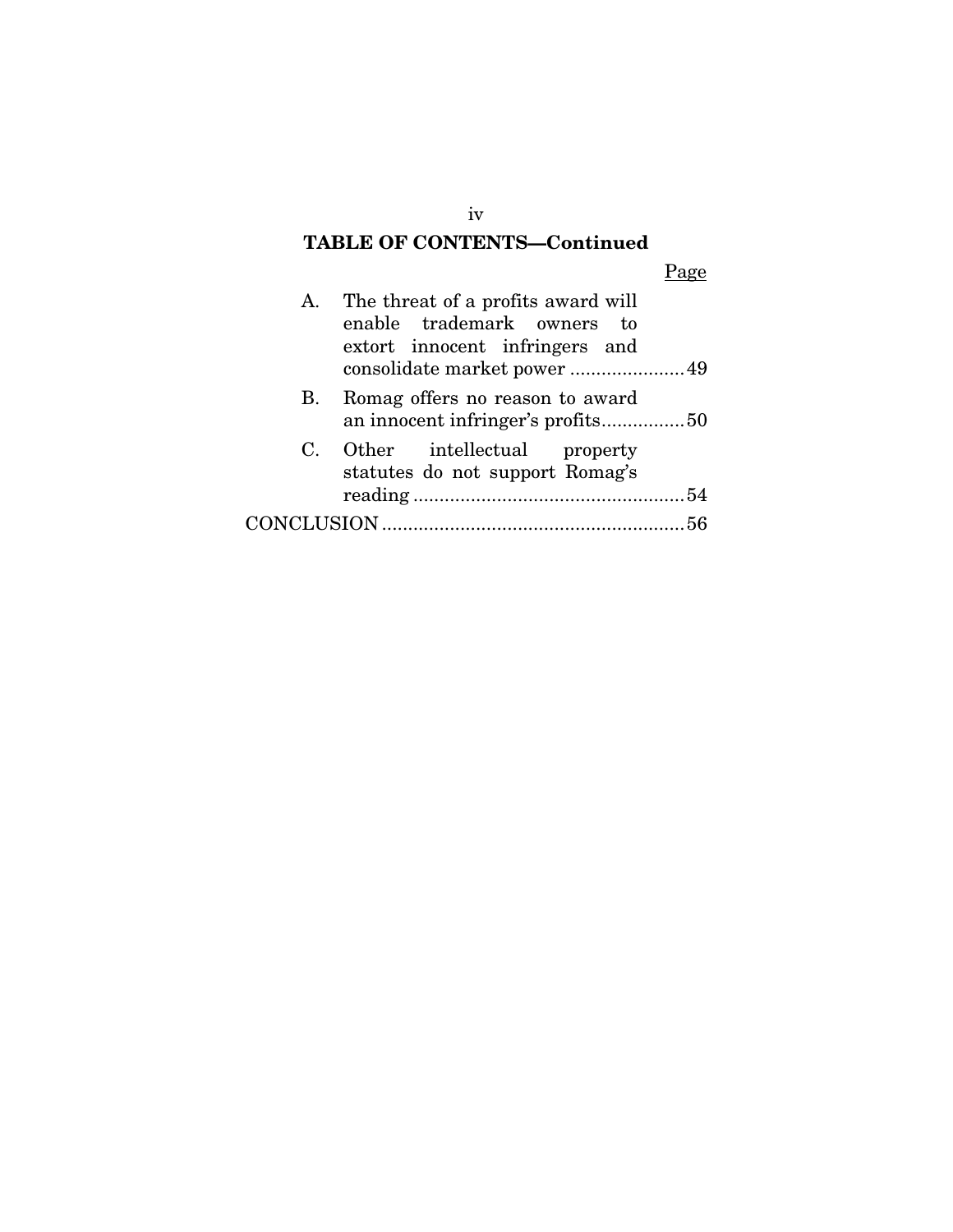## TABLE OF AUTHORITIES

 $Page(s)$ 

| <b>CASES:</b> |
|---------------|

| Aladdin Mfg. Co. v. Mantle Lamp Co. of<br>Am.,                                         |
|----------------------------------------------------------------------------------------|
|                                                                                        |
| ALPO Petfoods, Inc. v. Ralston Purina Co.,<br>913 F.2d 958 (D.C. Cir. 1990) 19, 52, 53 |
| Arlington Cent. Sch. Dist. Bd. of Educ. v.<br>Murphy,                                  |
|                                                                                        |
| Aro Mfg. Co. v. Convertible Top Replace-<br>ment Co.,                                  |
|                                                                                        |
| Avery v. Meikle,                                                                       |
| Bandag, Inc. v. Al Bolser's Tire Stores, Inc.,                                         |
| Banjo Buddies, Inc. v. Renosky,                                                        |
| Basketball Mktg. Co. v. Upscale Entm't &<br>Mktg. Grp.,                                |
|                                                                                        |
| Beebe v. Tolerton & Stetson Co.,                                                       |
| Bishop v. Equinox Int'l Corp.,                                                         |
| Burger King Corp. v. Mason,                                                            |
| Cannon v. Univ. of Chicago,                                                            |

v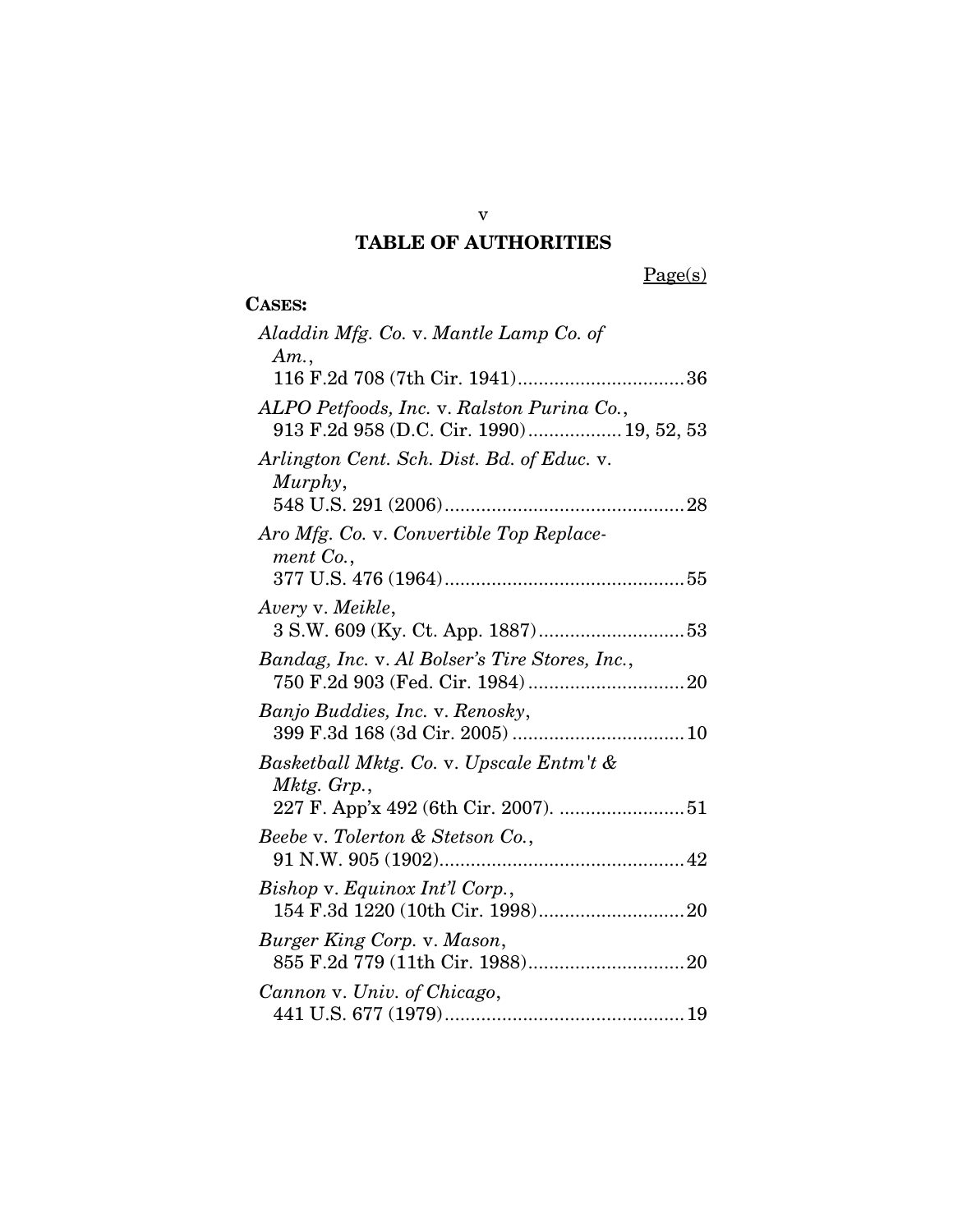|--|

| Champion Spark Plug Co. v. Sanders,                                                                                          |
|------------------------------------------------------------------------------------------------------------------------------|
| Church & Dwight Co. v. Russ,<br>99 F. 276 (C.C.D. Ind. 1900) 40, 41                                                          |
| Commil USA, LLC v. Cisco Sys., Inc.,                                                                                         |
| Dickey v. Mutual Film Corp.,                                                                                                 |
| Dickey v. Mutual Film Corp.,                                                                                                 |
| Dir. of Revenue of Mo. v. CoBank ACB,                                                                                        |
| Donner v. Parker Credit Corp.,<br>76 A.2d 277 (N.J. Super. Ct. Ch. Div.                                                      |
| Dr. A. Reed Cushion Shoe Co. v. Frew,<br>158 F. 552 (C.C.W.D.N.Y.), aff'd in rele-<br>vant part, 162 F. 887 (2d Cir. 1908)36 |
| $e$ Bay Inc. v. MercExchange, L.L.C.,<br>547 U.S. 388 (2006) 14, 17, 47, 48                                                  |
| Edelsten v. Edelsten                                                                                                         |
| Foxtrap, Inc. v. Foxtrap, Inc.,                                                                                              |
| Franklin Simon & Co. v. Bramley Blouses,                                                                                     |
| Inc.,                                                                                                                        |

vi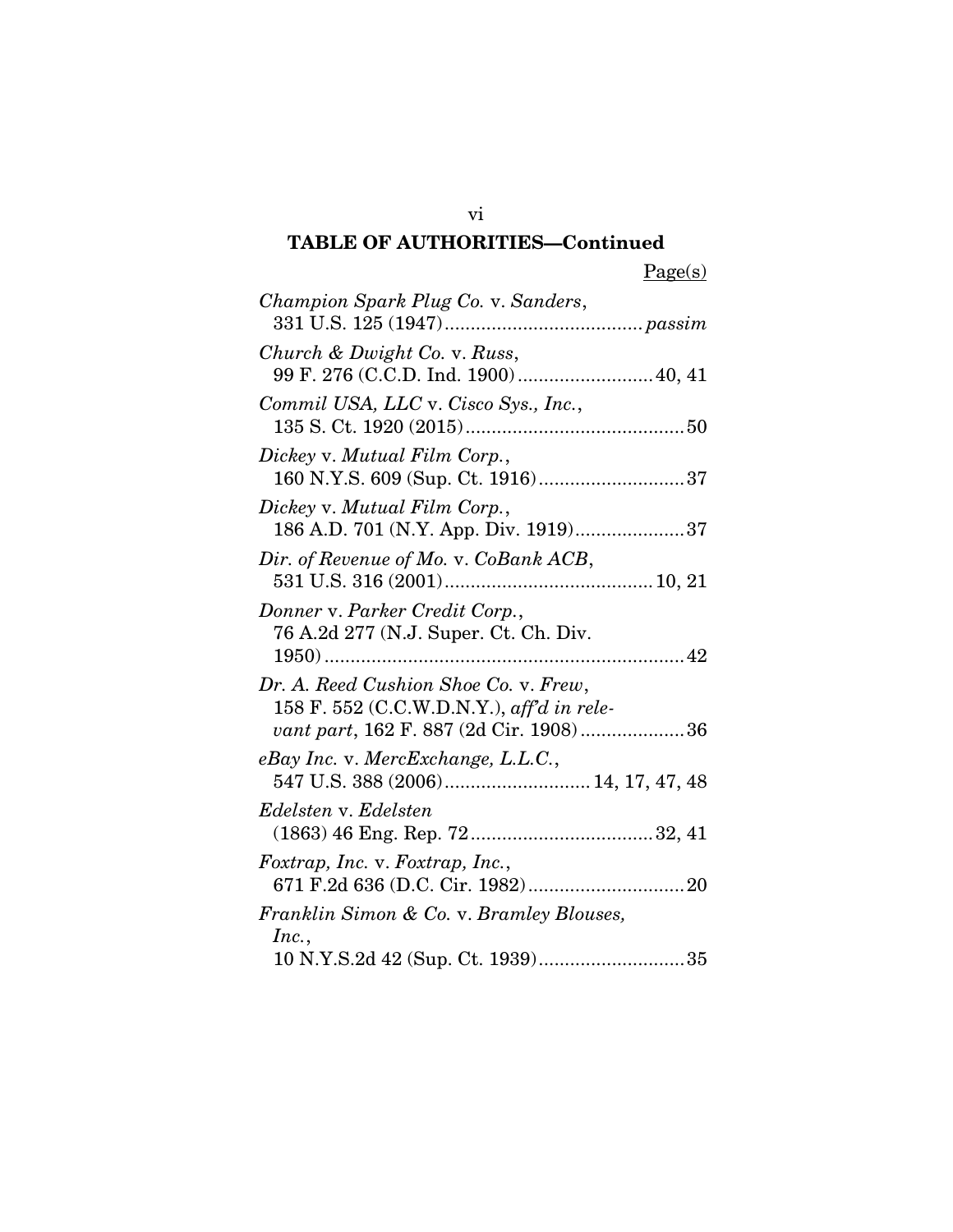Page(s)

| Frazer v. Frazer Lubricator Co.,                       |
|--------------------------------------------------------|
| 18 Ill. App. 450 (Ill. App. Ct. 1886), $\alpha f f' d$ |
| 31                                                     |
| Fred Fisher Music Co. v. M. Witmark &                  |
| Sons,                                                  |
|                                                        |
| George Basch Co. v. Blue Coral, Inc.,                  |
|                                                        |
| George T. Stagg Co. v. Taylor,                         |
| 27 S.W. 247 (Ky. Ct. App. 1894)31, 33, 34              |
| George W. Luft Co. v. Zande Cosmetic Co.,              |
| 48 F. Supp. 602 (S.D.N.Y. 1942), aff'd in              |
| relevant part, 142 F.2d 536 (2d Cir. 1944)36           |
| Golden W. Brewing Co. v. Milonas & Sons,               |
| Inc.,                                                  |
|                                                        |
| Gorham Mfg. Co. v. Schmidt,                            |
| 196 F. 955 (S.D.N.Y. 1912)  36, 40, 41                 |
| Graham v. Plate,                                       |
|                                                        |
| Great-West Life & Annuity Ins. Co. v.                  |
| Knudson,                                               |
|                                                        |
| Gross v. FBL Fin. Servs., Inc.,                        |
|                                                        |
| Gulden v. Chance,                                      |
|                                                        |
| Halo Elecs., Inc. v. Pulse Elecs., Inc.,               |
|                                                        |

vii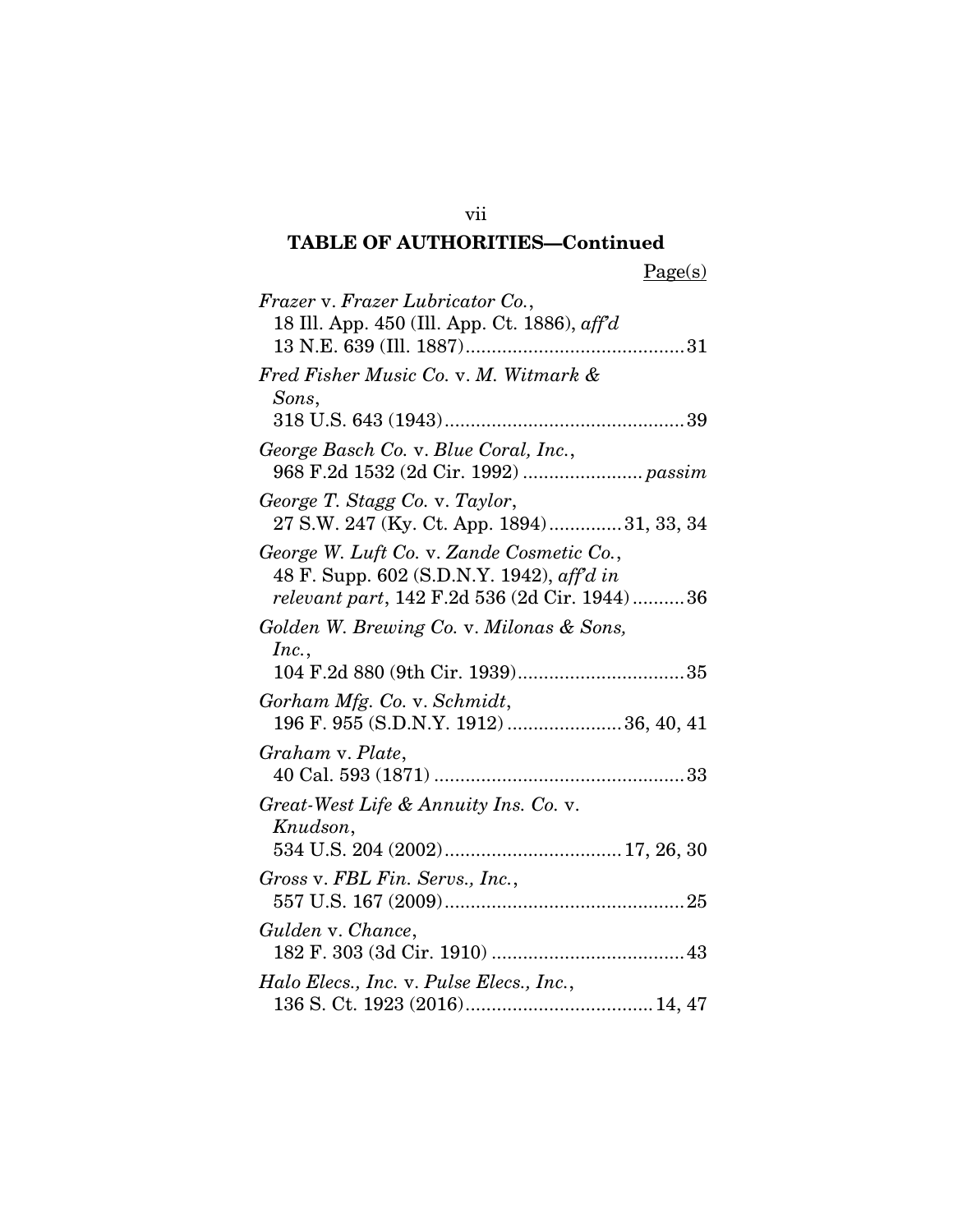|--|

viii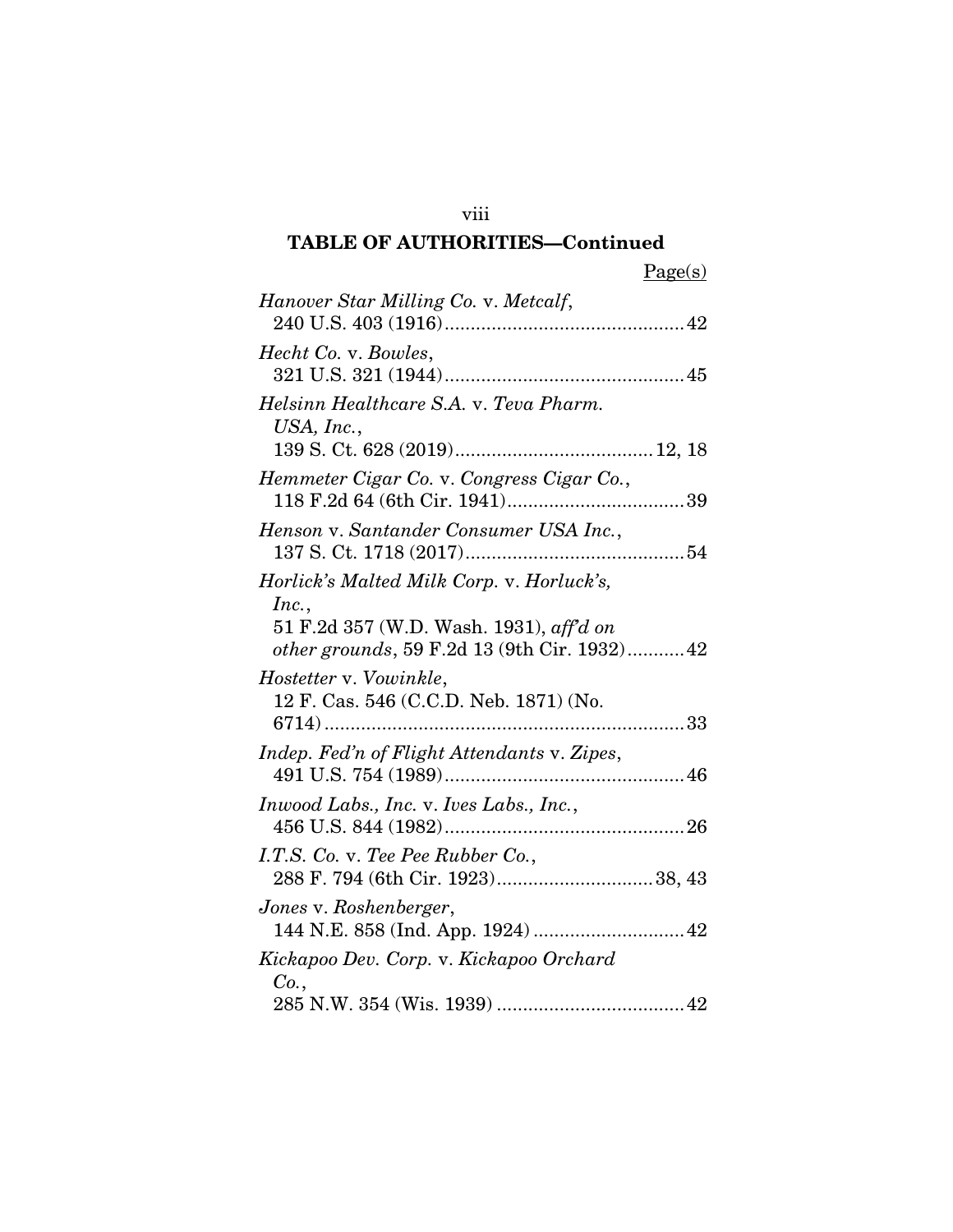ix

| Kirtsaeng v. John Wiley & Sons, Inc.,                        |  |
|--------------------------------------------------------------|--|
| Kirtsaeng v. John Wiley & Sons, Inc.,                        |  |
| La Republique Francaise v. Schultz,                          |  |
| Lawrence-Williams Co. v. Societe Enfants<br>Gombault et Cie, |  |
| Liberty Oil Corp. v. Crowley, Milner & Co.,                  |  |
| Livingston v. Woodworth,                                     |  |
| Lonchar v. Thomas,                                           |  |
| Louis Vuitton Malletier S.A. v. LY USA,                      |  |
| Inc.,                                                        |  |
| Ludington Novelty Co. v. Leonard,                            |  |
| Maier Brewing Co. v. Fleischmann Distil-<br>ling Corp.,      |  |
| Martin v. Franklin Capital Corp.,                            |  |
| Marx v. Gen. Revenue Corp.,                                  |  |
| Matal v. Tam,                                                |  |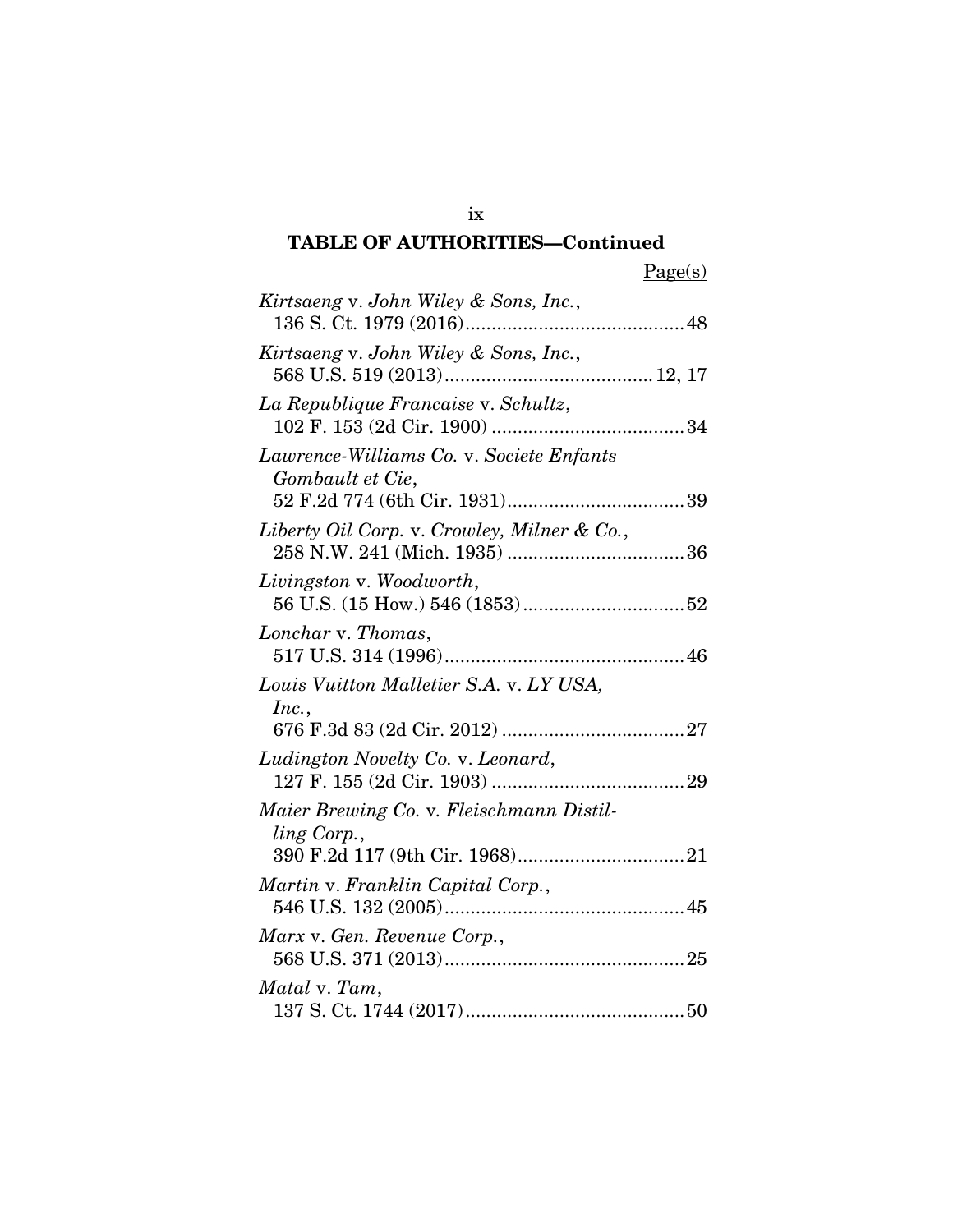Page(s)

| McLean v. Fleming,                                                        |
|---------------------------------------------------------------------------|
| Microsoft Corp. v. i4i Ltd. P'ship,                                       |
|                                                                           |
| Millington v. Fox                                                         |
|                                                                           |
| Minnesota Pet Breeders, Inc. v. Schell &<br>Kampeter, Inc.,               |
|                                                                           |
| Mishawaka Rubber & Woolen Mfg. Co. v.<br>S.S. Kresge Co.,                 |
|                                                                           |
| Mishawaka Rubber & Woolen Mfg. Co. v.<br>S.S. Kresge Co.,                 |
|                                                                           |
| Moet v. Couston                                                           |
|                                                                           |
| Monsanto Chem. Co. v. Perfect Fit Prods.<br><i>Mfg.</i> Co.,              |
|                                                                           |
| Montanile v. Bd. of Trs. of Nat'l Elevator<br>Indus. Health Benefit Plan, |
|                                                                           |
| Morgenstern Chem. Co. v. G. D. Searle &<br>Co.,                           |
|                                                                           |
| Morissette v. United States,                                              |
|                                                                           |

x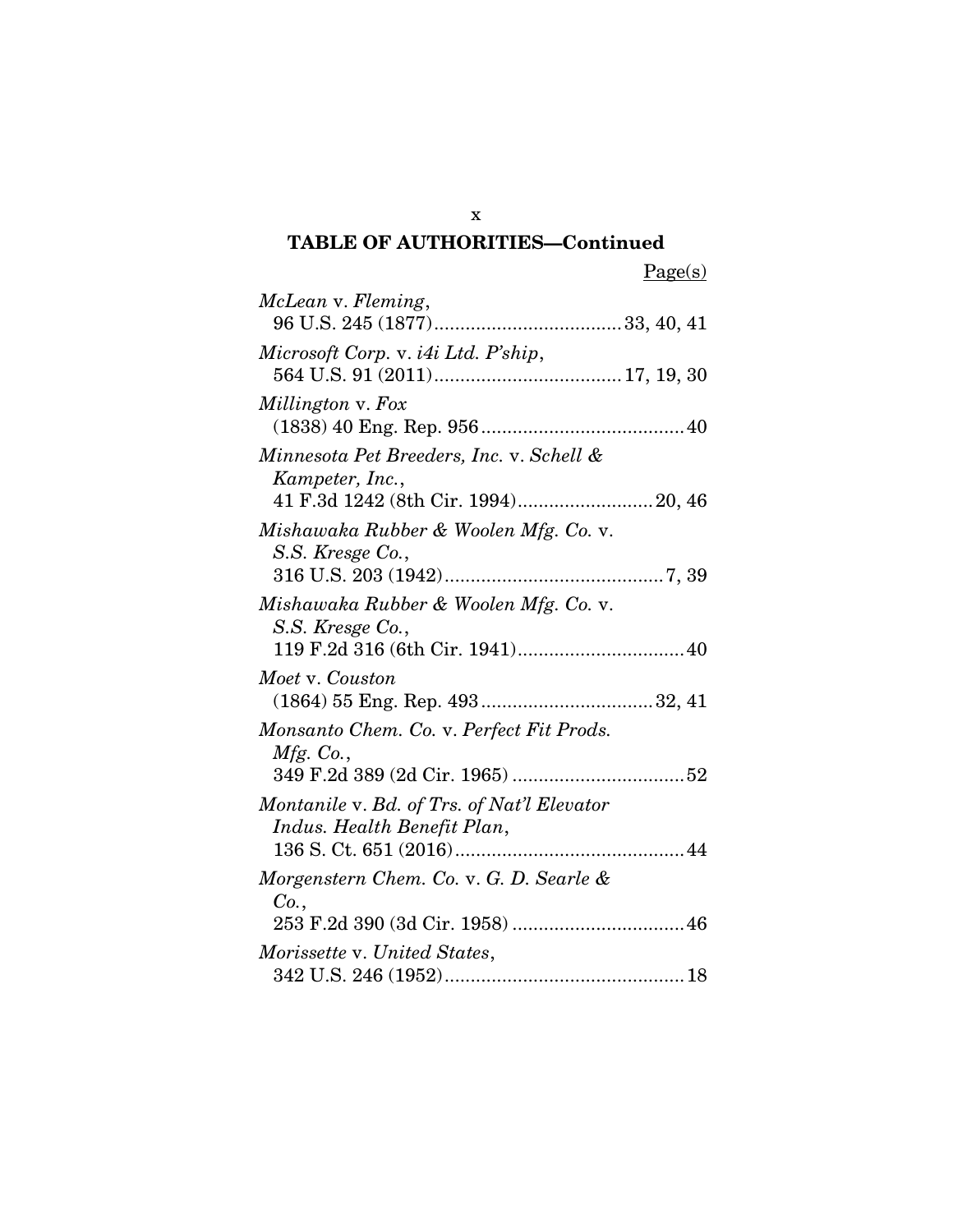|--|

| Moseley v. V Secret Catalogue, Inc.,                                      |
|---------------------------------------------------------------------------|
|                                                                           |
| Nalpac, Ltd. v. Corning Glass Works,                                      |
| Oakes v. Tonmierre,<br>49 F. 447 (C.C.S.D. Ala. 1883)34, 43               |
| O'Cedar Corp. v. F.W. Woolworth Co.,                                      |
| Octane Fitness, LLC v. ICON Health &<br>Fitness, Inc.,                    |
|                                                                           |
| Oneida Cmty. v. Oneida Game Trap Co.,<br>150 N.Y.S. 918 (Sup. Ct. 1914)35 |
| Park 'N Fly, Inc. v. Dollar Park & Fly, Inc.,                             |
| P.E. Sharpless Co. v. Lawrence,<br>213 F. 423 (3d Cir. 1914)  41, 43      |
| Pease v. Scott Cty. Milling Co.,                                          |
| Pebble Beach Co. v. Tour 18 I Ltd.,                                       |
| Prest-O-Lite Co. v. Bournonville,                                         |
| Radio Shack Corp. v. Radio Shack, Inc.,                                   |
| Reading Stove Works, Orr, Painter & Co. v.<br>S.M. Howes Co.,             |
|                                                                           |
|                                                                           |

xi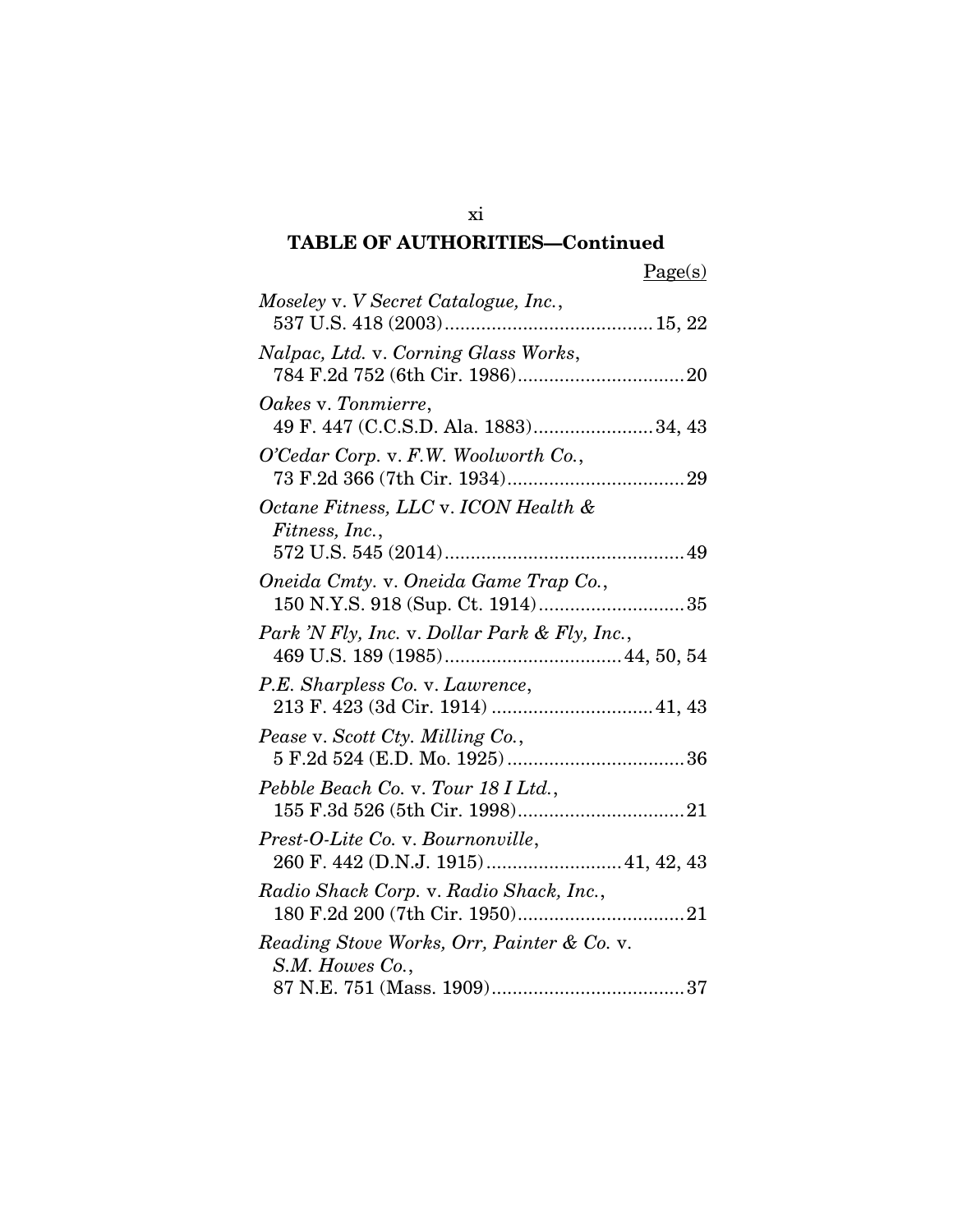Page(s)

| Regis v. Jaynes,<br>77 N.E. 774 (Mass. 1906)34, 35, 36             |
|--------------------------------------------------------------------|
| Rolex Watch USA, Inc. v. Meece,                                    |
| Romag Fasteners, Inc. v. Fossil Inc.,                              |
| Romag Fasteners, Inc. v. Fossil, Inc.,                             |
| Rose v. Loftus                                                     |
| Roulo v. Russ Berrie & Co.,                                        |
| Saxlehner v. Siegel-Cooper Co.,                                    |
| SCA Hygiene Prods. Aktiebolag v. First<br>Quality Baby Prods. LLC, |
| SecuraComm Consulting Inc. v. Securacom                            |
| Inc.,                                                              |
| Sony Corp. of Am. v. Universal City Studi-<br>os, Inc.,            |
| Std. Cigar Co. v. Goldsmith,                                       |
| Stonebraker v. Stonebraker,                                        |

xii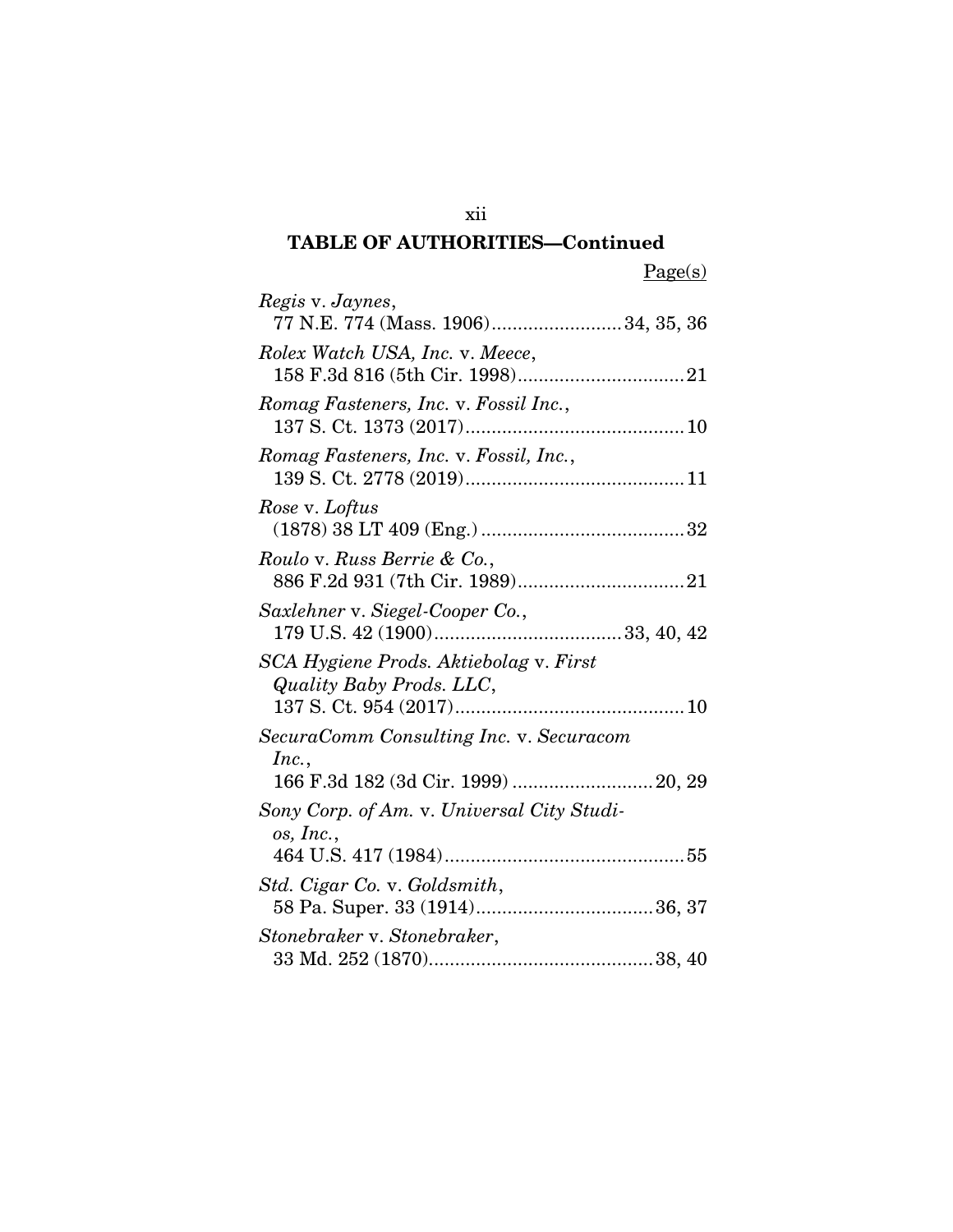xiii

Page(s)

| Taylor v. Carpenter,                            |
|-------------------------------------------------|
| 11 Paige Ch. 292 (N.Y. Ch. 1844), aff'd 2       |
| Sand. Ch. 603 (N.Y. Ch. 1846)33                 |
| Timbs v. Indiana,                               |
|                                                 |
| United Dominion Indus., Inc. v. United          |
| States,                                         |
|                                                 |
| United Drug Co. v. Kovacs,                      |
|                                                 |
| United Drug Co. v. Obear-Nester Glass Co.,      |
| 111 F.2d 997 (8th Cir. 1940)36                  |
| Universal Health Servs., Inc. v. U.S. ex rel.   |
| Escobar,                                        |
|                                                 |
| Valmor Prods. Co. v. Standard Prods.            |
| Corp.                                           |
|                                                 |
| Weed v. Peterson,                               |
| 12 Abb. Pr. (n.s.) 178 (N.Y. Sup. Ct. 1872) 33  |
| Weinberger v. Romero-Barcelo,                   |
|                                                 |
| William Rogers Mfg. Co. v. S. Mfg. Co.,         |
| 11 F. 495 (C.C.D. Mass. 1882)33                 |
| Winter v. Nat. Res. Def. Council, Inc.,         |
|                                                 |
| Wood v. Peffer,                                 |
| 130 P.2d 220 (Cal. Dist. Ct. App. 1942)  41, 42 |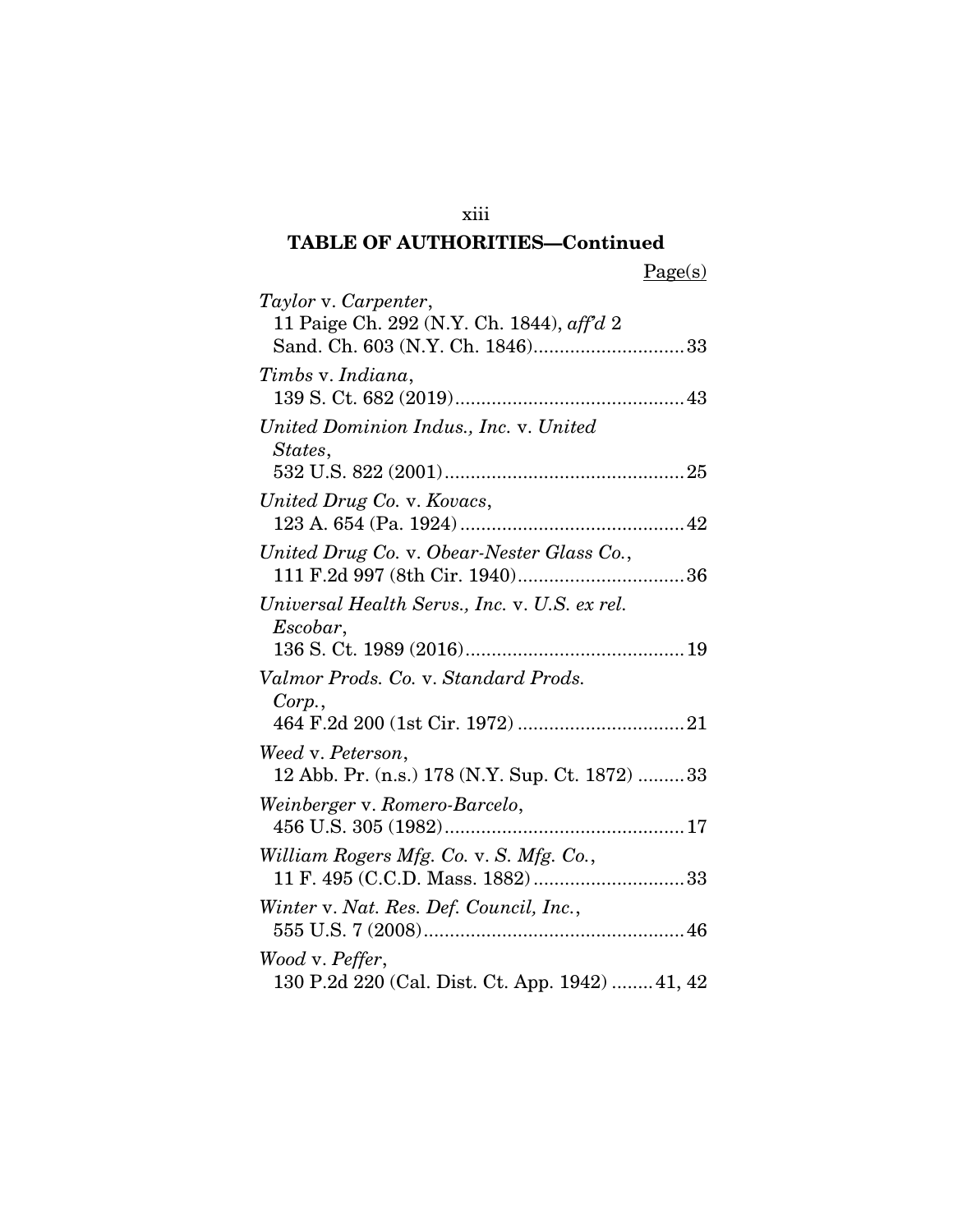xiv

| W.R. Lynn Shoe Co. v. Auburn-Lynn Shoe<br>Co.,                                                                          |
|-------------------------------------------------------------------------------------------------------------------------|
|                                                                                                                         |
| <b>STATUTES:</b>                                                                                                        |
|                                                                                                                         |
| <b>Anticounterfeiting Consumer Protection</b><br>Act of 1996, Pub. L. No. 104-153, 110                                  |
| Anticybersquatting Consumer Protection<br>Act, Pub. L. No. 106-113 app. I, § 3003,                                      |
|                                                                                                                         |
| Copyright Act of 1976, Pub. L. No. 94-553,                                                                              |
| Federal Trademark Dilution Act of 1995,<br>Pub. L. No. 104-98, 109 Stat. 985 (1996)9, 22, 23                            |
| Intellectual Property and High Technology<br>Technical Amendments Act of 2002,<br>Pub. L. No. 107-273, 116 Stat. 175824 |
|                                                                                                                         |
|                                                                                                                         |
|                                                                                                                         |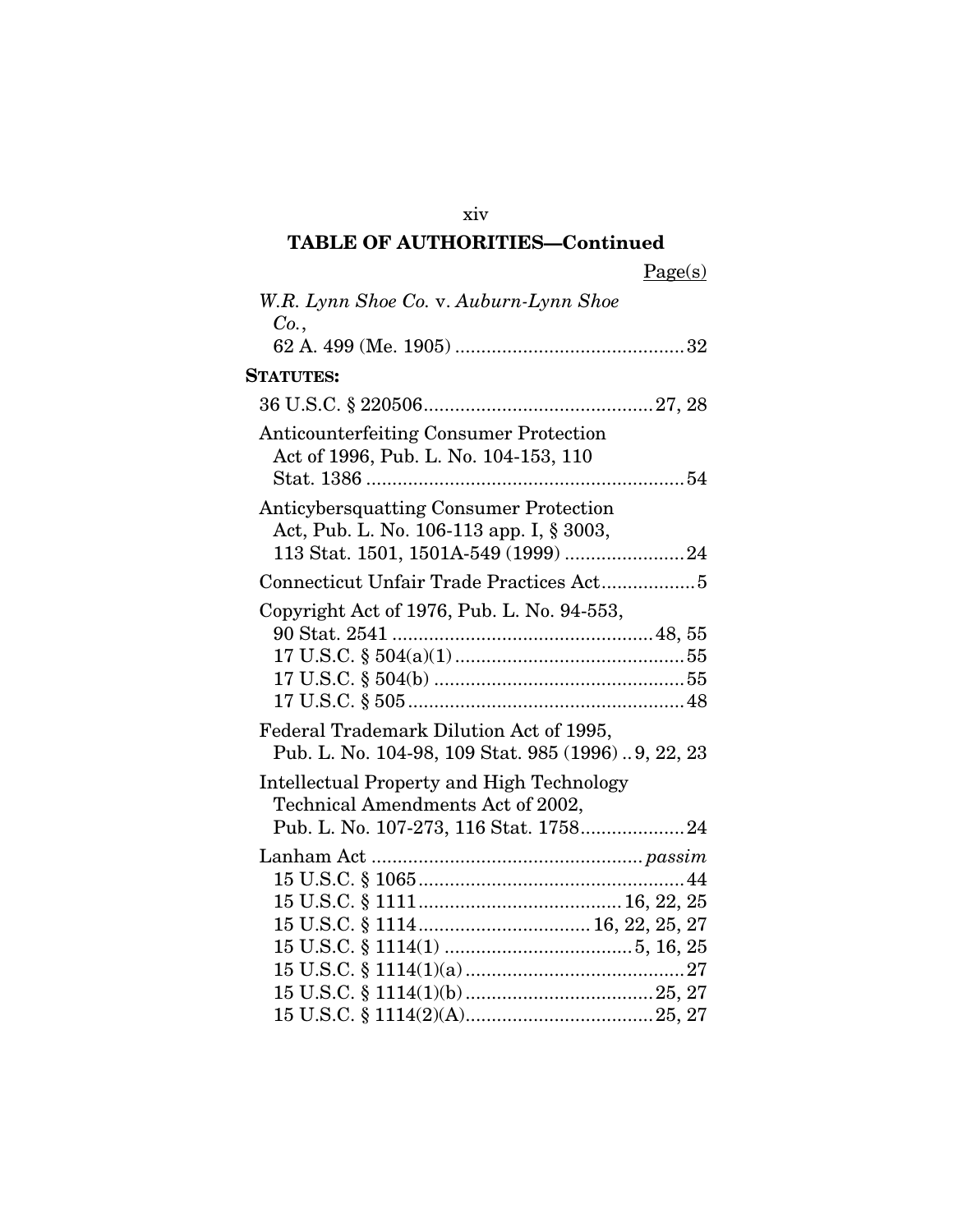| Page(s)                                  |
|------------------------------------------|
|                                          |
|                                          |
|                                          |
|                                          |
|                                          |
|                                          |
|                                          |
|                                          |
|                                          |
|                                          |
|                                          |
|                                          |
|                                          |
|                                          |
|                                          |
|                                          |
|                                          |
|                                          |
|                                          |
| Trade-Mark Act of February 20, 1905,     |
|                                          |
| Trademark Amendments Act of 1999,        |
| Pub. L. No. 106-43, 113 Stat. 218 10, 24 |
|                                          |
| <b>LEGISLATIVE MATERIAL:</b>             |
|                                          |
| <b>OTHER AUTHORITIES:</b>                |
| David H. Bernstein & Andrew Gilden, No   |

| David H. Bernstein & Andrew Gilden, <i>No</i>    |
|--------------------------------------------------|
| Trolls Barred: Trademark Injunctions Af-         |
| <i>ter</i> eBay, 99 Trademark Rep. 1037 (2009)55 |

xv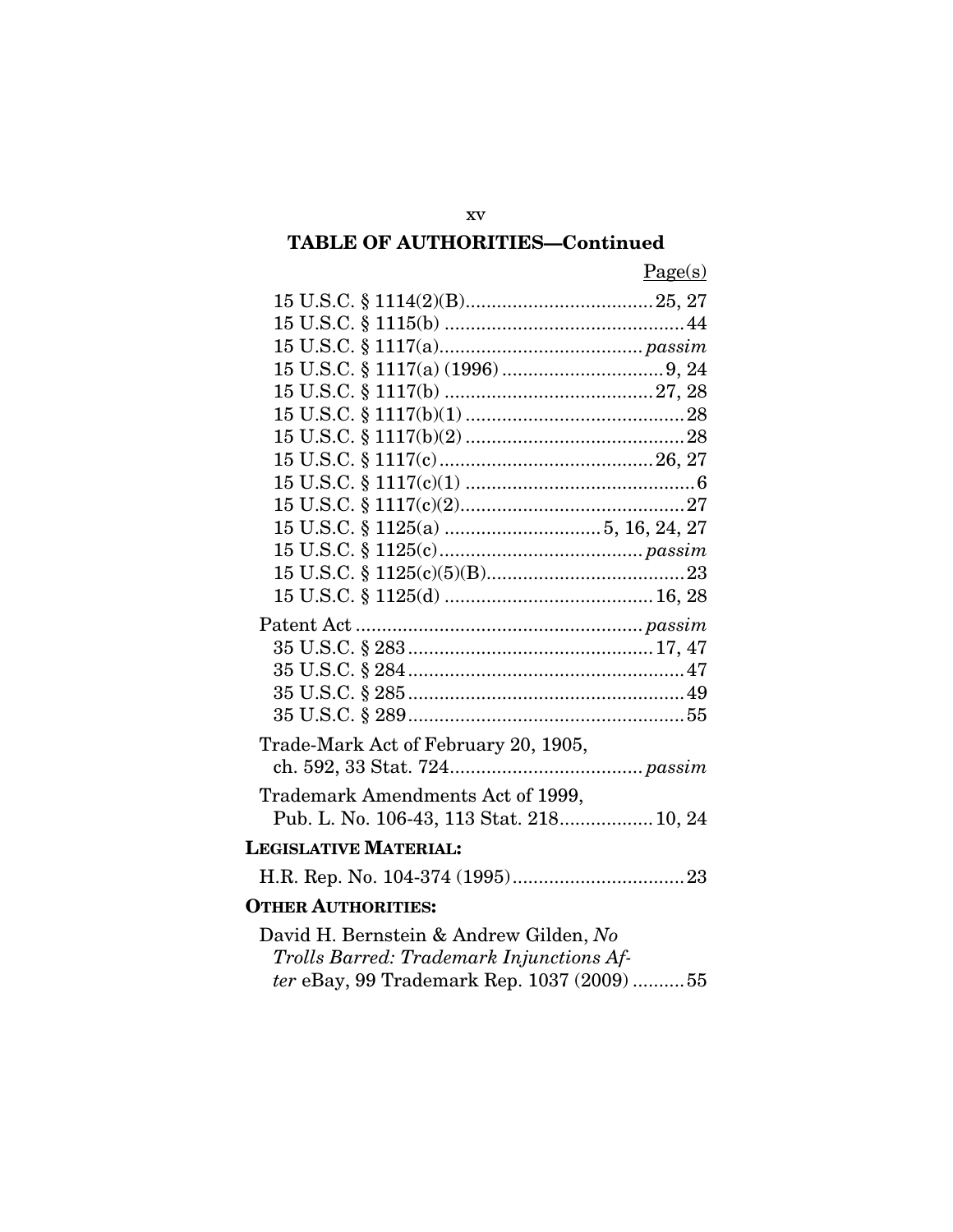| 3 William Blackstone, Commentaries on                                                                                    |
|--------------------------------------------------------------------------------------------------------------------------|
| Dennis S. Corgill, Measuring the Gains of<br>Trademark Infringement, 65 Fordham L.                                       |
| Dan B. Dobbs & Caprice L. Roberts, Law of                                                                                |
| <i>Equity</i> , Bouvier's Law Dictionary (1940) 46                                                                       |
| The Federalist No. 78 (Alexander Hamil-                                                                                  |
| The Federalist No. 83 (Alexander Hamil-                                                                                  |
| Leah Chan Grinvald, Shaming Trademark<br><i>Bullies</i> , 2011 Wis. L. Rev. 625 (2011) 49, 50                            |
| Norman F. Hesseltine, A Digest of the Law<br>of Trade-Marks and Unfair Trade (1906)38, 41                                |
| James Love Hopkins, The Law of Trade-<br>marks, Tradenames and Unfair Competi-                                           |
| James M. Koelemay, Jr., Monetary Relief<br>for Trademark Infringement Under the<br>Lanham Act, 72 Trademark Rep. 458     |
| Mark A. Lemley, Did eBay Irreparably<br>Injure Trademark Law?, 92 Notre Dame                                             |
| Henry Ludlow & Henry Jenkyns, A Trea-<br>tise on the Law of Trade-Marks and<br>$Trade\mbox{-}\nNames\ (1877) \dots 1877$ |

xvi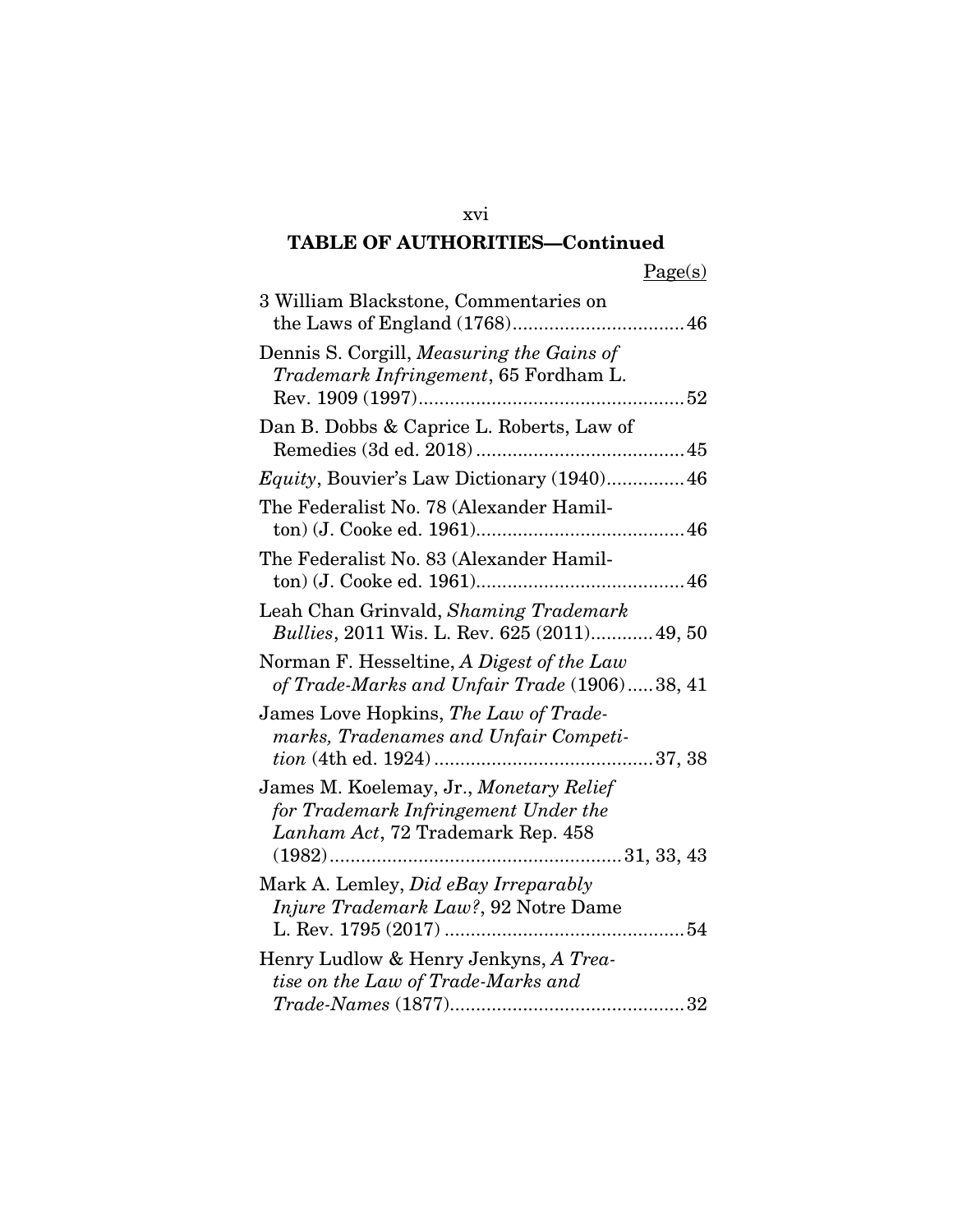| Glynn S. Lunney, Jr., Trademark Monopo-<br>lies, 48 Emory L.J. 367 (1999)54, 55                                            |
|----------------------------------------------------------------------------------------------------------------------------|
| Harry D. Nims, The Law of Unfair<br>Competition and Trade-Marks (2d ed.                                                    |
| Amasa C. Paul, The Law of Trade-Marks<br>Including Trade-Names and Unfair Com-                                             |
| 2 John Norton Pomeroy, A Treatise on Eq-<br>uitable Remedies (2d ed. 1919), in 5<br>Pomeroy's Equity Jurisprudence and Eq- |
| Restatement (First) of Torts § 747 (1938)37                                                                                |
| Restatement (Third) of Restitution and<br>Unjust Enrichment $\S 3$ cmt. a $(2011)$ 53                                      |
| Antonin Scalia & Bryan A. Garner, Read-<br>ing Law: The Interpretation of Legal                                            |
| <i>Subject</i> , Black's Law Dictionary (11th ed.                                                                          |
| <i>Subject</i> , Webster's New Int'l Dictionary                                                                            |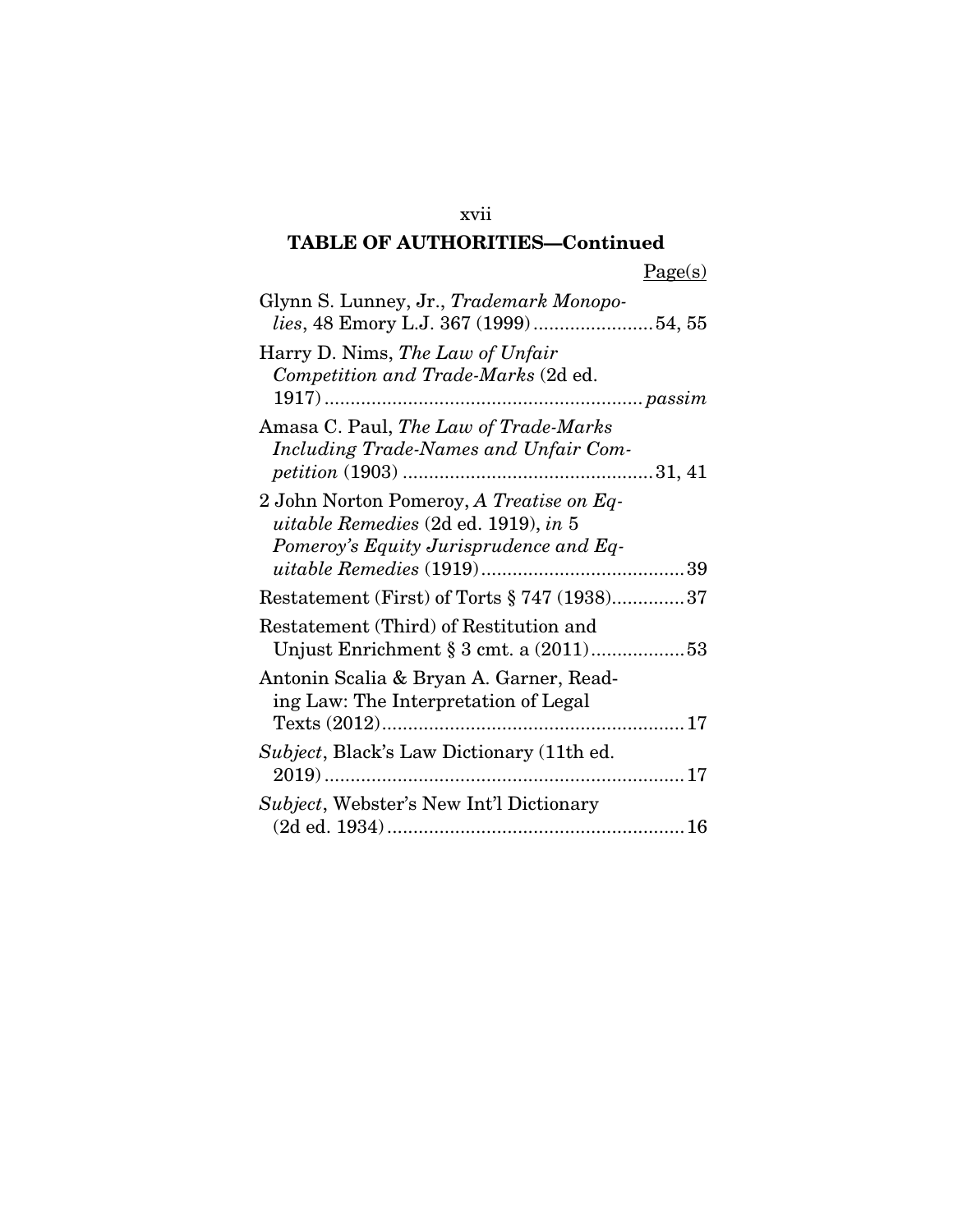### IN THE Supreme Court of the United States  $\overline{\phantom{a}}$  . The set of  $\overline{\phantom{a}}$

No. 18-1233  $\overline{\phantom{a}}$  . The set of  $\overline{\phantom{a}}$ 

ROMAG FASTENERS, INC., *Petitioner*,

v. FOSSIL, INC., ET AL., *Respondents*.

On Writ of Certiorari to the United States Court of Appeals for the Federal Circuit

 $\overline{\phantom{a}}$  . The set of  $\overline{\phantom{a}}$ 

#### BRIEF FOR RESPONDENTS  $\overline{\phantom{a}}$  . The set of  $\overline{\phantom{a}}$

 $\overline{\phantom{a}}$  . The set of  $\overline{\phantom{a}}$ 

#### INTRODUCTION

This case is about when a plaintiff may obtain one particularly severe remedy under the Lanham Act's monetary remedies provision, one that forces a defendant to account for, and turn over, its profits to the plaintiff. The Lanham Act places a clear textual limit on this profits remedy. It makes a plaintiff's entitlement to that remedy "subject to the principles of equity." 15 U.S.C. § 1117(a).

Over the course of a century, and with near-perfect unanimity, courts developed a clear principle that limited a plaintiff's ability to seek a defendant's profits, a remedy based on the equitable remedy of an accounting. A court would not allow a profits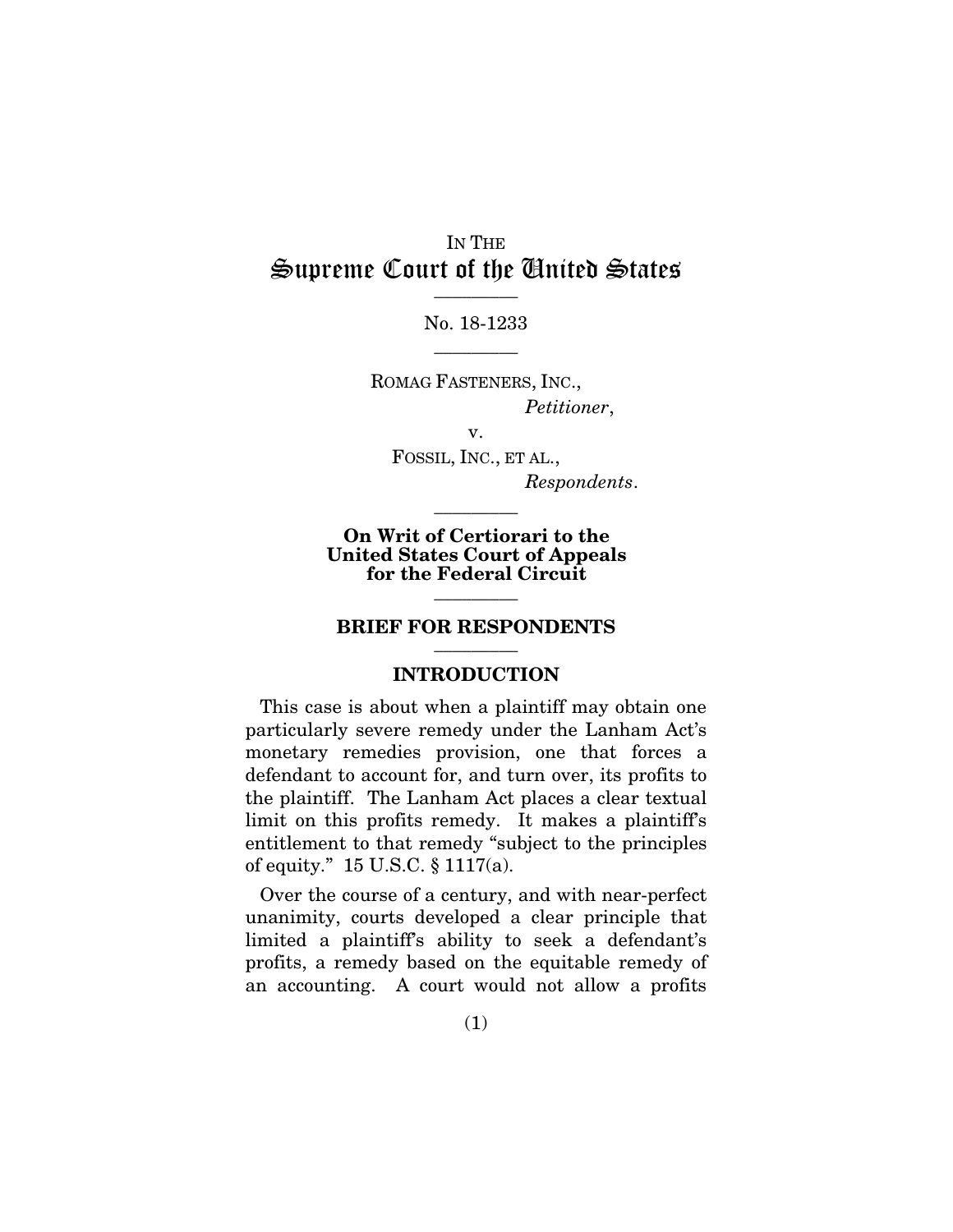award unless the plaintiff showed that the defendant acted *willfully*, intending in some way to trade on the plaintiff's rights. Under this rule, a defendant who acted in good faith, and the court itself, would be spared burden of an accounting where the defendant's actions did not call for that severe remedy. And under this rule, the risk of a windfall award to a plaintiff who had not been harmed, and whom the defendant had not intended to harm, was mitigated.

The Lanham Act carries that rule forward. Courts interpreted the remedies provision of its predecessor statute, the Trade-Mark Act of February 20, 1905, ch. 592, 33 Stat. 724 ("1905 Act"), to contain this longstanding limit on a defendant's profits award. The Lanham Act not only retained the language of the 1905 Act, it expressly "subject[ed]" the availability of monetary remedies to the principles of equity. All of this—the clear and consistent rule developed in the historical trademark cases, the continuation of the rule under the 1905 Act, and the text of the Lanham Act—makes a profits award dependent on the defendant's willfulness.

It is no surprise that Romag resists this reading of the statute. Courts have understood that forcing a defendant to hand over its profits risks a potentially enormous windfall to a plaintiff, far exceeding any actual damages. This case is no exception. Romag wants a court to award it *all* of the profits Fossil made on handbags that contain small magnetic snaps bearing Romag's trademark. But it offered no evidence that the infringement here was anything other than accidental, which is why the jury found that Fossil did not act willfully. Romag offers the Court no good reason, based in the statutory text, the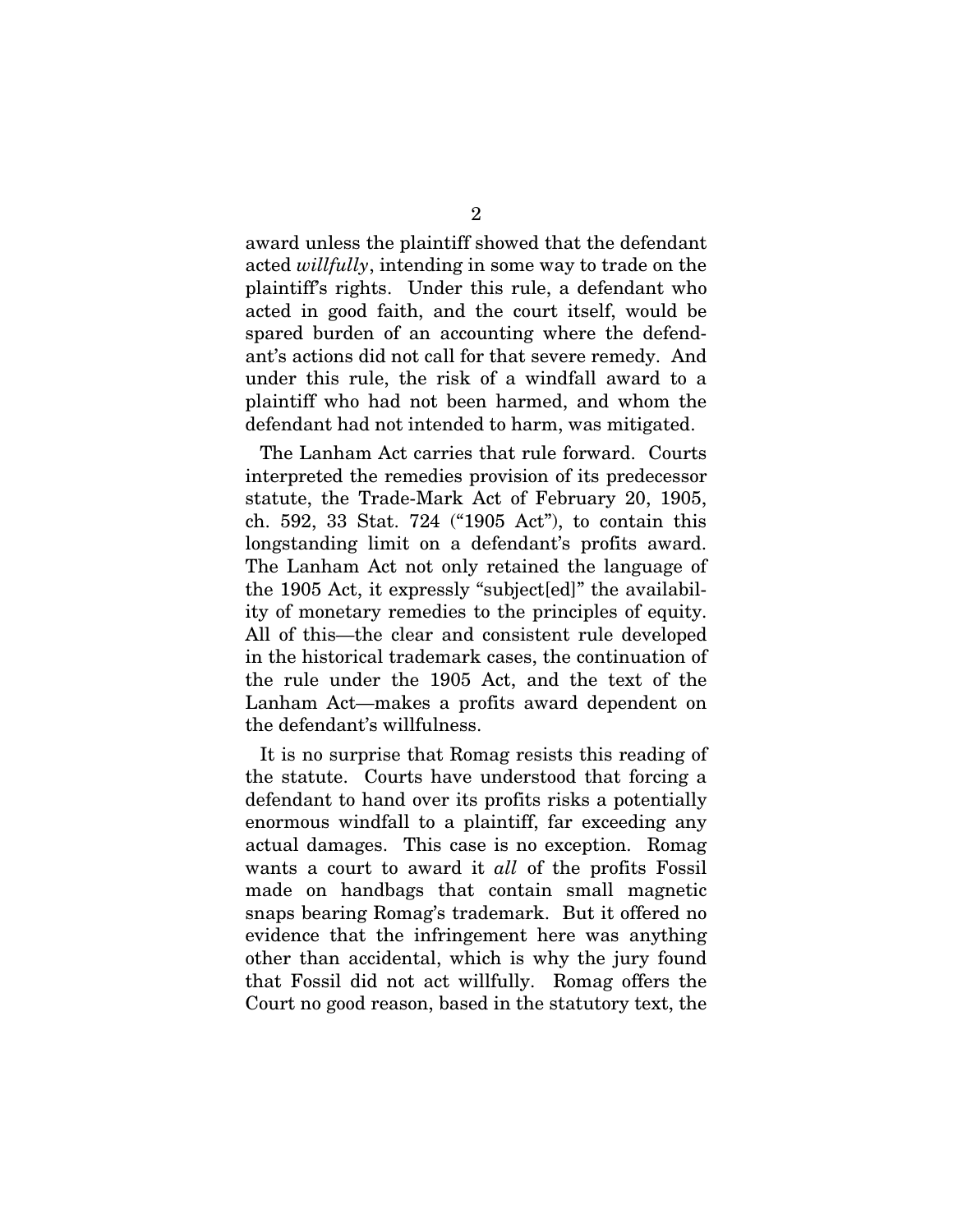history behind it, or common sense, to require a defendant to account for and turn over its profits where it did not act willfully.

The judgment should be affirmed.

#### STATEMENT

1. This case began when Romag sued Fossil on November 22, 2010, just days before Thanksgiving and the Black Friday sales that would follow. Pet. App. 71a. The lawsuit was itself something of a holiday tradition. Romag had raised similar claims on similar dates twice before, extracting a settlement each time. *Id.* at 67a–68a (Nov. 13, 2007, suit against J.C. Penney; Nov. 17, 2009, cease and desist letter to DSW, Inc.).

Fossil "designs, markets, and distributes fashion accessories," such as handbags, in its stores and through other retailers. *Id.* at 65a. Fossil contracts with independent businesses to make its products, rather than manufacturing the products itself. *Id.* at 66a. One of those independent businesses is Superior Leather Limited, located in China. *Id.* As Fossil's handbag manufacturer, Superior buys component parts for, and then manufactures, Fossil's handbags. *Id.*

Romag holds a patent on magnetic snaps, which it sells under its registered trademark, "ROMAG." *Id.* at 64a. These snaps are made in China, by a company named Wing Yip Metal Manufactory Accessories Limited. *Id.* A licensing agreement between the two requires Wing Yip to pay a \$0.05 royalty for each snap it sells. *Id.* at 65a.

The snaps in some Fossil products, including handbags, came from Romag. *Id.* at 66a. When it used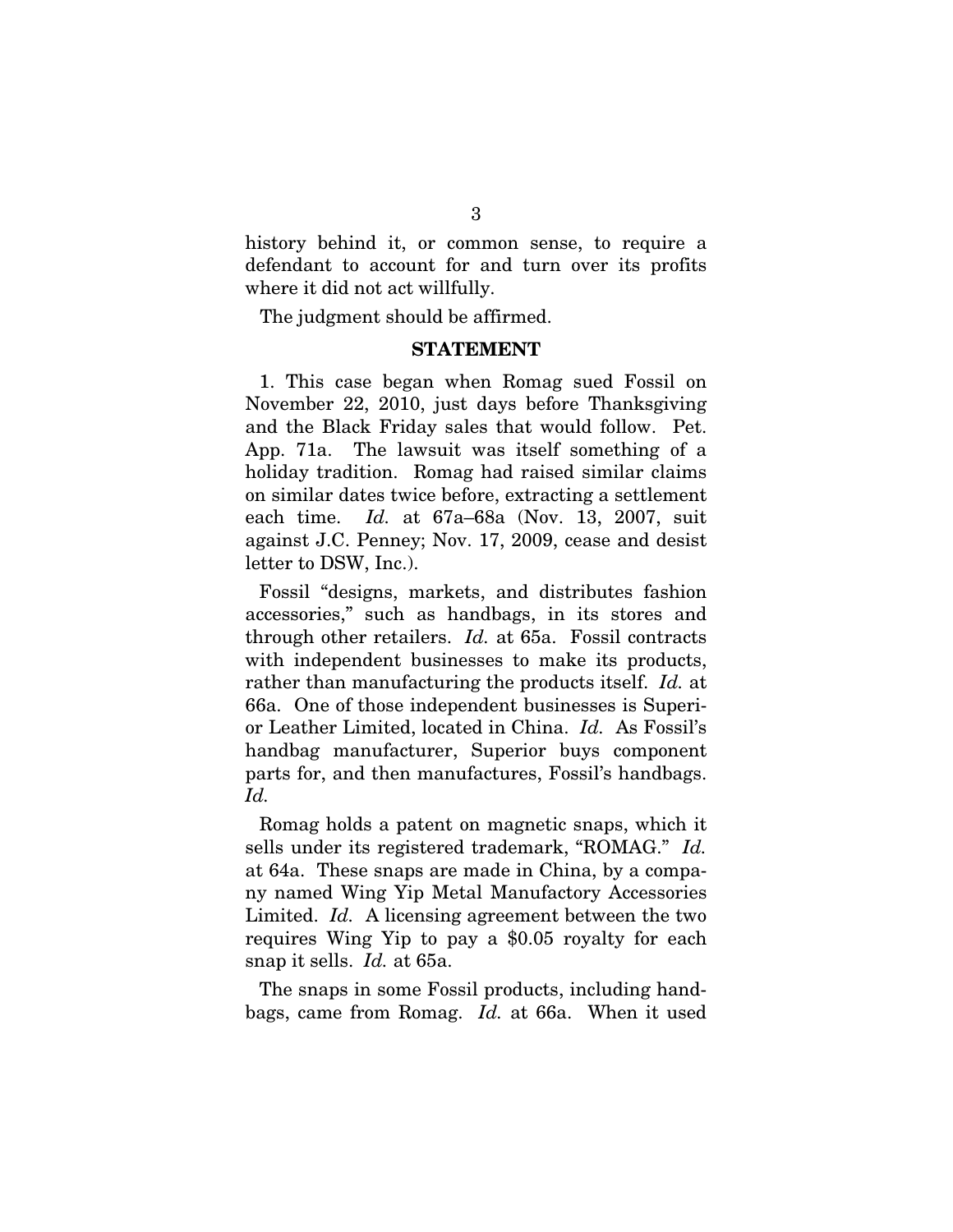ROMAG snaps, Superior purchased them from Wing Yip. *Id.* Though Fossil and Superior disagreed a few times over invoices and price quotes relating to other components of its products, Fossil did not "act[] recklessly, with willful blindness, or with actual knowledge of a risk" that "Superior was using counterfeit snaps." *Id.* at 49a–50a.

By "June 2010," Romag "had sufficient knowledge" that counterfeit snaps may have made their way into Fossil handbags. *Id.* at 85a. In May, Jody Ellant, Romag's General Counsel, had told her husband Howard Reiter, Romag's President, that her sister had "discovered" counterfeit ROMAG snaps on Fossil handbags while shopping at Macy's. *Id.* at 69a. Ellant went to Macy's herself to purchase Fossil bags bearing ROMAG snaps. *Id.* Two weeks earlier, Reiter had received an e-mail telling him a "factory in China had been producing magnetic snap fasteners bearing the ROMAG mark without authorization." *Id.* at 68a. After contacting his intellectual property lawyer, he asked the e-mailer which manufacturer was purchasing the snaps, stating "it is hard for the law to work in [C]hina," but it is "easier in [the] USA." *Id.* (internal quotation marks omitted).

Nonetheless, Reiter set the purchased Fossil bags aside, where they sat for months. *Id.* at 69a. At the end of October, "Reiter claim[ed] he suddenly had an epiphany that he should investigate the" Fossil bags. *Id.*; *see also id.* at 82a (finding this testimony "discredited"). That epiphany, in his telling, led him to search his e-mails and find one that "identif[ied] Superior as a Fossil manufacturer." *Id.* at 68a–69a. He reviewed data on Superior's purchases of ROMAG snaps and saw that purchases had dropped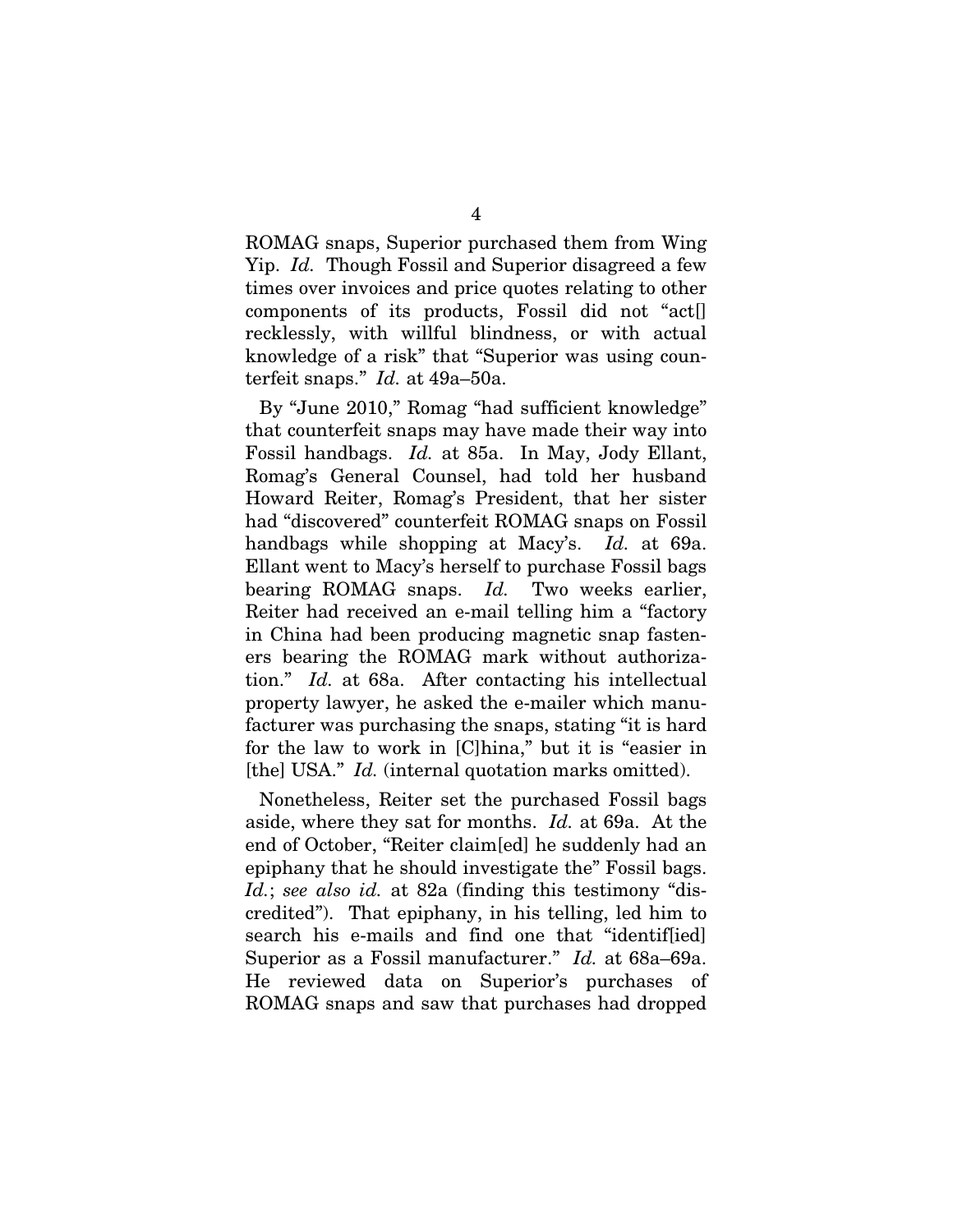off in 2008. *Id.* at 70a. Reiter inspected the snaps on the bags that he had set aside and then sent those snaps to Wing Yip for testing. *Id.* Wing Yip "reported that the snaps could not have been made with [its] tooling." *Id.*; *see also id.* at 47a n.4.

2. On November 17, 2010, Romag sent Fossil a cease and desist letter. *Id.* at 70a. Five days later, Romag sued Fossil and Macy's, and then sought a temporary restraining order and preliminary injunction. *Id.* at 71a. It raised patent infringement claims, Lanham Act claims for trademark infringement under Section 1114(1) and false designation of origin under Section 1125(a), a state common-law unfair competition claim, and a Connecticut Unfair Trade Practices Act claim. *Id.* at 34a. Reiter's declaration supporting Romag's request for a TRO falsely implied that he discovered the issue during a customary shopping trip earlier in November, rather than in May when his wife conveyed her suspicions, or even in October when he had his claimed "epiphany." *Id.* at 71a–72a.

The District Court for the District of Connecticut granted a temporary restraining order on November 30. *Id.* at 72a. Fossil "put a hold on all of the affected products and" worked "to prevent any items that had already been delivered to retailers from being sold to customers." *Id.* In the end, Fossil took over \$4 million worth of inventory off the market. *Id.* at 72a, 81a. Had Reiter investigated earlier, when he had "sufficient knowledge" of the possibility of counterfeit snaps, *id.* at 85a, "Fossil's inventory would have been much smaller and half as valuable," and Fossil could have ensured that its holiday season inventory was free of counterfeit snaps. *Id.* at 81a–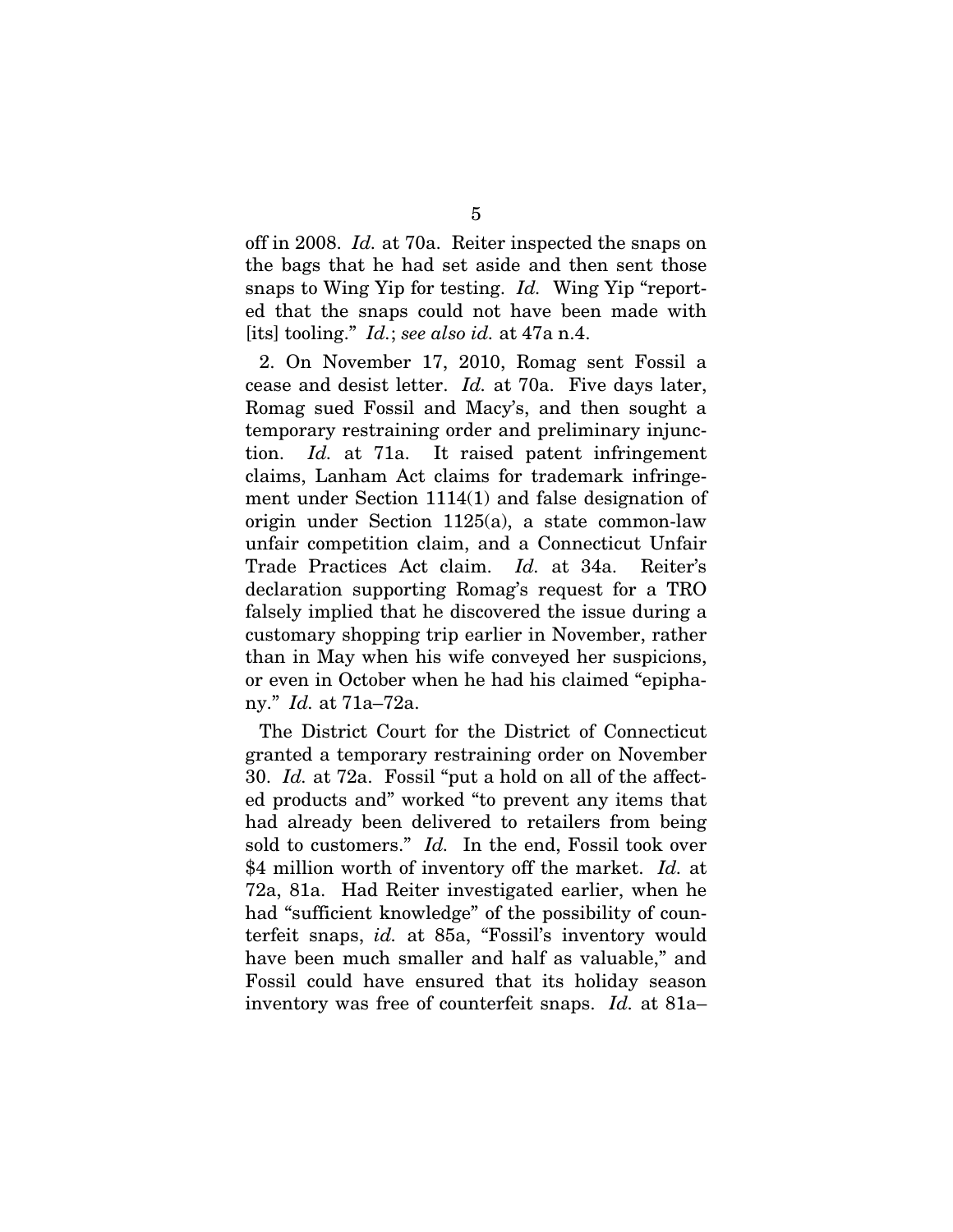82a. Fossil thus "suffered material economic prejudice" because of Romag's delay. *Id.*<sup>1</sup>

A seven-day jury trial ensued. The jury found Fossil liable for each of Romag's claims. The jury also found Macy's liable for patent infringement. *Id.* at 106a–113a. The District Court later entered judgment against Macy's as a matter of law on trademark infringement because "the jury did hear testimony that Fossil bags purchased from Macy's contained counterfeit snaps." *Id.* at 41a, 59a–60a.<sup>2</sup> On patent damages, the jury found \$0.09 per snap to be a reasonable royalty, for a total of \$51,052.14 against Fossil, and \$15,320.61 against Macy's. *Id.* at 113a. On the state-law claims, Romag sought only punitive damages, and the jury declined to award them. *Id.* at 60a n.6.

The jury rendered two advisory findings related to trademark damages. As to the "amount of profits \* \* \* made on the sale of the accused handbags which

<sup>1</sup> Romag later sued Belk, Inc., The Bon-Ton Stores, Inc., The Bon-Ton Department Stores, Inc., Dillard's, Inc., Nordstrom, Inc., Zappos.com, Inc., and Zappos Retail, Inc., raising the same trademark-related claims. The District Court consolidated the suits. Pet. App. 65a–66a, 71a n.2. The jury found these defendants not liable, and these claims are not at issue. *Id.* at 106a–112a.

<sup>&</sup>lt;sup>2</sup> The District Court delayed the entry of judgment "to give Romag the opportunity to elect statutory damages \* \* \* for trademark infringement." Pet. App. 60a n.5; *see also* 15 U.S.C. § 1117(c)(1) ("not less than \$1,000 or more than \$200,000 per counterfeit mark per type of goods or services \* \* \* as the court considers just"). It had, by that point, already denied Romag a profits award at the bench trial. *See infra* at 8. Romag did not seek statutory damages.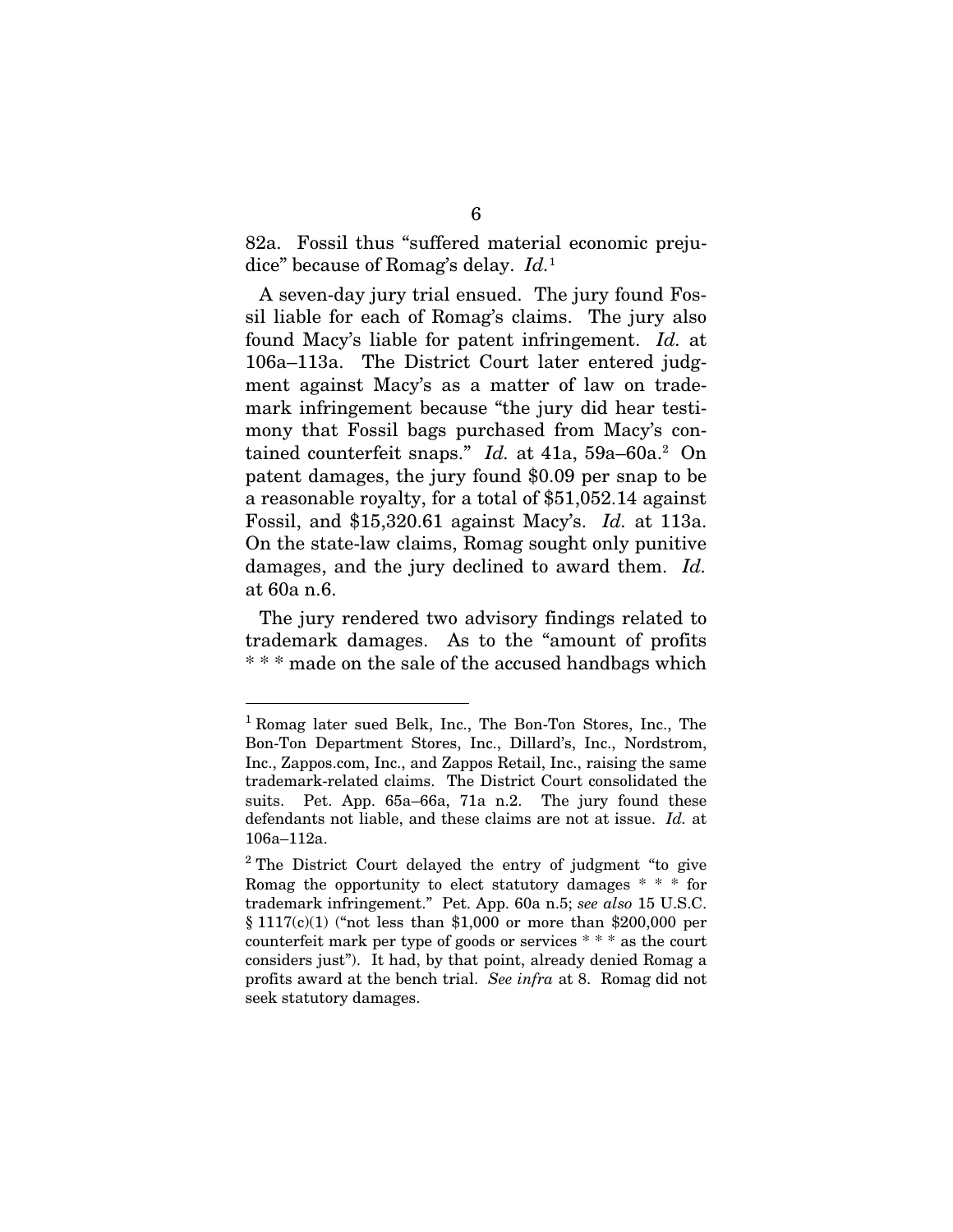should be awarded to Plaintiff to prevent unjust enrichment," it found that amount to be \$90,759.36. *Id.* at 108a. As to the "amount of profits \* \* \* made on the sale of the accused handbags which should be awarded to deter future trademark infringement," it found that amount to be \$6,704,046. *Id.* at 109a. It then found that Fossil had proved by a preponderance of the evidence that 99% of the "profits earned from the sale of the accused handbags was attributable to factors *other* than the use of the ROMAG mark." *Id.* (emphasis added).<sup>3</sup>

The jury also specifically found that neither Fossil nor Macy's had willfully infringed. *Id.* at 107a, 112a. As to whether any trademark infringement was willful, the jury had been instructed, as Romag proposed, that Romag had to show:

(1) that Defendants were actually aware of the infringing activity, or (2) that Defendants' actions were the result of willful blindness. Willful blindness means that Defendants knew they might be selling infringing goods but nevertheless intentionally shielded themselves from discovering the truth.

<sup>&</sup>lt;sup>3</sup> Romag did not, and cannot now, challenge the jury's attribution finding. As it notes (at 13 n.3), no question of the attribution of any profits award is before the Court, though any attempt to seek *all* of Fossil's profits on the handbags would be futile in light of the statutory text. *See Mishawaka Rubber & Woolen Mfg. Co.* v. *S.S. Kresge Co.*, 316 U.S. 203, 206 (1942) ("The plaintiff of course is not entitled to profits demonstrably not attributable to the unlawful use of his mark" under the 1905 Act.); 15 U.S.C. § 1117(a) (reenacting the apportionment language of the 1905 Act).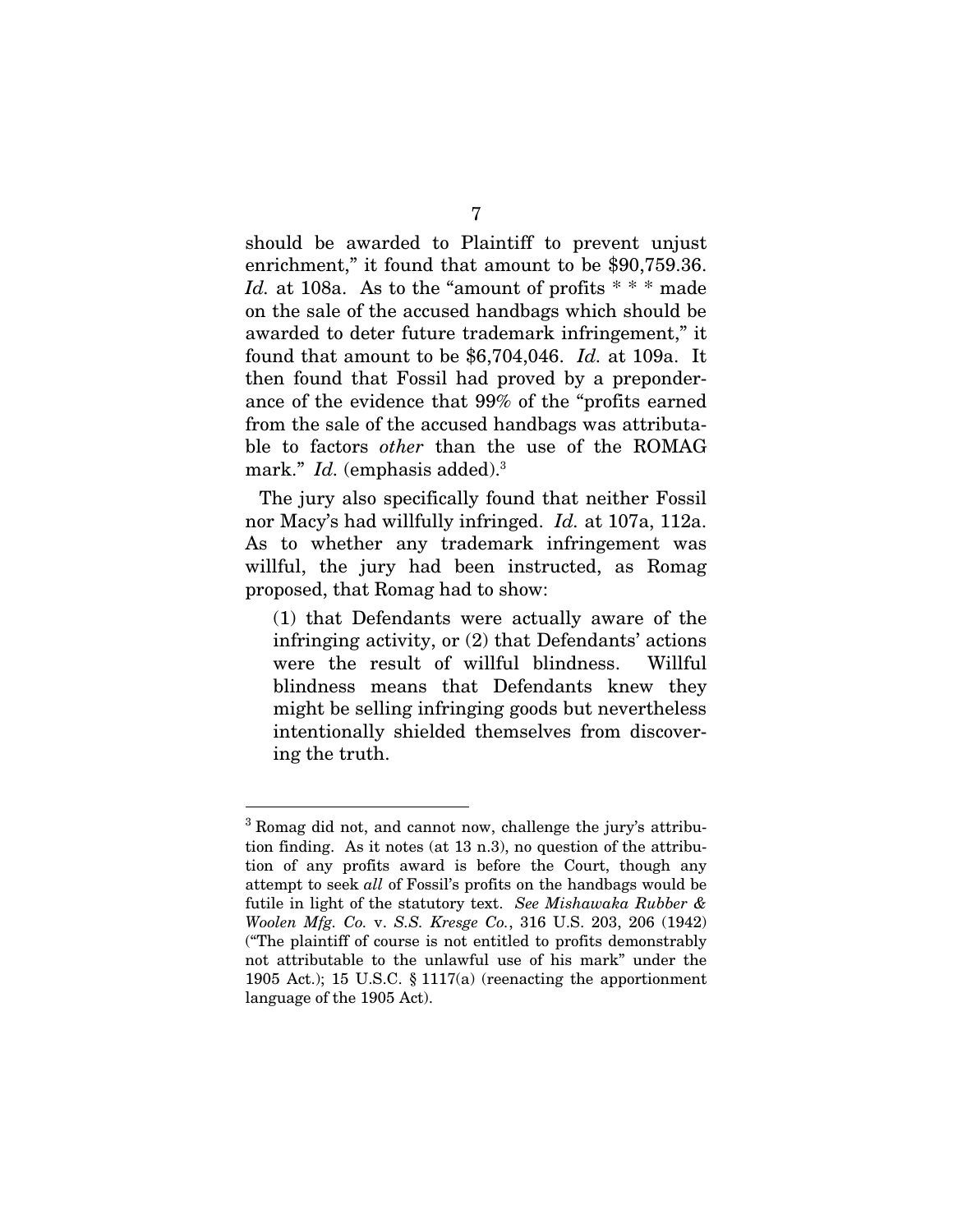*Id.* at 43a. The District Court later issued a supplemental instruction, to which Romag did not object:

"Intentionally shielded" is more than reckless or negligent conduct. It means when a defendant knew that there was a high probability that components which infringed Plaintiff's mark were used on its handbags, but took deliberate actions, such as purposefully looking the other way, to avoid learning of the infringement.

*Id.* at 45a. The verdict form asked whether Romag "had proved by a preponderance of the evidence that Defendants' trademark infringement was willful," and the jury answered "no." *Id.* at 107a.

The District Court held a two-day bench trial on "equitable defenses" and "equitable adjustment[s]." *Id.* at 35a (internal quotation marks omitted). It found that Fossil had established laches based on "the period of delay" from June to November 2010 because the "inescapable conclusion" was that Romag "carefully timed this suit to take advantage of the imminent holiday shopping season to be able to exercise the most leverage \* \* \* in an attempt to extract a quick and profitable settlement." *Id.* at 80a–81a, 86a. On this basis, it reduced the patent infringement reasonable royalty damages by 18%. *Id.* at 12a. It then rejected a profits award, under Second Circuit precedent, due to the jury's finding that the infringement was not willful. *Id.* at 95a (citing *George Basch Co.* v. *Blue Coral, Inc.*, 968 F.2d 1532, 1540 (2d Cir. 1992)). It granted Romag a permanent injunction. *Id.* at 102a–104a. Finally, it sanctioned Romag for the "troubling" and "misleading" declaration that Romag used "in bad faith" to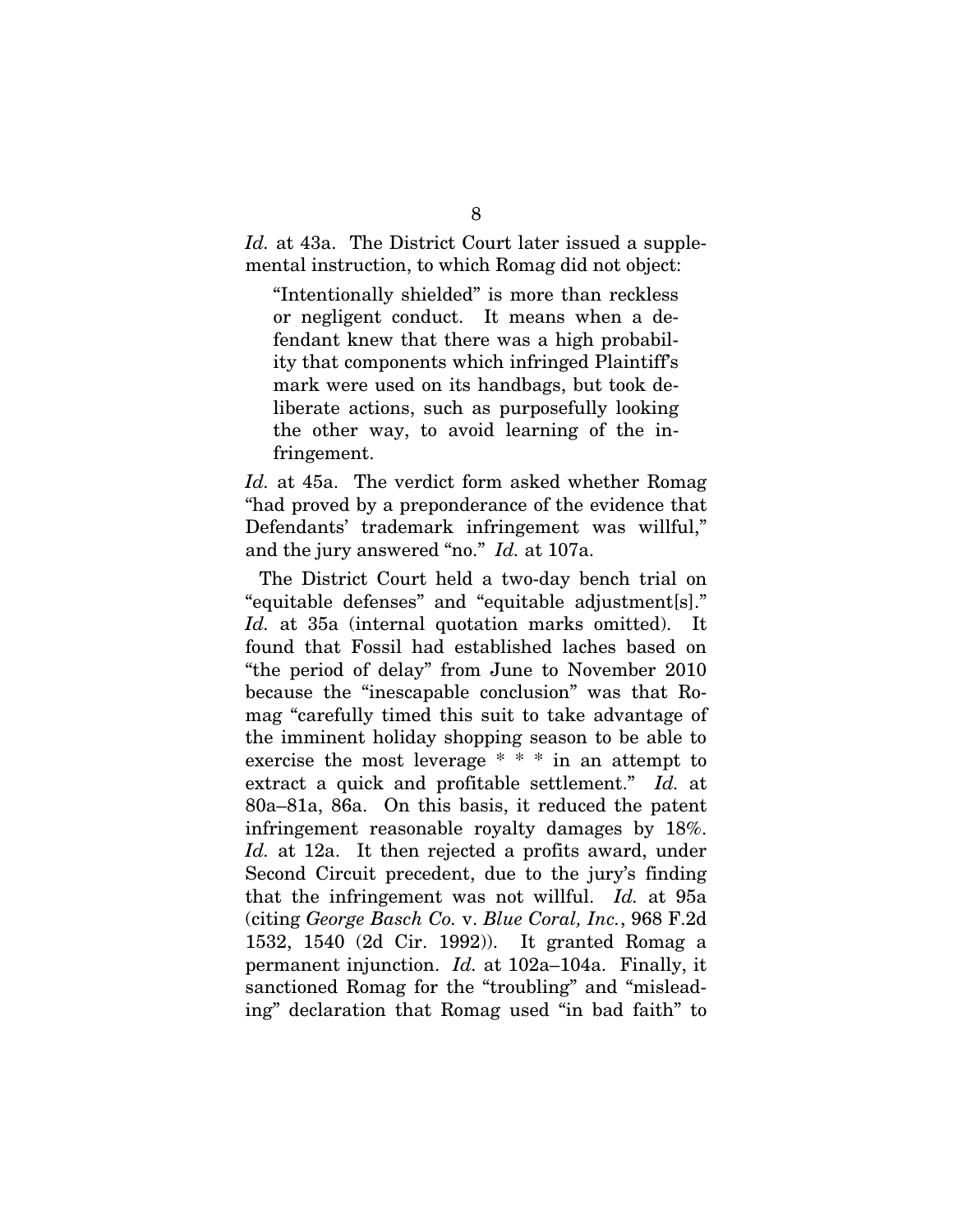secure the TRO. *Id.* at 90a–93a; *see also id.* at 84a ("not credit[ing] Mr. Reiter's testimony purporting to justify his delay").

3. Romag appealed. It raised the denial of a profits award for trademark infringement and the reduction of patent damages based on laches. *Id.* at 19a–20a. The Federal Circuit affirmed.

Applying Second Circuit law, the Federal Circuit held that "a trademark owner must prove that the infringer acted willfully to recover the infringing defendant's profits." *Id.* at 20a. Beginning with the text of the Lanham Act, the court explained that it makes a plaintiff's entitlement to monetary remedies "subject to the principles of equity." *Id.* (quoting 15 U.S.C. § 1117(a) (1996)). The Federal Circuit then surveyed the relevant precedent, including this Court's cases and circuit court cases. *Id.* at 20a–24a. The Second Circuit had previously held "that 'under [15 U.S.C.  $\S 1117(a)$ ] of the Lanham Act, a plaintiff must prove that an infringer acted with willful deception before the infringer's profits are recoverable by way of an accounting.'" *Id.* at 21a (quoting *George Basch Co.*, 968 F.2d at 1540).

The Federal Circuit rejected Romag's argument that a 1999 amendment to Section 1117(a) cast doubt on that holding. In 1996, Congress enacted a new Lanham Act cause of action for trademark dilution that was codified in Section 1125(c). *Id.* at 24a. The provision setting out that cause of action provided for injunctive relief, and also for monetary relief "if the dilution was 'willfully intended.'" Id. (quoting Federal Trademark Dilution Act of 1995, Pub. L. No. 104-98, § 3, 109 Stat. 985, 985–986 (1996)). Congress did not, in 1996, amend Section 1117(a) to reflect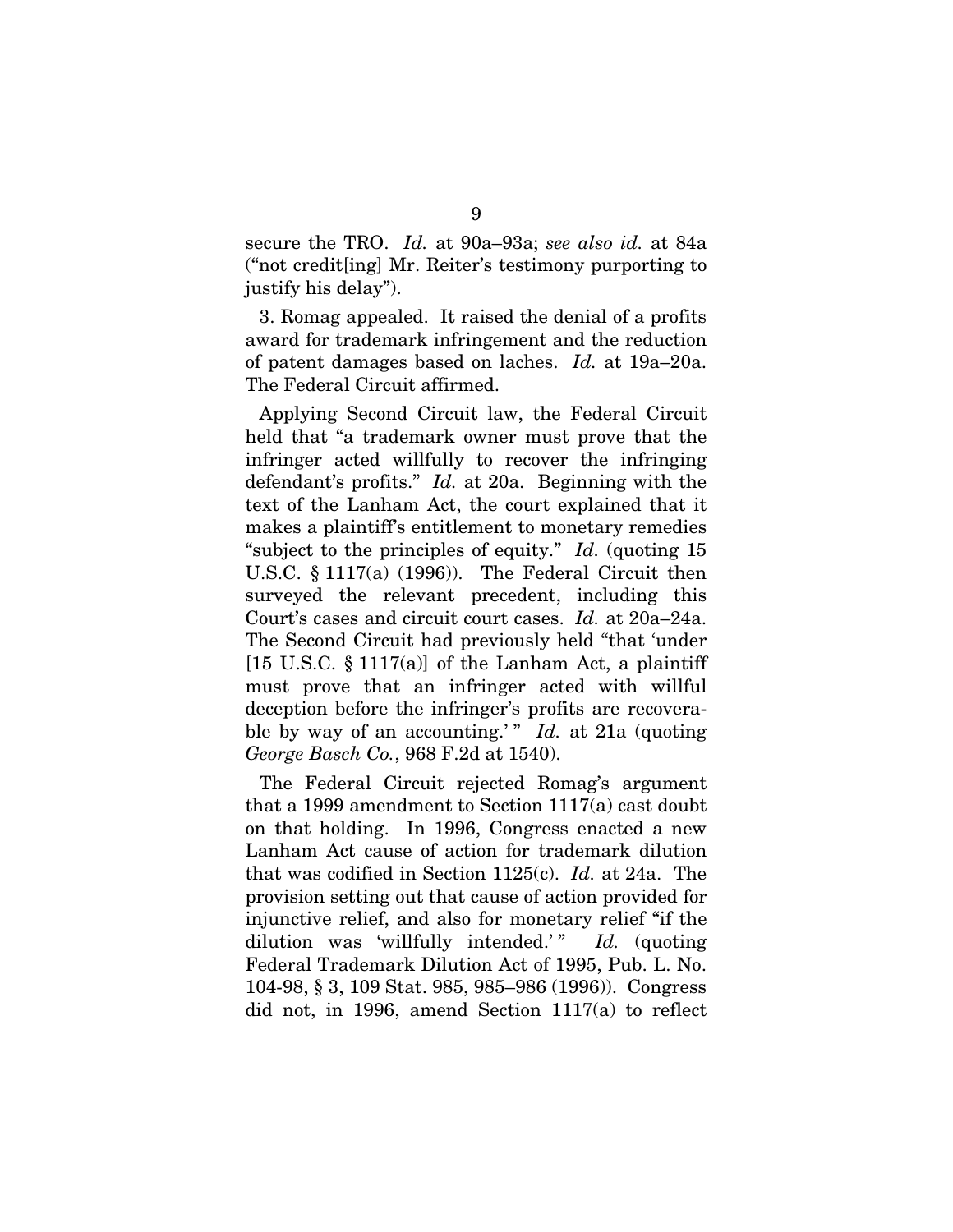this new cause of action. *Id.* at 25a. It corrected that oversight in 1999, when it added "a willful violation under section  $1125(c)$  of this title" to the list of violations that trigger the availability of monetary remedies in Section 1117(a). *Id.* at 25a–26a (discussing the Trademark Amendments Act of 1999, Pub. L. No. 106-43, § 3(b), 113 Stat. 218, 219).

Although some courts read the 1999 amendment as "supersed[ing]" the willfulness requirement based in principles of equity, *id.* at 27a (quoting *Banjo Buddies, Inc.* v. *Renosky*, 399 F.3d 168, 175 (3d Cir. 2005)), the Federal Circuit disagreed. Given the longstanding requirement, the Federal Circuit reasoned, Congress would have given *some* indication if it meant to depart from that rule when enacting a conforming amendment. *Id.* at 29a–30a (citing *Dir. of Revenue of Mo.* v. *CoBank ACB*, 531 U.S. 316, 323–324 (2001)). The amendment did not touch the textual basis for the willfulness requirement, the phrase making the availability of monetary remedies subject to the "principles of equity." *Id.* And the Second Circuit had continued to apply that rule after the 1999 amendment. *Id.* at 28a. The Federal Circuit therefore concluded that the amendment "left the law where it existed before 1999" and affirmed the denial of a profits award. *Id.* at 33a.

The Federal Circuit's ruling on patent damages led to a detour. The Federal Circuit affirmed the reduction of damages based on laches. *Id.* at 17a, 19a– 20a. After Romag sought certiorari, this Court granted, vacated, and remanded in light of *SCA Hygiene Prods. Aktiebolag* v. *First Quality Baby Prods., LLC*, 137 S. Ct. 954 (2017). 137 S. Ct. 1373 (2017). The Federal Circuit recalled its mandate,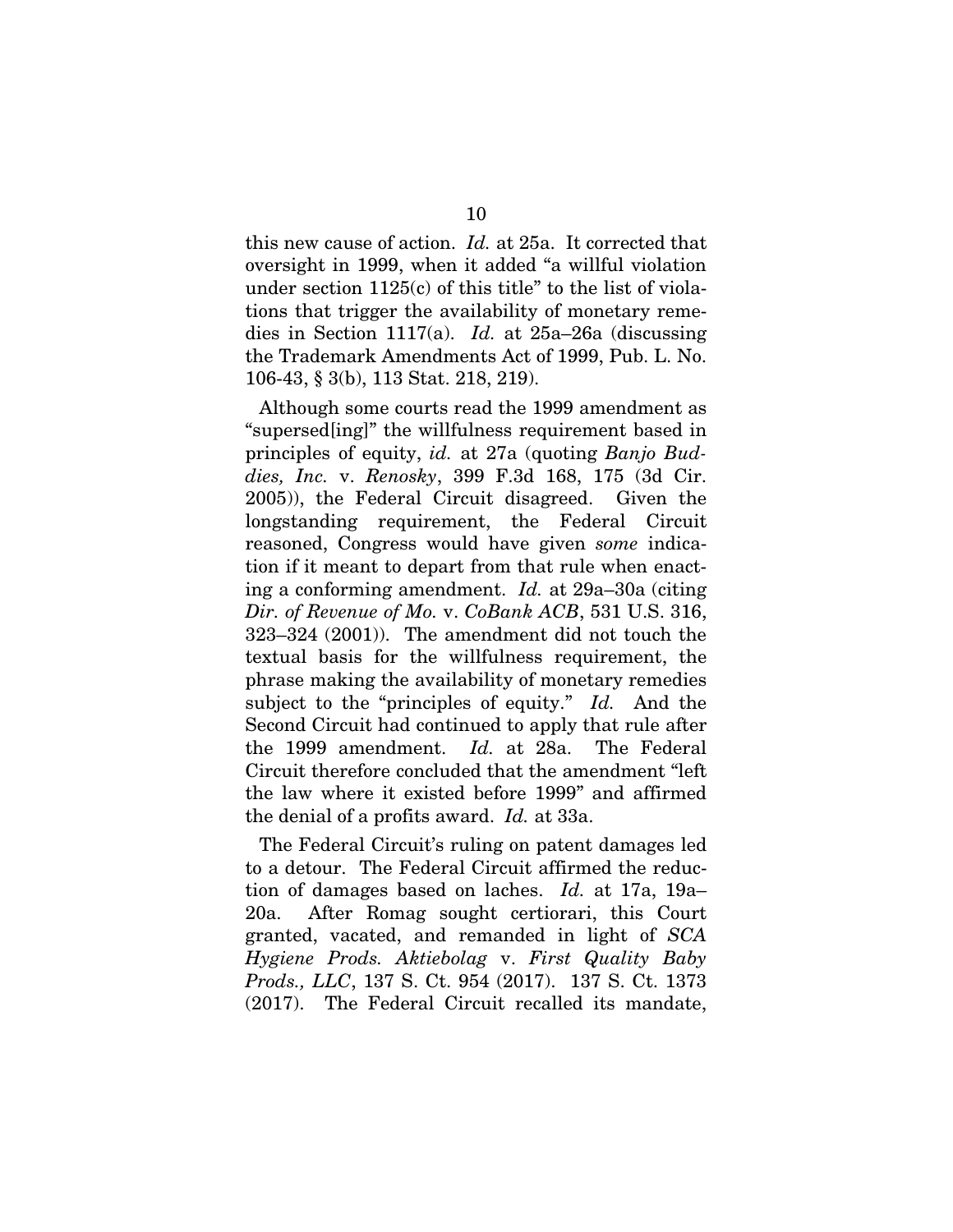reinstated the appeal, and remanded to allow the District Court to address the patent damages issue. Pet. App. 14a–15a. The District Court reinstated the jury's original verdict on patent damages. *Id.* at 12a. Romag again appealed.

Fossil moved to dismiss the second appeal because Romag simply repeated its objection to the willfulness requirement. *Id.* at 2a–3a. The Federal Circuit agreed, seeing "no reason to relitigate" the question, and dismissed to the extent that Romag raised no additional issues. *Id.* at 3a. After Romag told the court there was nothing else to address, the Federal Circuit summarily affirmed. Supp. App. 2a.

This Court granted certiorari. 139 S. Ct. 2778 (2019).

#### SUMMARY OF ARGUMENT

I. Romag asks this Court to open a door that trademark law closed long ago. It seeks a ruling that the Lanham Act's monetary remedies provision, 15 U.S.C. § 1117(a), authorizes a court to award a defendant's profits even if the defendant's conduct was innocent, not willful. The text of the statute and the traditional trademark law that it reflects foreclose that interpretation.

A. Section 1117(a) proceeds in three steps. If a plaintiff shows a defendant committed one of four specified violations of the Lanham Act, it is "entitled" to the remedies of a defendant's profits award, a damages award, and costs. That entitlement, Section 1117(a) goes on to make plain, is "subject to" two limitations, including "the principles of equity." Only if the plaintiff establishes a violation, and avoids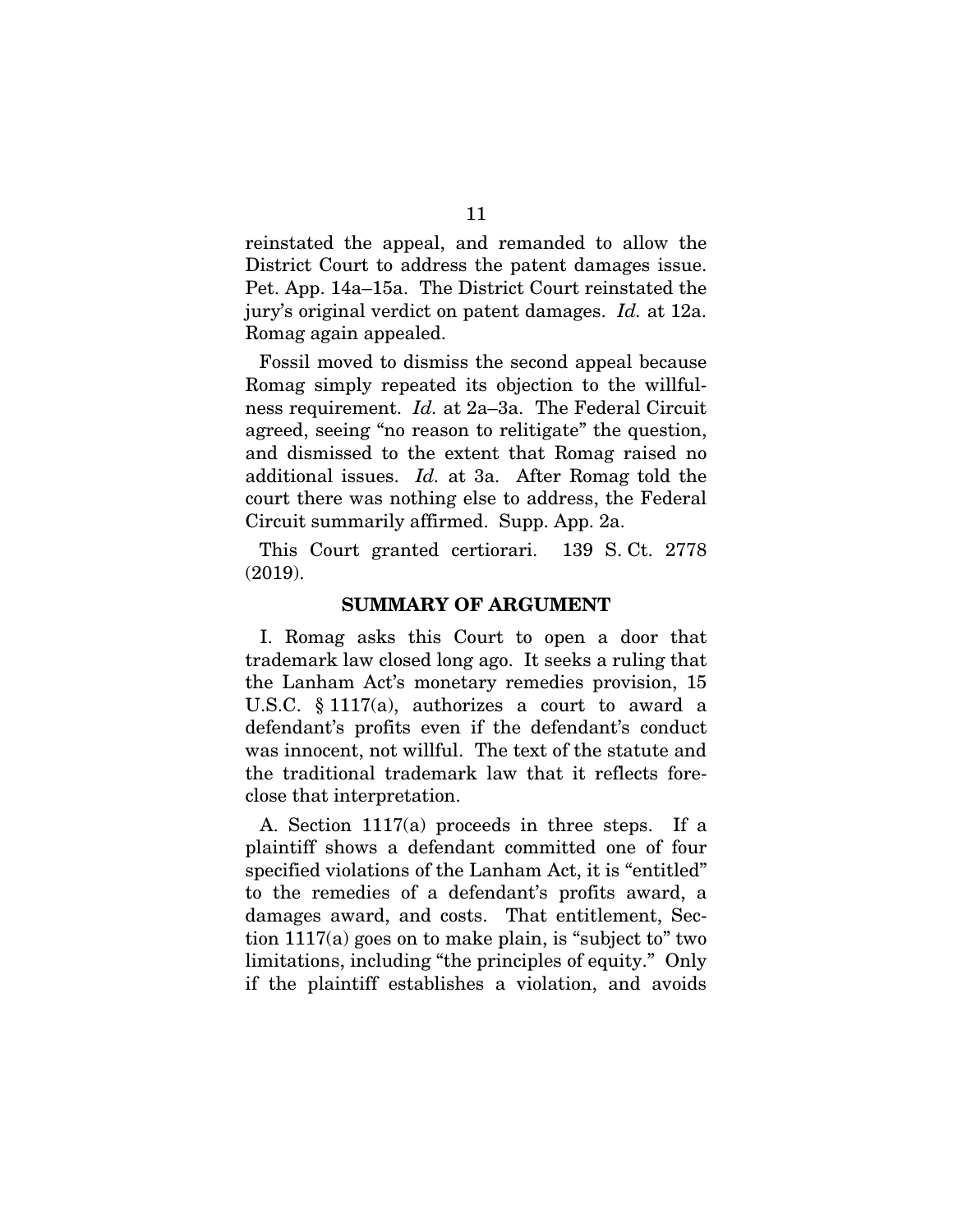these limitations, can the court begin the discretionary process of setting the amount of any award.

By subjecting a plaintiff's entitlement to monetary remedies "to the principles of equity," Section 1117(a) imports traditional trademark law's limits on monetary remedies. One of those limits is the principle that a court would not order an accounting of an infringer's profits unless the plaintiff showed willful infringement. Section 1117(a) contains that limit because it expressly references principles of equity. Two familiar canons of interpretation confirm this plain text reading. Under the first, courts presume that where, as here, Congress legislates against a well-established common law rule, it retains that rule. *See Kirtsaeng* v. *John Wiley & Sons, Inc.*, 568 U.S. 519, 538 (2013). Under the second, courts presume that where, also as here, Congress reenacts statutory text that has been given a clear interpretation by courts, the text reflects that interpretation. *See Helsinn Healthcare S.A.* v. *Teva Pharm. USA, Inc.*, 139 S. Ct. 628, 633–634 (2019).

B. Romag leans heavily on the inclusion of "a willful violation under section 1125(c)" in Section 1117(a)'s list of violations that trigger entitlement to monetary remedies. That, Romag says, contains the only willfulness-based limit on monetary remedies in Section 1117(a). But this text just mirrors Section 1125(c), which bars *any* monetary remedies under Section 1117(a) absent willful infringement. This text does not amount to the only limit on profits awards, because all remedies under 1117(a) are "subject to" two cross-referenced provisions that cut off the availability of certain remedies in certain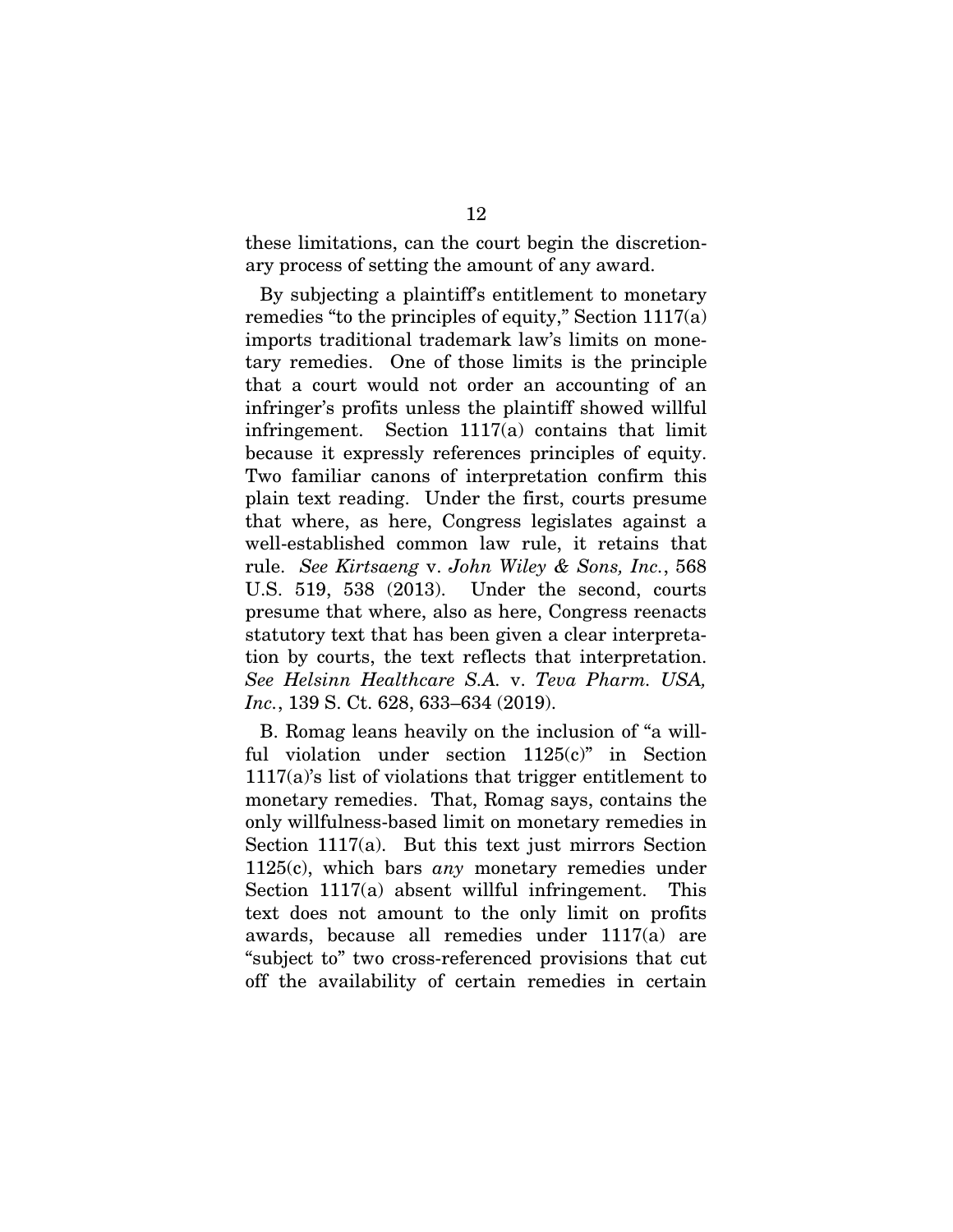circumstances and are also "subject to the principles of equity."

Romag also points to a slew of other Lanham Act provisions. It claims that reading Section 1117(a) to contain traditional trademark law's willfulness limit on a defendant's profits award would create tension with those provisions. But each of these provisions continues to serve a purpose under Fossil's plain-text reading of Section 1117(a).

In reality, Romag's interpretation is the one that creates a problem with the text. It offers *no* explanation of what work the phrase "subject to the principles of equity" does in Section 1117(a). But even Romag must admit that some equitable principles will bar "entitle[ment]" to monetary remedies. The text offers no basis to import some equitable principles to cut off remedies—such as the principle that monetary remedies are unavailable if an injunction would afford complete relief—and not others—such as the requirement that a defendant have acted willfully for a court to order it to turn over its profits.

II. Romag tries two additional maneuvers to avoid the willfulness requirement for a defendant's profits award. Neither overcomes the text.

A. Romag first questions the strength of the willfulness requirement in traditional trademark law. A review of the relevant history shows a clearly established principle of equity under which a court would compel an accused infringer to account for its profits, and turn them over to a plaintiff, only if the infringer willfully infringed a trademark. Courts applied this willfulness requirement to deny an accounting even after Congress enacted the 1905 Act, which did not contain the Lanham Act's express reference to prin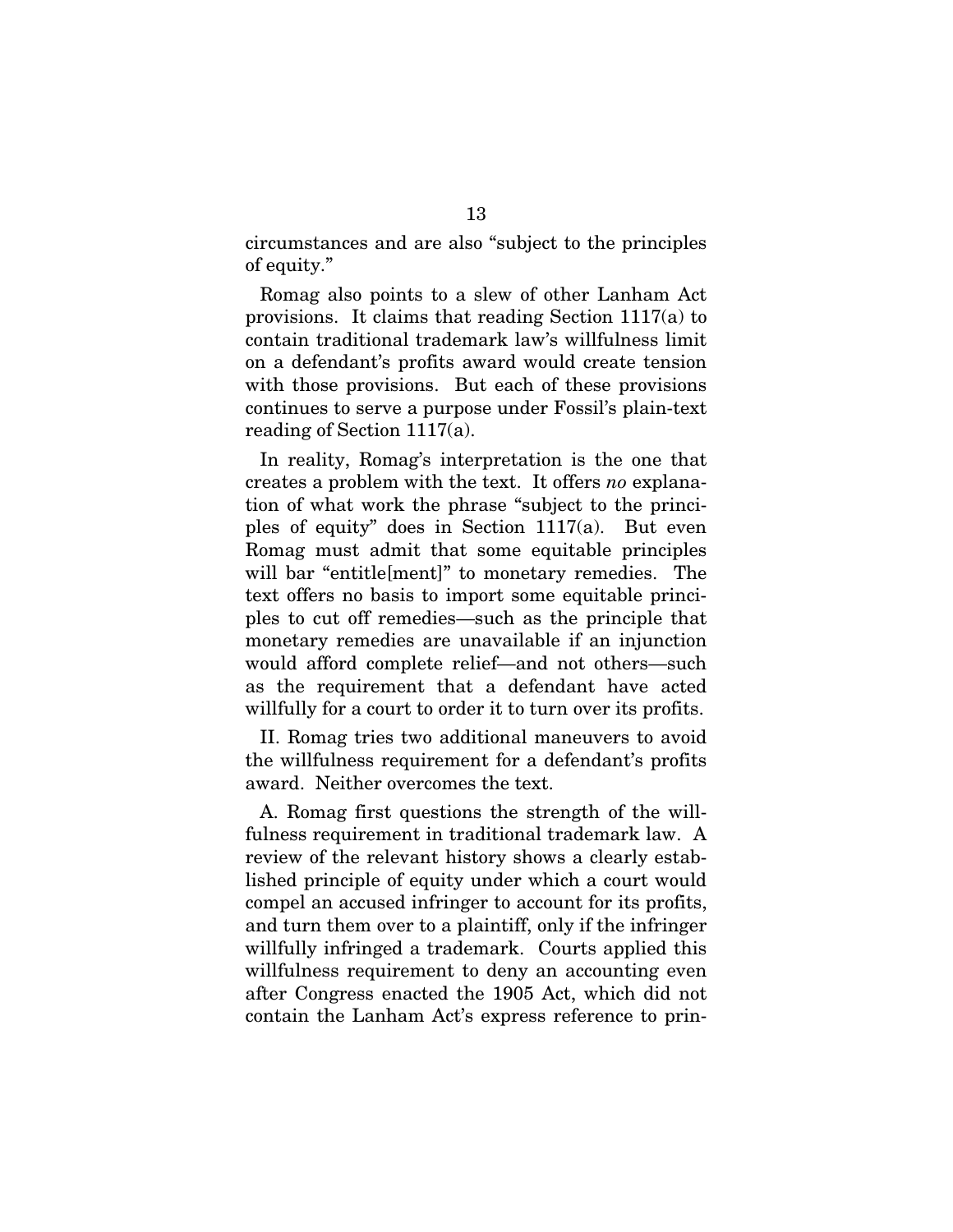ciples of equity. Once the sources Romag relies on are examined closely, Romag is left with only a single pre-1905 Act case. That lone case does not break the tradition.

B. Romag retreats to an argument that equity itself is incompatible with clear rules, like the willfulness requirement. It argues that any mention of "equity" implies discretion and that discretion implies a lack of clear rules. This Court has already disagreed. Where a statute incorporates "traditional equitable principles," courts must apply the traditional tests for equitable relief that have developed over time. *See eBay Inc.* v. *MercExchange, L.L.C.*, 547 U.S. 388, 393 (2006). And, "[d]iscretion," in any event, "is not whim." *Halo Elecs., Inc.* v. *Pulse Elecs., Inc.*, 136 S. Ct. 1923, 1931 (2016) (internal quotation marks omitted).

III. Romag does not offer any practical reason to prefer its interpretation. Opening the door to a defendant's profits award without a requirement of willfulness will give opportunistic litigants a powerful tool to extort windfall settlements. Romag offers no reason to believe those risks are worth it. It does not point the Court to a single case that has applied its rule and awarded profits in the absence of willfulness, much less one that demonstrates the wisdom of that rule. And it does not offer a common sense reason to require an innocent defendant to turn over its profits.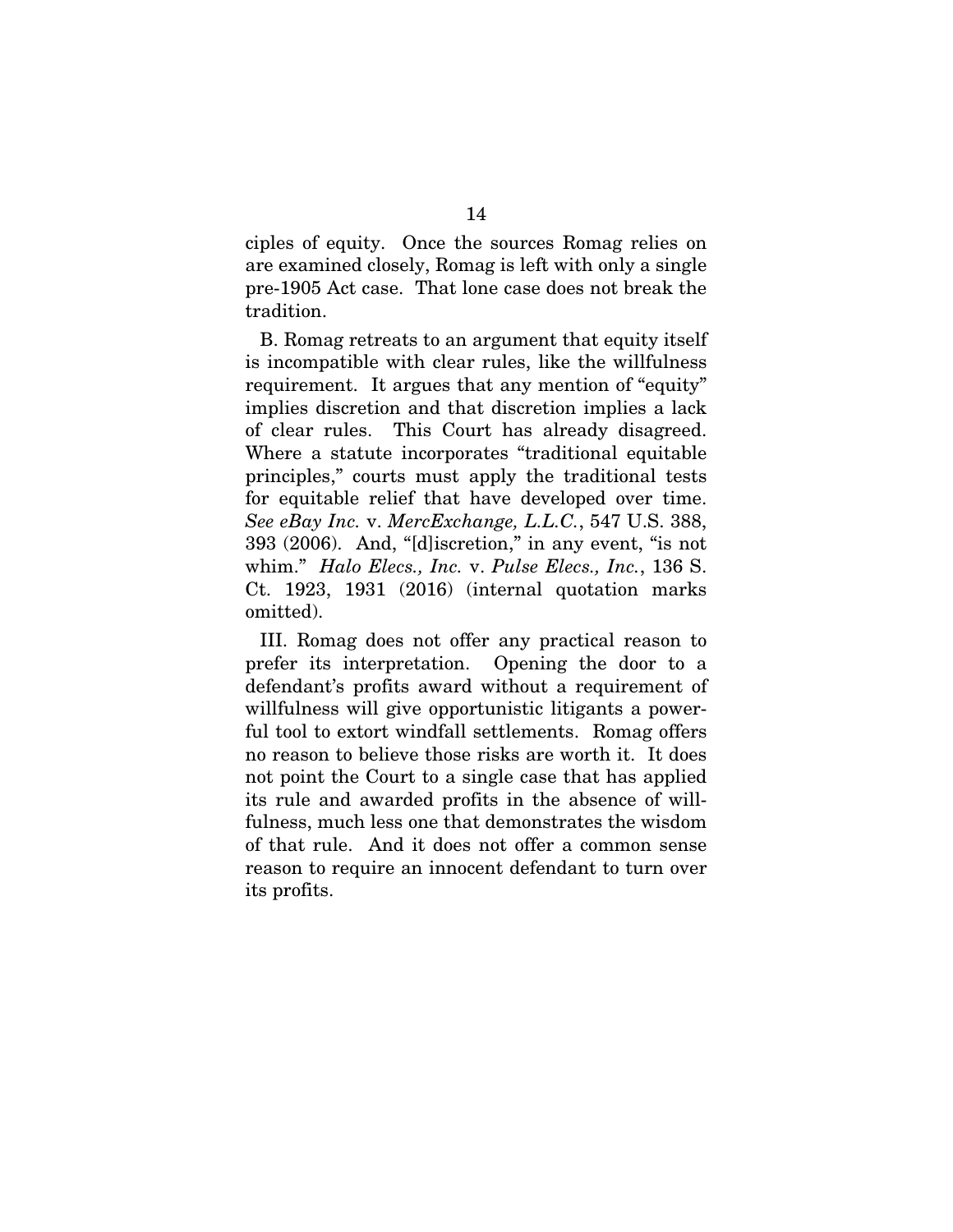#### ARGUMENT

### I. The Text Of Section 1117(a) Incorporates Traditional Limits On Equitable Relief.

The Lanham Act "largely codified" "[t]raditional trademark infringement law," which is "part of the broader law of unfair competition." *Moseley* v. *V Secret Catalogue, Inc.*, 537 U.S. 418, 428 (2003). Traditional trademark law limited the circumstances in which a court could grant one equitable remedy for trademark infringement: an award of an infringer's profits. Before ordering this relief, courts required evidence that the defendant's infringement was willful. Congress retained this rule when enacting the Lanham Act's monetary remedies provision, 15 U.S.C. § 1117(a). The provision makes a plaintiff's "entitle[ment]" to its monetary remedies—an infringer's profits award, damages, and costs— "subject to the principles of equity." *Id.* This reference to principles of equity imports the traditional limit on an infringer's profits award. Under the Lanham Act, then, just as before the Act, a plaintiff must show that infringement was willful to seek the defendant's profits.

### A. Section 1117(a) incorporates traditional principles of equity that limit monetary relief.

1. Section 1117(a) sets out three steps a court must follow before awarding monetary relief.

*First*, a plaintiff must "establish[]" a violation of the trademark holder's rights. *Id.* Specifically, the defendant must have committed "a violation of any right of the registrant of a mark registered in the Patent and Trademark Office," that is, a violation of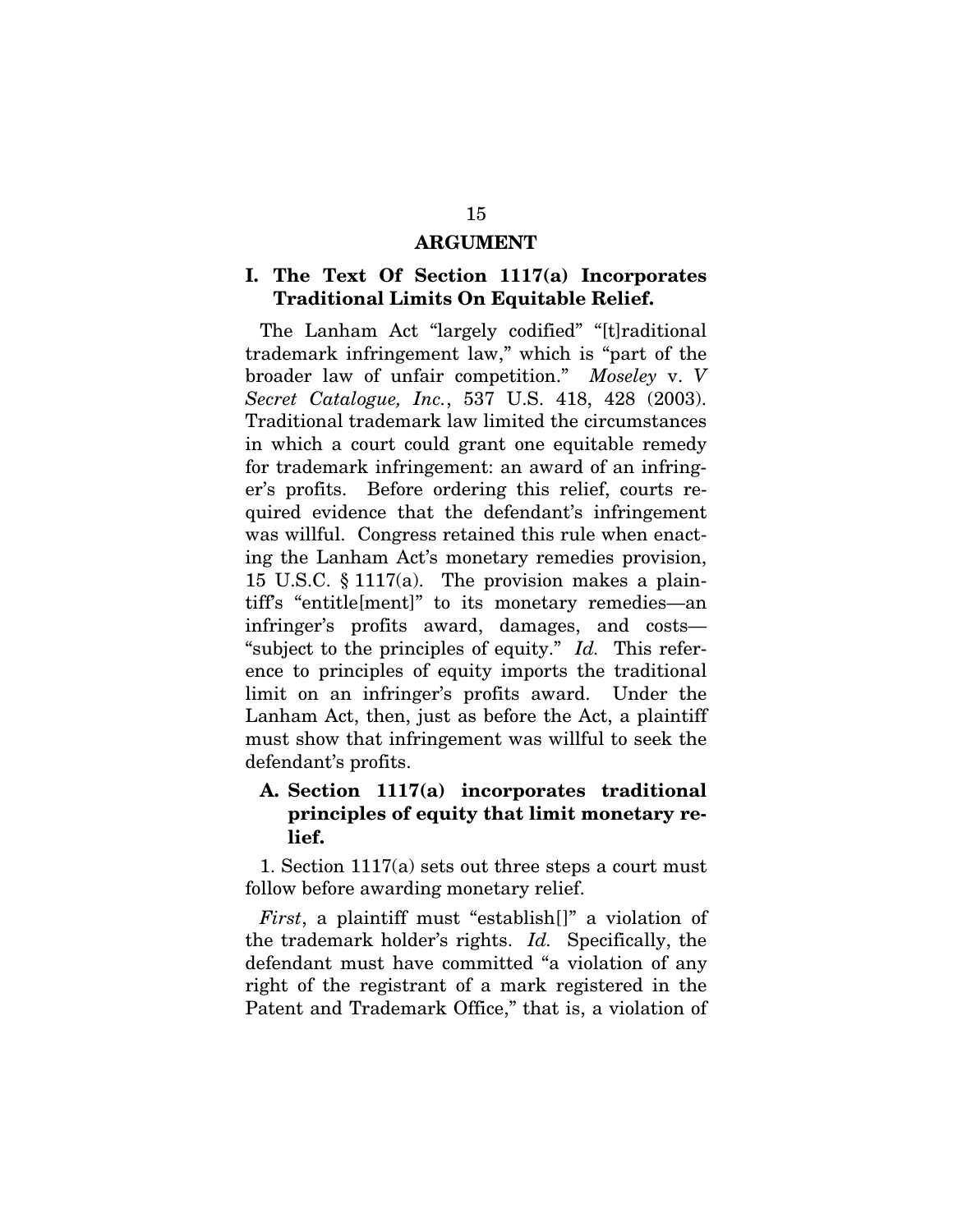Section 1114(1); of "section 1125(a) or  $(d)$ "; or "a willful violation under section 1125(c)." *Id.*

*Second*, a plaintiff must show that neither of the two statutory limits on monetary relief applies. In particular, the remedies in Section 1117(a) are "subject to the provisions of sections 1111 and 1114" and are also "subject to the principles of equity." *Id.* 

*Third*, if a violation is "established" and no limitation applies, a plaintiff may "recover (1) defendant's profits, (2) any damages sustained by the plaintiff, and (3) the costs of the action," and the court must set the amount. *Id*. And "in exceptional cases," the court "may award reasonable attorney fees." *Id.* "[A]ccording to the circumstances of the case," the court has the discretion to impose a damages award of up to three times "the amount found as actual damages." *Id*. And if the court finds "that the amount of the recovery based on profits is either inadequate or excessive," it may adjust a defendant's profits award "as the court shall find to be just." *Id.* Any award, of damages or profits, "shall constitute compensation and not a penalty." *Id.*

2. This case concerns the second step, and in particular one of the limitations Section 1117(a) imposes on a plaintiff's "entitle[ment]" to monetary remedies. The text is plain that an award of profits "will [not] be ordered merely because there has been an infringement." *Champion Spark Plug Co.* v. *Sanders*, 331 U.S. 125, 131 (1947) (interpreting the 1905 Act). Rather, an award of profits is "subject to the principles of equity." 15 U.S.C. § 1117(a). The phrase "subject to" plainly signals a limitation. *See, e.g.*, *Subject*, Webster's New Int'l Dictionary (2d ed. 1934) ("Being under the contingency of; dependent upon or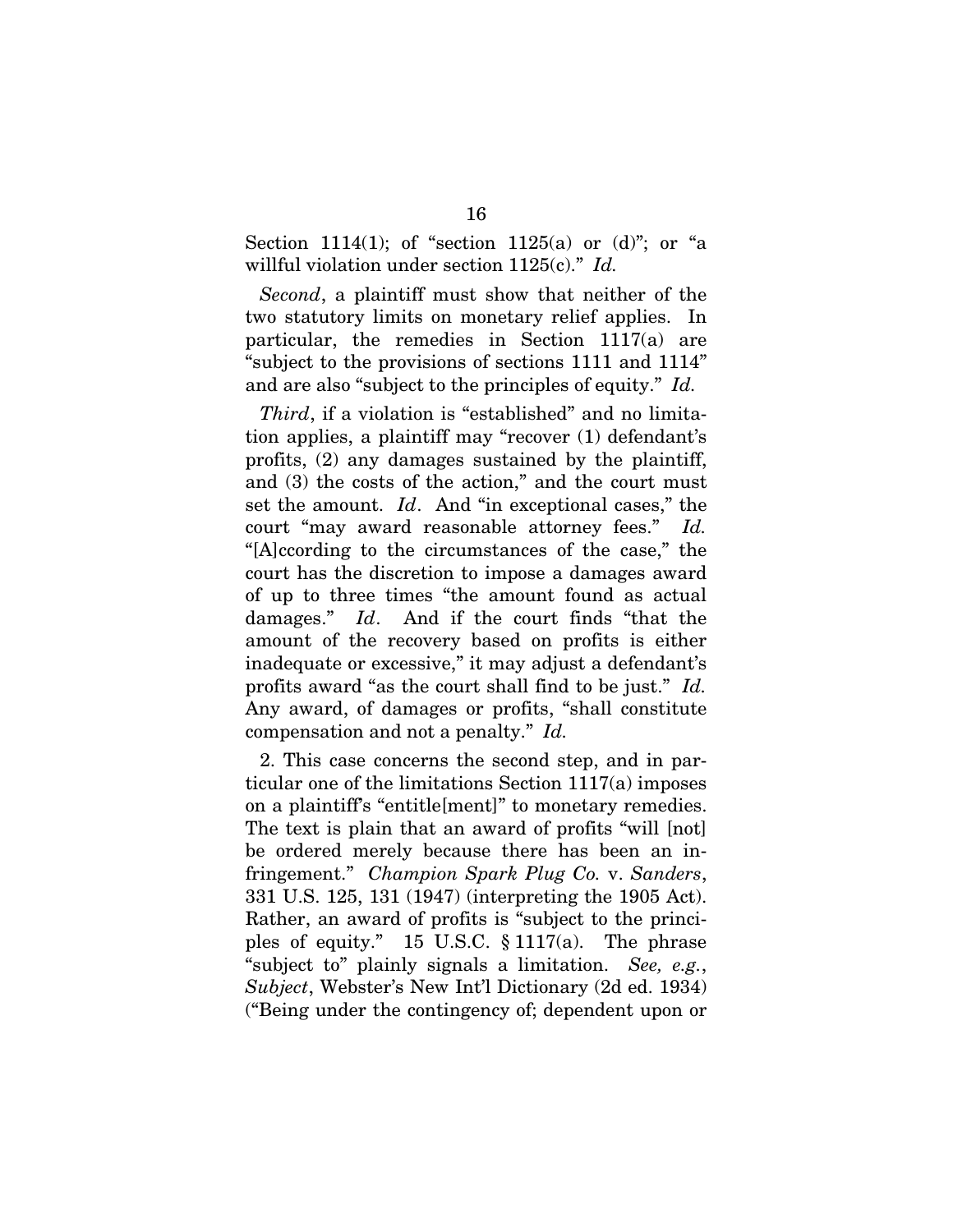exposed to (some contingent action)"); *Subject*, Black's Law Dictionary (11th ed. 2019) ("Dependent on or exposed to (some contingency)"). And the phrase "principles of equity" refers to the established rules of equity jurisprudence. *See, e.g.*, *eBay*, 547 U.S. at 391 (holding that the Patent Act's statement that courts "may grant injunctions in accordance with the principles of equity," 35 U.S.C. § 283, incorporated a four-factor test found in "well-established principles of equity"); *Great-West Life & Annuity Ins. Co.* v. *Knudson*, 534 U.S. 204, 217 (2002) ("Congress felt comfortable referring to equitable relief in this statute—as it has in many others—precisely because the basic contours of the term are well known." (footnote omitted)). Taken together, then, the text of Section 1117(a) carries over limitations on monetary remedies embodied in traditional equitable principles.

This textual limit only confirms that the Lanham Act codified the traditional willfulness requirement. "[W]hen a statute covers an issue previously governed by the common law," a court "must presume that Congress intended to retain the substance of the common law." *Kirtsaeng*, 568 U.S. at 538 (internal quotation marks omitted); *see Microsoft Corp.* v. *i4i Ltd. P'ship*, 564 U.S. 91, 102 (2011); *see also* Antonin Scalia & Bryan A. Garner, Reading Law: The Interpretation of Legal Texts 318 (2012). That is equally true for rules of equity: "[A] major departure from the long tradition of equity practice should not be lightly implied." *Weinberger* v. *Romero-Barcelo*, 456 U.S. 305, 320 (1982). When Congress enacted Section 1117(a) and included a profits award as a potential monetary remedy, willfulness was a wellestablished prerequisite to a profits award. *See infra*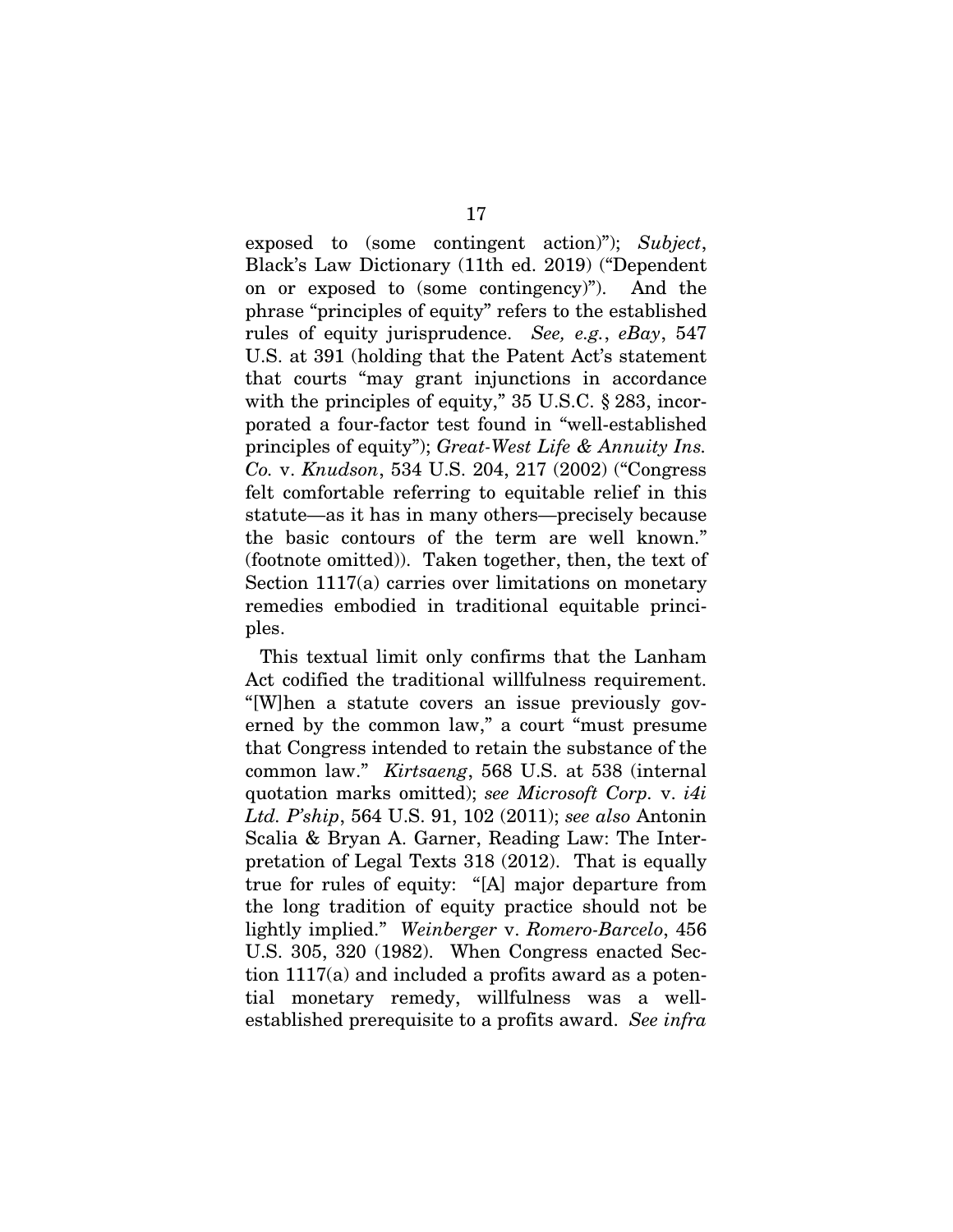at 30–35 (setting out the precedents that contain the traditional willfulness requirement). The presumption is that "where Congress borrows terms of art in which are accumulated the legal tradition and meaning of centuries of practice, it presumably knows and adopts the cluster of ideas that were attached to each borrowed word." *Morissette* v. *United States*, 342 U.S. 246, 263 (1952).

A second canon of construction, governing statutory reenactments after a statute has been judicially construed, leads to the same result. *See Teva Pharm.*, 139 S. Ct. at 633–634 ("[W]e presume that when Congress reenacted the same language \* \* \*, it adopted the earlier judicial construction of that phrase."). When the Lanham Act was passed, courts had already construed the 1905 Act to contain the background rule that the equitable remedy of accounting of profits required willful infringement. *See infra* at 35–43 (discussing the precedents applying the traditional requirement in the period after the 1905 Act). Congress could have departed from this established rule, but instead it imported the language from the 1905 Act into the Lanham Act. <sup>4</sup>

<sup>4</sup> Section 1117(a) combined the remedies available in Sections 16 (damages available at law) and 19 (accounting available at equity) into one provision. *See* 1905 Act, § 16, 33 Stat. at 728 (making an infringer "liable to an action for damages" and permitting a court to award "any sum above the amount found by the verdict as the actual damages, according to the circumstances of the case, not exceeding three times the amount of such verdict, together with the costs"); *id.* § 19, 33 Stat. at 729 (providing that if a court enjoined the "wrongful use of a trademark," the plaintiff could "recover, in addition to the profits to be accounted for by the defendant, the damages the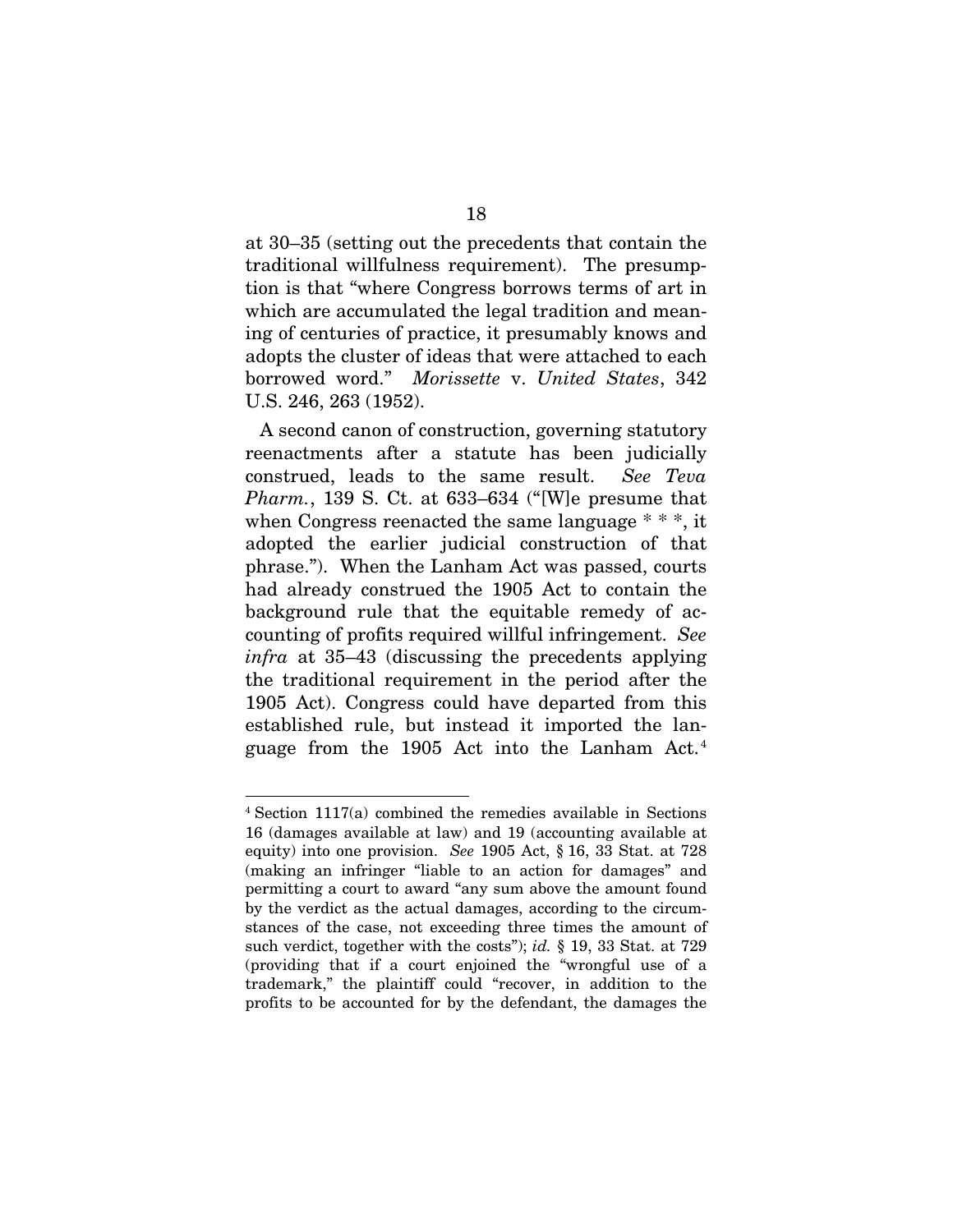Where statutory text has "already been construed," a court is "especially justified in presuming both that" Congress was "aware of the prior interpretation" and that the "interpretation reflects their intent" in enacting similar statutory text. *Cannon* v. *Univ. of Chicago*, 441 U.S. 677, 696–698 (1979).

That presumption is doubly justified here: Congress not only declined to disavow that settled interpretation, it added words of limitation to the 1905 provision, making monetary remedies "subject to the principles of equity." 15 U.S.C. § 1117(a). Interpreting Section 1117(a) does not, then, require a court to ask whether Congress meant to carry over a background requirement where it "fail[ed] to reiterate it expressly." *Microsoft Corp.*, 564 U.S. at 102. The statutory text Congress enacted confirms that it meant to carry over limitations on monetary remedies embodied in traditional equitable principles. *See Universal Health Servs., Inc.* v. *U.S. ex rel. Escobar*, 136 S. Ct. 1989, 1999 (2016) (applying the "settled principle of interpretation that, absent other indication, Congress intends to incorporate the wellsettled meaning of the common-law terms it uses" (internal quotation marks omitted)).

3. All of this explains why courts continued to require willfulness to award an infringer's profits after the Lanham Act was enacted. Most courts adopted the requirement expressly. *See, e.g.*, *ALPO Petfoods, Inc.* v. *Ralston Purina Co.*, 913 F.2d 958, 968 (D.C. Cir. 1990) (Thomas, J.) ("[A]n award based on a

complainant has sustained thereby" and giving a court "the same power to increase such damages" as in Section 16).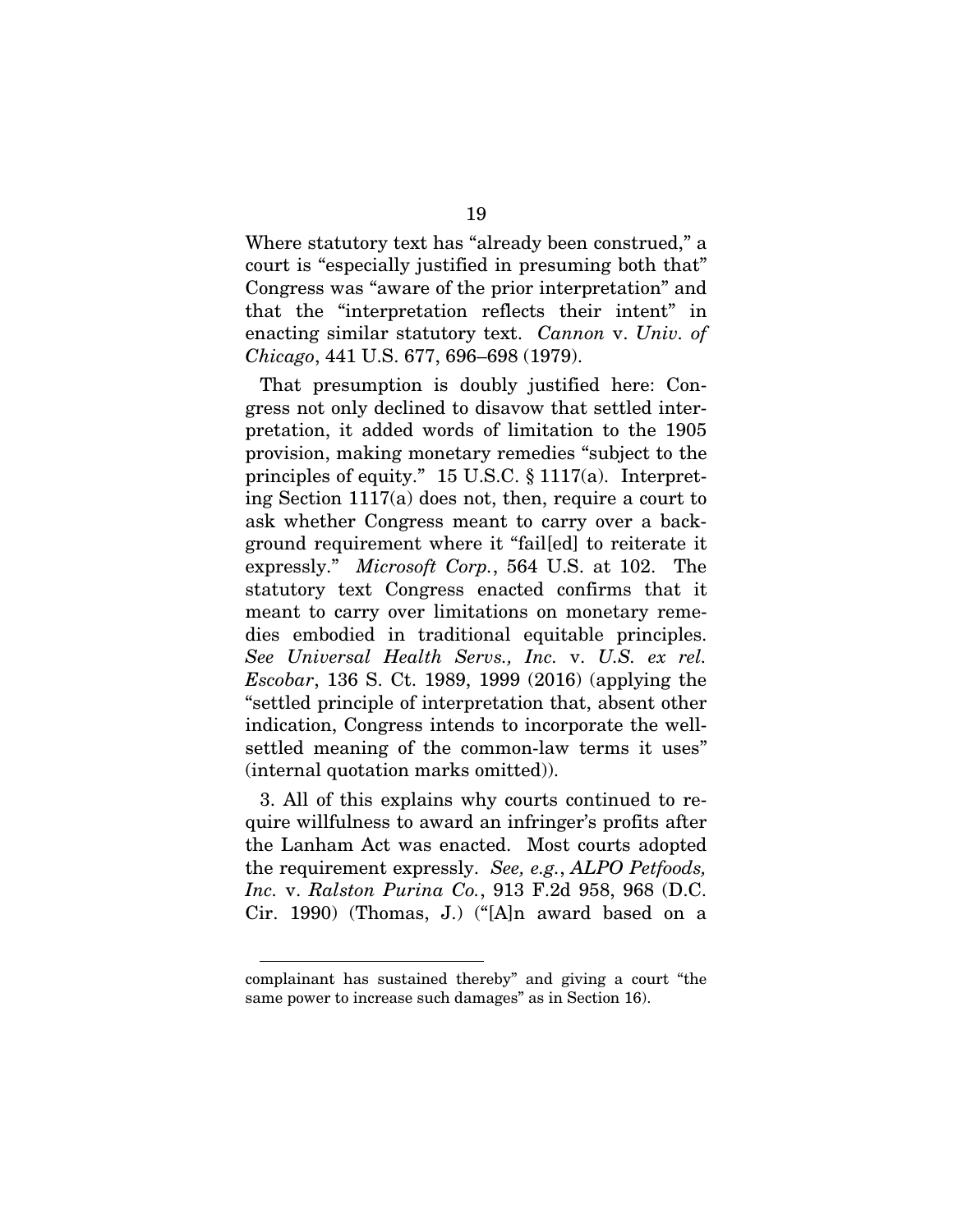defendant's profits requires proof that the defendant acted willfully or in bad faith." (citing *Foxtrap, Inc.* v. *Foxtrap, Inc.*, 671 F.2d 636, 641 (D.C. Cir. 1982) (per curiam) (joined by Ginsburg, J.))); *George Basch Co.*, 968 F.2d at 1540; *SecuraComm Consulting Inc.* v. *Securacom Inc.*, 166 F.3d 182, 190 (3d Cir. 1999) (Alito, J.) ("[A] plaintiff must prove that an infringer acted willfully before the infringer's profits are recoverable."); *Nalpac, Ltd.* v. *Corning Glass Works*, 784 F.2d 752, 755 (6th Cir. 1986) ("[A]n accounting, the proper remedy when bad faith is shown, is inappropriate where there has been no showing of fraud or palming off." (internal quotation marks omitted)); *Minnesota Pet Breeders, Inc.* v. *Schell & Kampeter, Inc.*, 41 F.3d 1242, 1247 (8th Cir. 1994) ("If a registered owner proves willful, deliberate infringement or deception, an accounting of profits" may be appropriate. (internal quotation marks omitted)); *Bishop* v. *Equinox Int'l Corp.*, 154 F.3d 1220, 1223 (10th Cir. 1998) ("[A]n award of profits requires a showing that defendant's actions were willful or in bad faith."); *Burger King Corp.* v. *Mason*, 855 F.2d 779, 781 (11th Cir. 1988) (per curiam) (referring to a defendant "who is purposely using the trademark"); *Bandag, Inc.* v. *Al Bolser's Tire Stores, Inc.*, 750 F.2d 903, 919 (Fed. Cir. 1984) ("An accounting \* \* \* may be denied at the discretion of the district court where there has been no showing of fraud  $***$ ." (citations omitted)). And where the case did not present an opportunity to set out a rule, courts nonetheless recognized that willfulness could limit the availability of an infringer's profits award.<sup>5</sup> That powerful consensus testifies

<sup>&</sup>lt;sup>5</sup> Courts recognized that willfulness could limit the availability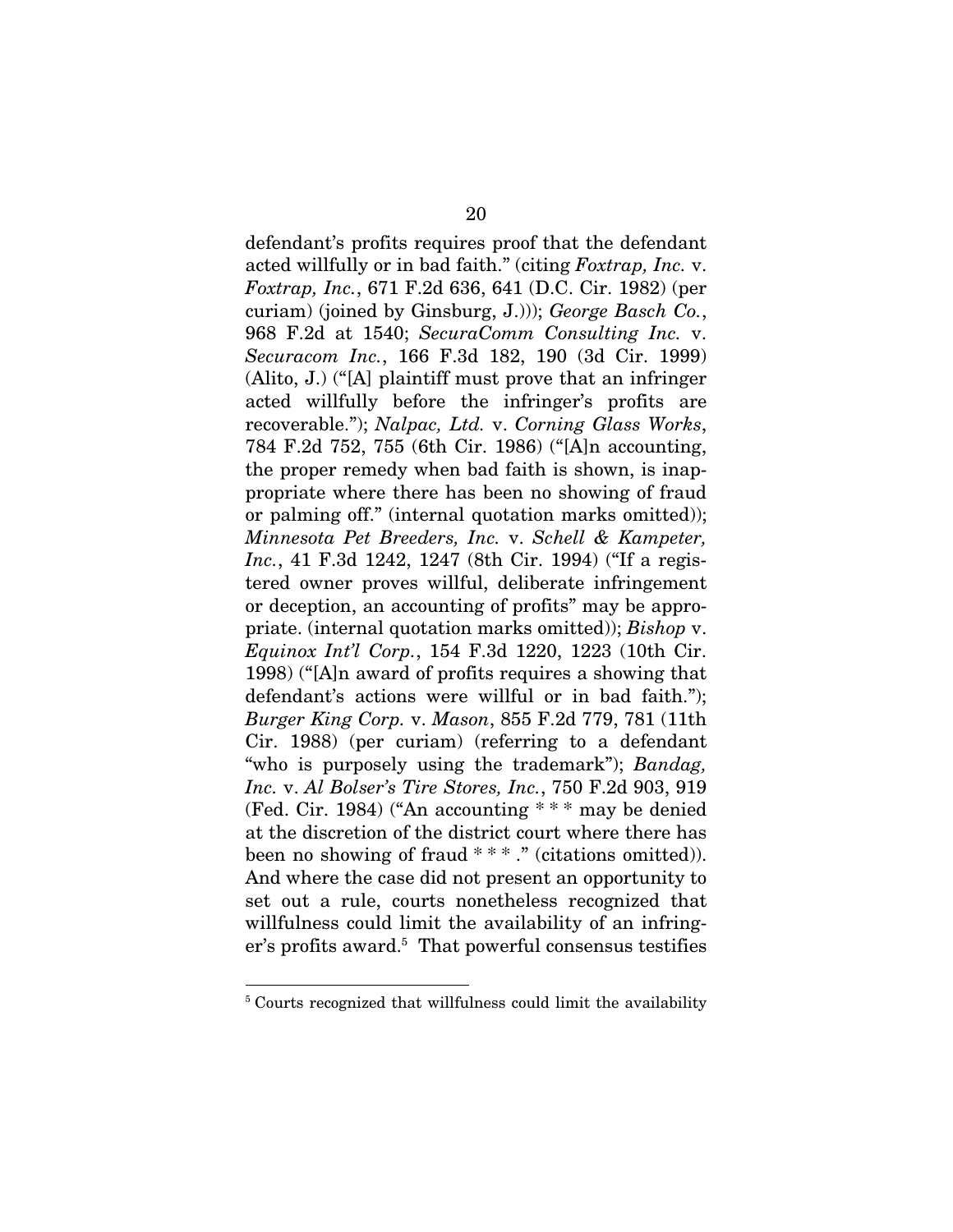both to the stability of the willfulness requirement at equity—discussed below—and the textual reinforcement that requirement received in the Lanham Act.<sup>6</sup>

of an infringer's profits award in cases that did not require the court to set out a broader rule. *See, e.g.*, *Valmor Prods. Co.* v. *Standard Prods. Corp.*, 464 F.2d 200, 204 (1st Cir. 1972) (affirming the denial of damages and profits where products did not compete and "in the absence of fraud or palming off"); *Maier Brewing Co.* v*. Fleischmann Distilling Corp.*, 390 F.2d 117, 123 (9th Cir. 1968) ("[T]he purposes of the Lanham Act can be accomplished by making acts of deliberate trade-mark infringement unprofitable." (internal quotation marks omitted)). The Fifth and Seventh Circuits initially adopted this interpretation, though later decisions retreated without explanation. *Compare Radio Shack Corp.* v. *Radio Shack, Inc.*, 180 F.2d 200, 207 (7th Cir. 1950) (Where "there was no proof of palming off of goods by defendants, nor of fraud  $***$  the injunction  $***$ satisfied the equities of this case."), *and Rolex Watch USA, Inc.* v. *Meece*, 158 F.3d 816, 826 (5th Cir. 1998) ("[U]nder § 1117(a), an award of profits requires proof of willful or deliberate infringement \* \* \* ."), *with Roulo* v. *Russ Berrie & Co.*, 886 F.2d 931, 941 (7th Cir. 1989) (identifying no "express requirement" of willfulness "[o]ther than general equitable considerations" and affirming a profits award "[g]iven the evidence of intentional imitation and the substantial similarity"), *and Pebble Beach Co.*  v. *Tour 18 I Ltd.*, 155 F.3d 526, 554 (5th Cir. 1998) (similar).

<sup>6</sup> This consensus weakened after the 1999 amendments to Section 1117(a), discussed *infra* at 23–24. Even Romag (at 27) declines to defend the argument in these cases "that the 1999 amendment eliminates a pre-1999 requirement." *See Dir. of Revenue of Mo.* v. *CoBank ACB*, 531 U.S. 316, 323–324 (2001) ("[I]t would be surprising, indeed, if Congress \* \* \* made a radical—but entirely implicit—change \* \* \* [with a] technical and conforming amendment[ ]." (internal quotation marks omitted)); Br. of Intellectual Property Owners Association as Amicus Curiae In Support of Neither Party at 5–8.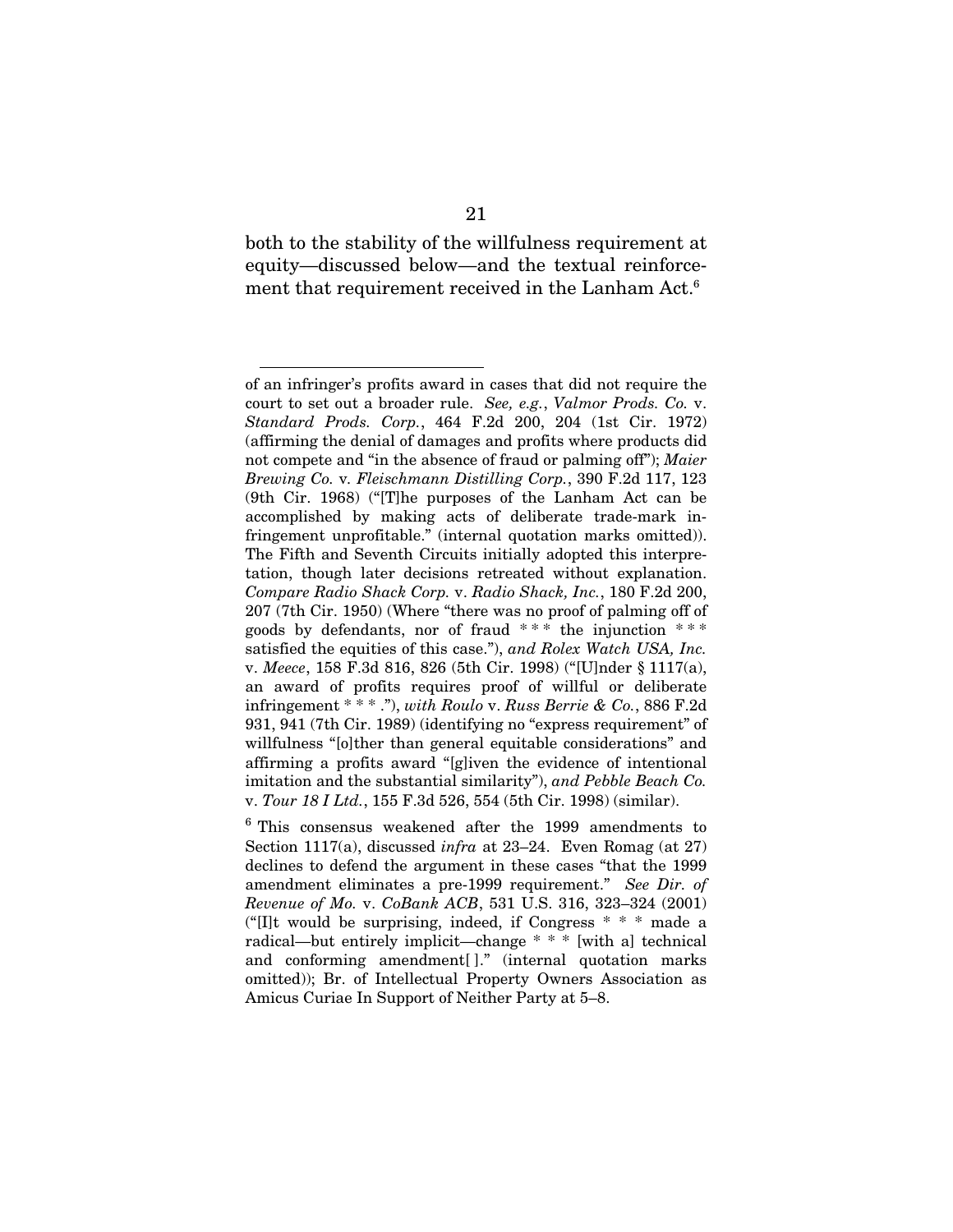## B. Nothing in Section 1117(a) overrides the traditional requirement of willfulness.

1. Romag suggests (at 21) that Section 1117(a) makes monetary remedies automatic if a defendant commits one of the specified violations. The text of Section 1117(a) says otherwise. It makes the availability of monetary remedies "subject to the provisions of sections 1111 and 1114" and "subject to the principles of equity." 15 U.S.C. § 1117(a). It thus contains two express limits on the availability of monetary remedies that apply even if a plaintiff establishes that a defendant violated a listed provision. Under the Lanham Act, an infringer's profits award is not automatic "merely because there has been an infringement." *Champion Spark Plug*, 331 U.S. at 131 (interpreting the 1905 Act).

2. Nor is Romag correct (at 22–23) in claiming that that the addition of "a willful violation under section 1125(c)" to the list of specified violations in Section 1117(a) requires a different reading of the "subject to the principles of equity" limitation. Section 1125(c) is unique. It is the only Lanham Act cause of action that specifies that a violation must be "willful[]" before *any* monetary remedy in Section 1117(a) will be in play.

Congress enacted Section 1125(c) in 1996 to give an owner of a famous mark a cause of action for trademark dilution. *See* Federal Trademark Dilution Act of 1995, Pub. L. No. 104-98, § 3, 109 Stat. 985, 985– 986 (1996) (codified at 15 U.S.C. § 1125(c)). "[T]he prohibitions against trademark dilution are not the product of common-law development," but are congressional creations. *Moseley*, 537 U.S. at 429. Unlike traditional infringement, which involves a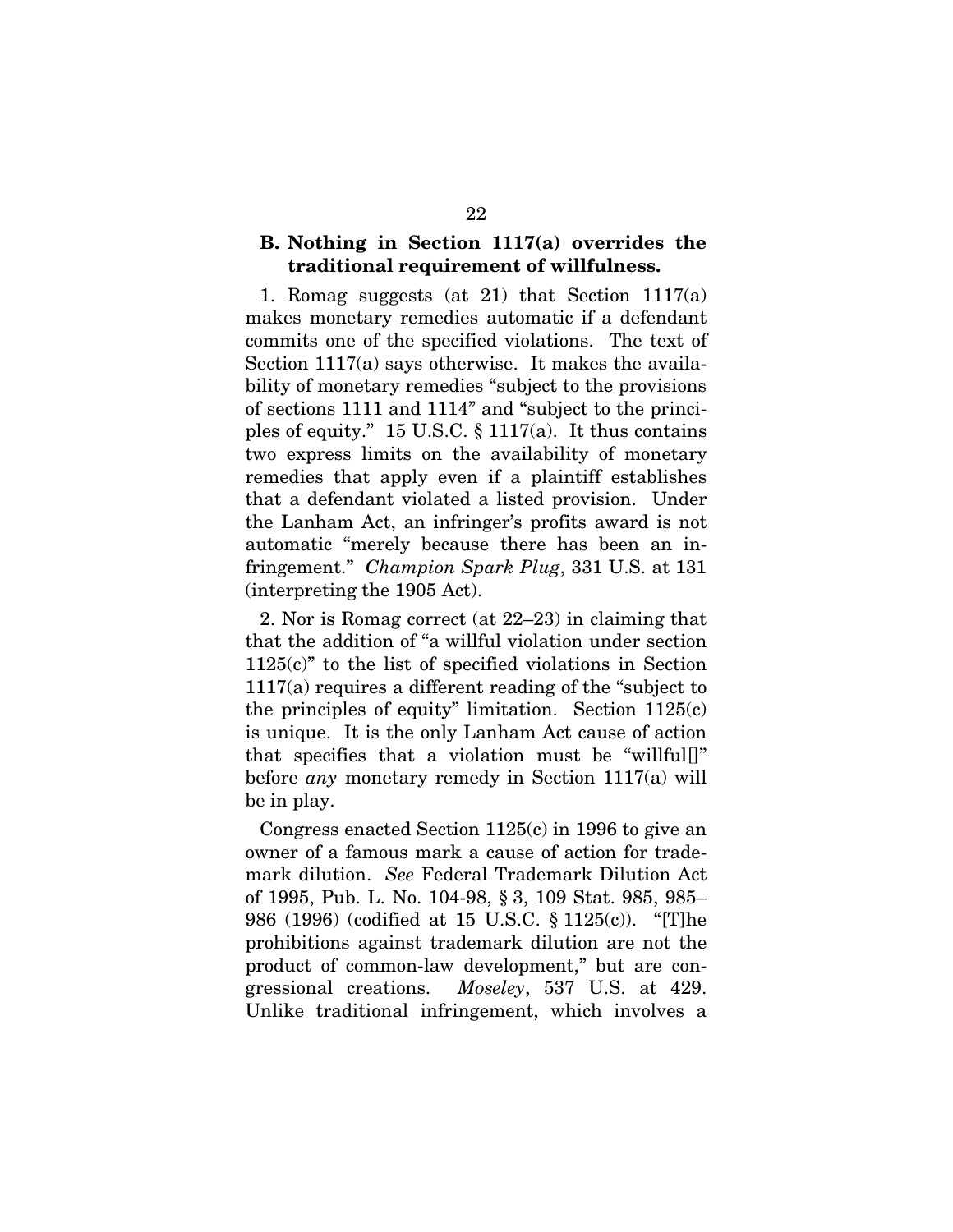"likelihood of confusion, deception, or mistake," dilution occurs when "use of a famous mark reduces the public's perception that the mark signifies something unique, singular, or particular." H.R. Rep. No. 104-374, at 3 (1995) (listing, as examples, "BUICK aspirin" and "KODAK pianos").

For this new cause of action, Congress decided that the owner of a famous mark would be "entitled to the remedies set forth in" Section 1117(a) only "[i]f" the dilution violation was "willful." Federal Trademark Dilution Act of 1995, § 3, 109 Stat. at 986 (now codified at 15 U.S.C. §  $1125(c)(5)(B)$ ). That is, without a willful violation, the owner of the famous mark is not entitled to *any* monetary remedies—not profits, not damages, not costs, not attorney's fees. Congress chose different remedies because trademark dilution "differs materially" from infringement. H.R. Rep. No. 104-374, at 3 (internal quotation marks omitted). Whereas infringement can lead to confusion that causes "immediate injury," dilution "is an infection, which if allowed to spread," can lessen the value of the famous mark. *Id.* (internal quotation marks omitted). Timely injunctive relief will thus ordinarily ward off any damages from dilution.

When Congress amended Section 1117(a) in 1999 to reference this new cause of action, it did so in a way that made this willfulness-or-no-monetaryremedies result clear. It included "a willful violation under section  $1125(c)$ " in the list of violations that must be established at the first step of the Section  $1117(a)$  analysis:

[w]hen a violation of any right of the registrant of a mark registered in the Patent and Trademark Office, or a violation under section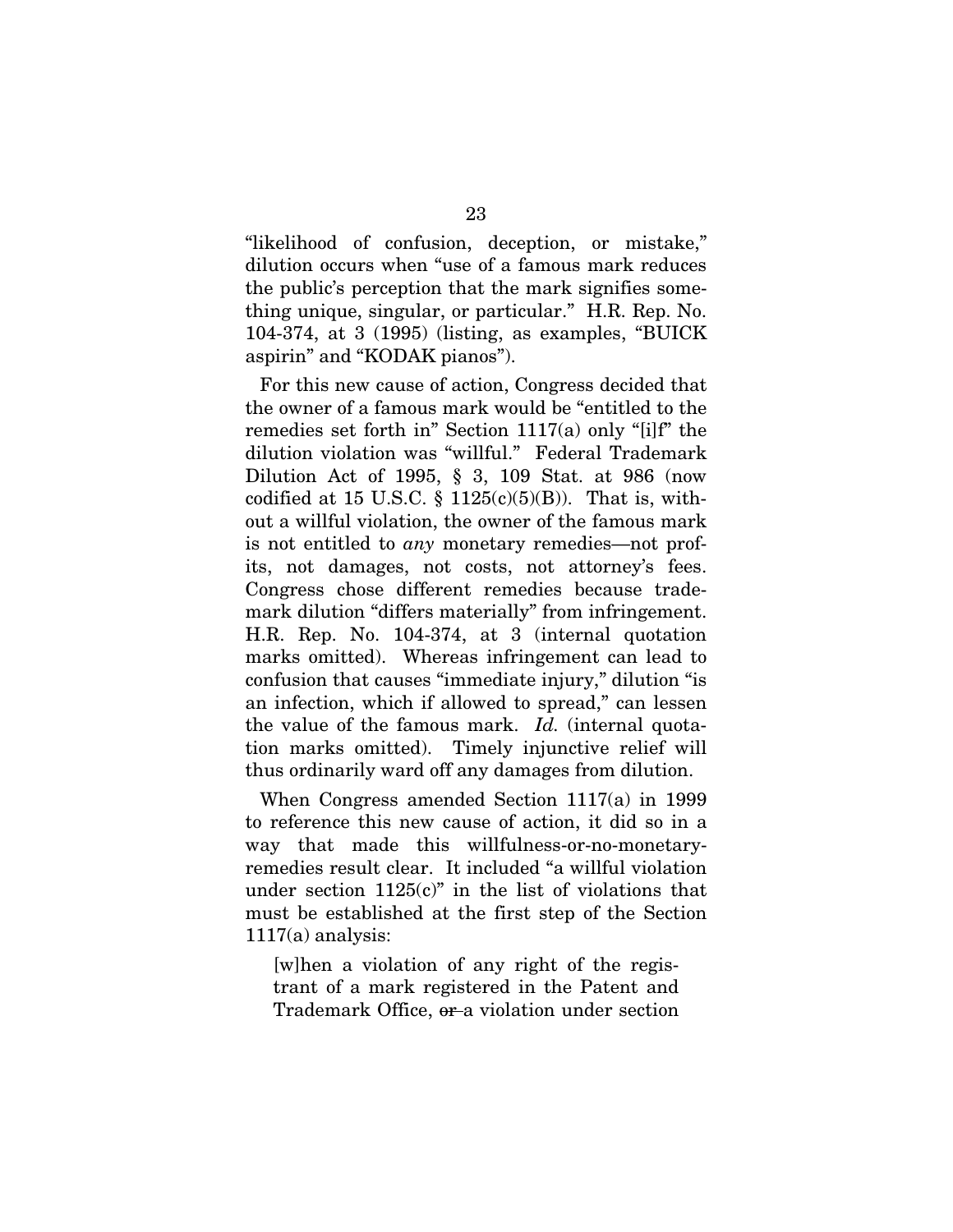$1125(a)$  of this title, <u>or a willful violation un-</u> der section 1125(c) of this title, shall have been established in any civil action arising under this chapter, the plaintiff shall be entitled, subject to the provisions of sections 1111 and 1114 of this title, and subject to the principles of equity, to recover (1) defendant's profits, (2) any damages sustained by the plaintiff, and (3) the costs of the action.<sup>7</sup>

*See* 15 U.S.C. § 1117(a) (1996); Trademark Amendments Act of 1999, § 3(b), 113 Stat. at 219. That made it clear to any reader of Section 1117(a), as was clear to a reader of Section 1125(c), that willful violation is a precondition to *any* relief under Section 1117(a).

This shows why Romag's argument that Congress knew how "to impose a *universal* willfulness" requirement is a red herring. Pet. Br. 23 (emphasis added). Yes, Congress knows how to cut off the monetary remedies in Section 1117(a) entirely. No, that does not mean Congress declined to limit the availability of monetary remedies in other, more targeted ways. Just the opposite is true. First, the use of the term willfulness in the newly-added Section 1125(c) in 1996 cannot support a negative infer-

 $7$  Later amendments produced the current Section 1117(a). Congress inserted ", (c), or (d)" after "section  $[1125(a)]$ " in the first sentence. Anticybersquatting Consumer Protection Act, Pub. L. No. 106-113 app. I, § 3003, 113 Stat. 1501, 1501A-549 (1999). It then struck the first, redundant reference to "(c)." Intellectual Property and High Technology Technical Amendments Act of 2002, Pub. L. No. 107-273, § 13207(a), 116 Stat. 1758, 1906.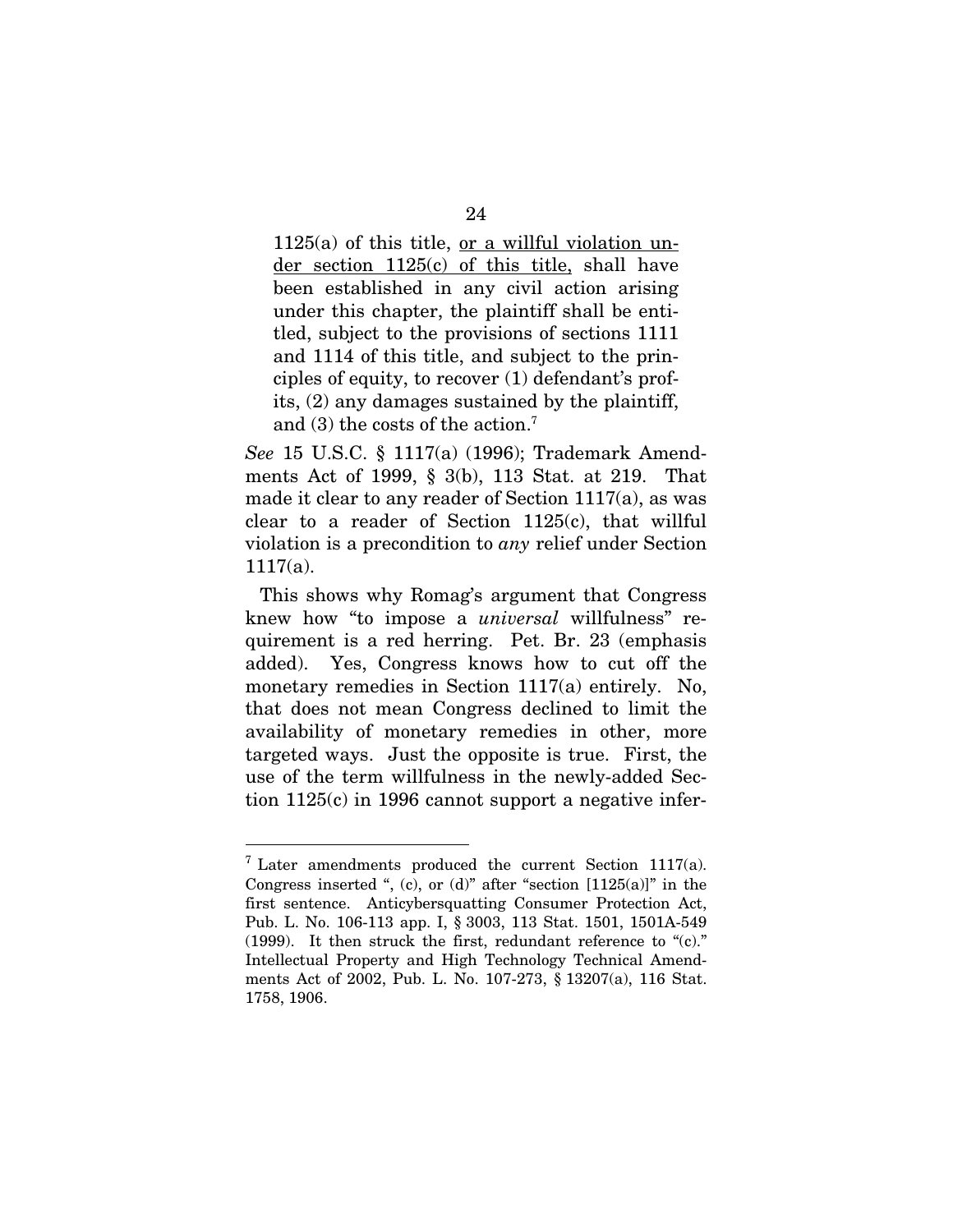ence about the meaning of text enacted in 1946. *See, e.g.*, *Gross* v. *FBL Fin. Servs., Inc.*, 557 U.S. 167, 175 (2009) (explaining that the negative inference canon is "strongest" when the provisions at issue "were considered simultaneously when the language raising the implication was inserted" (internal quotation marks omitted)); *United Dominion Indus., Inc.* v. *United States*, 532 U.S. 822, 836 (2001). And second, Section 1117(a) addresses these more finegrained limits on monetary remedies at the second step. *See Marx* v. *Gen. Revenue Corp.*, 568 U.S. 371, 381 (2013) (explaining that the negative implication canon applies only if "it is fair to suppose that Congress considered the unnamed possibility and meant to say no to it" (internal quotation marks omitted)).

The first limitation incorporates by cross-reference other statutory restrictions on monetary relief. A plaintiff's entitlement to monetary remedies is "subject to the provisions of sections 1111 and 1114." 15 U.S.C. § 1117(a). Section 1111 states that "no profits and no damages shall be recovered" if an owner of a registered mark failed to give notice of the registration, "unless the defendant had actual notice of the registration." *Id.* § 1111. Section 1114 states that for a violation of Section  $1114(1)(b)$ , which prohibits the reproduction, counterfeiting, and copying of a registered trademark in certain printed materials, a registrant cannot "recover profits or damages" for infringement by production of a mark (for example, by a printer who prints images customers upload to its website) unless the infringer acted "with knowledge." *Id.* § 1114(1). And it states that, in actions against specified "innocent infringer[s] or innocent violator[s]," a plaintiff may receive only limited injunctive relief. *Id.* § 1114(2)(A)-(B) (refer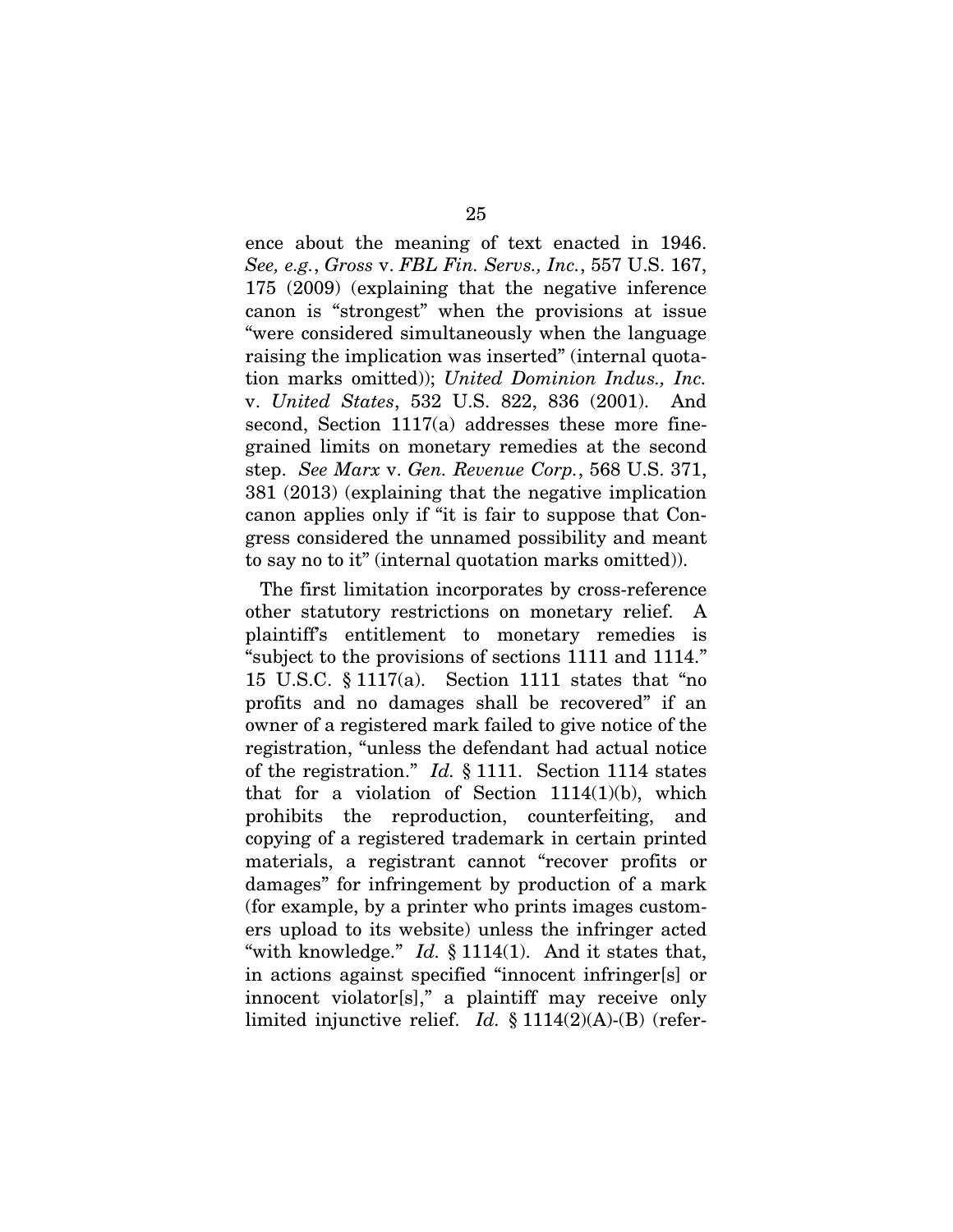ring to persons "engaged solely in the business of printing the mark or violating matter for others" and a media "publisher or distributor").

The second limitation, which makes a plaintiff's entitlement to Section 1117(a)'s monetary remedies "subject to the principles of equity," operates in a similar way. Instead of cross-referencing statutory provisions, as the first limitation does, this limitation cross-references well-established principles of equity. *See Knudson*, 534 U.S. at 217 (stating that Congress referred to "appropriate equitable relief" in a statute "precisely because the basic contours of the term are well known" (internal quotation marks omitted)). Put differently, rather than attempt to rewrite the various traditional restrictions on the monetary remedies, Congress simply codified them in Section 1117(a). *See Inwood Labs., Inc.* v. *Ives Labs., Inc.*, 456 U.S. 844, 861 n.2 (1982) (White, J., concurring) (The "purpose of the Lanham Act was to codify and unify the common law of unfair competition and trademark protection."). One of those restrictions is a requirement of willfulness for a defendant's profits award. *See infra* at 30–43.

3. Romag argues (at 24) that reading the "subject to the principles of equity" limitation to import the traditional requirement of willfulness for a profits award creates "tension" with other provisions. This novel "almost-surplusage" canon finds no support in precedent (and Romag cites none). Regardless, no tension exists.

Start with Section 1117(c). Under this provision, a plaintiff raising a cause of action based on a "counterfeit mark" may "elect \* \* \* to recover, instead of actual damages and profits under subsection (a), an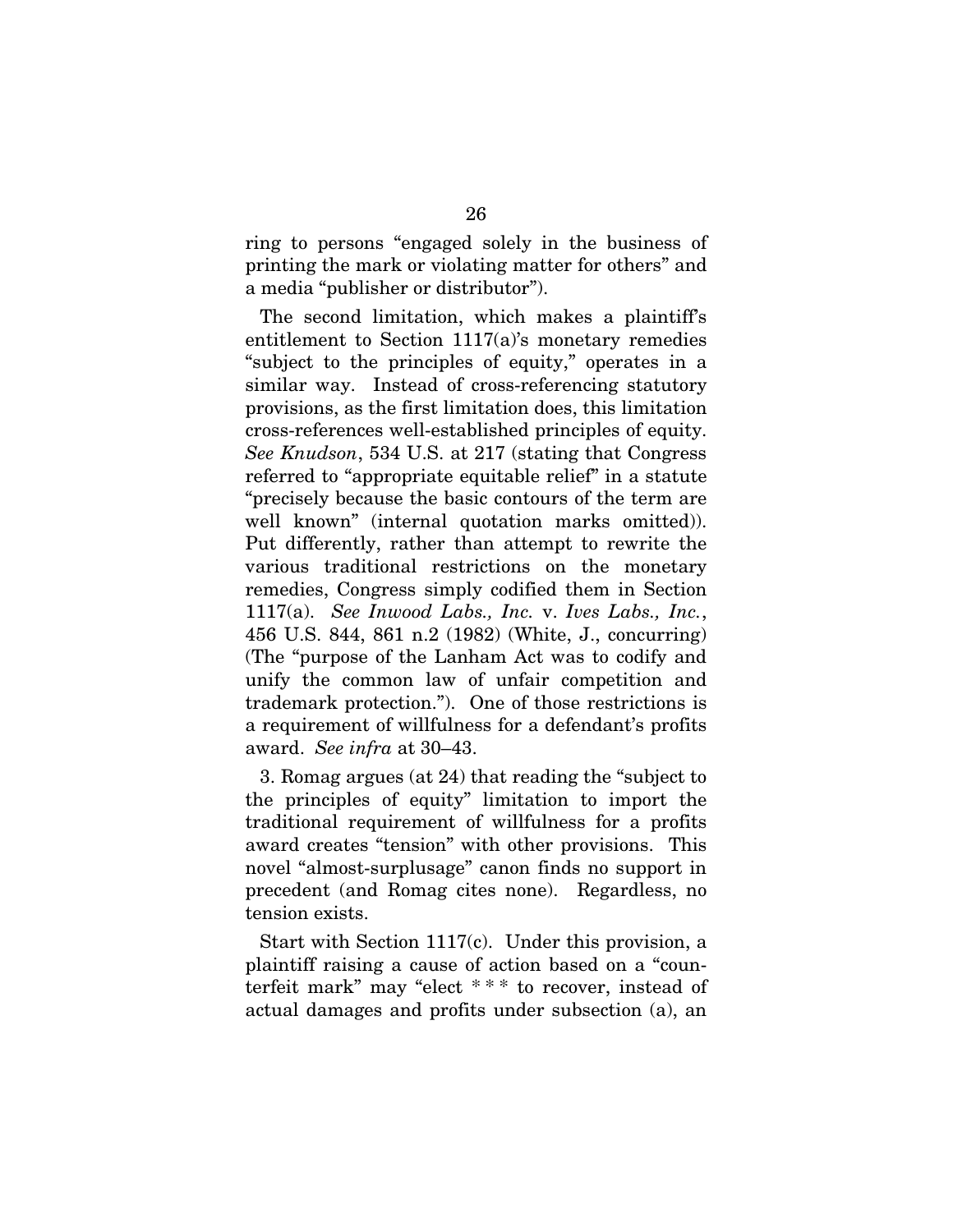award of statutory damages." 15 U.S.C. § 1117(c). It sets out two measures for statutory damages, a lower range, and a higher range if "the use of the counterfeit mark was willful." *Id.* § 1117(c)(2). Romag argues (at 24–25) the two ranges are unnecessary if a profits award requires willfulness because the higher range will always apply. But the two statutory-damages ranges are needed because Section 1117(c) requires a plaintiff to forgo both "actual damages *and* profits" to seek statutory damages. The lower range thus applies to a plaintiff who forgoes actual damages for non-willful counterfeiting, and the higher range applies to a plaintiff who forgoes actual damages and profits for willful counterfeiting.

Section 1114 presents no issue for a similar reason. For certain violations of Section 1114(1)(b) committed with "knowledge," a plaintiff cannot "recover profits *or* damages." *Id.* § 1114(1)(b) (emphasis added). And for certain violations of Section 1125(a) committed by "innocent infringer[s] or innocent violator[s]," a plaintiff may not recover *any* monetary remedies, and may instead receive only *limited* injunctive relief. *Id.* § 1114(2)(A)-(B). These provisions prevent a plaintiff from obtaining a *greater* range of relief than the willfulness requirement for a defendant's profits award does.

Section 1117(b) does not help Romag either. It is "an independent and free-standing provision separate and apart from section  $1117(a)$  in that it has its own damages calculation and provision for attorney's fees." *Louis Vuitton Malletier S.A.* v. *LY USA, Inc.*, 676 F.3d 83, 109 n.25 (2d Cir. 2012). For certain violations of Section 1114(1)(a) or of 36 U.S.C.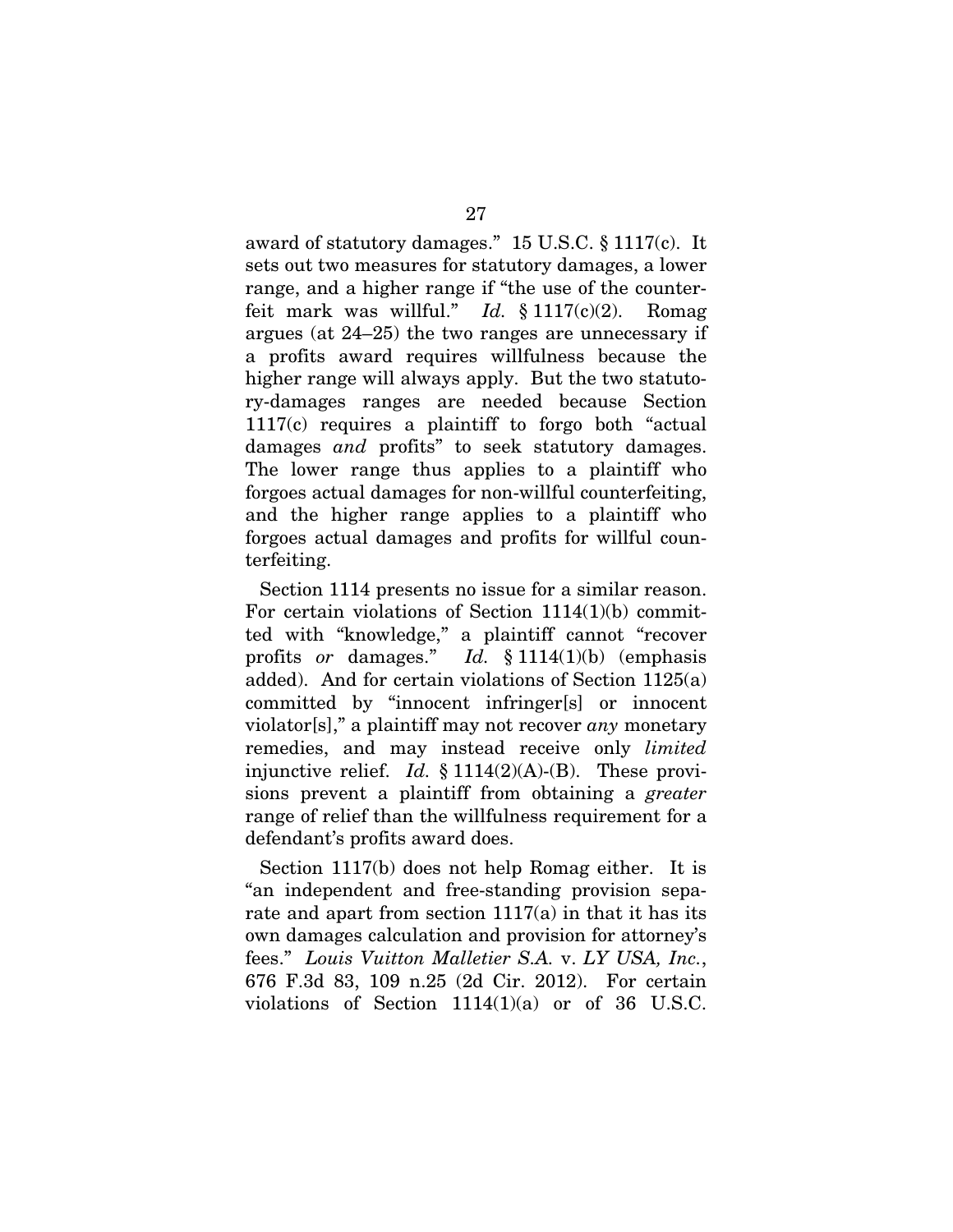§ 220506,<sup>8</sup> "the court shall, unless [it] finds extenuating circumstances, enter judgment for three times such profits or damages, whichever amount is greater, together with a reasonable attorney's fee." 15 U.S.C. § 1117(b). This provision uses "intentionally," "knowing," and "with the intent" to expressly define a narrow category of violations that trigger a presumption of treble damages.

Finally, Section 1125(d) presents no concern at all. Added to the Lanham Act in 1999, it creates a cause of action for cybersquatting (bad-faith registration of Internet domain names similar to famous marks). *See id.* § 1125(d). The "subject to the principles of equity" limitation imposes additional limits on the availability of monetary remedies for a violation of Section 1125(d) beyond just the willfulness requirement for profits. *See supra* at 34. And the limitation applies to multiple causes of action, not just Section 1125(d), so it serves a clear purpose. And, of course, even if any of these provisions did reflect *some* redundancy, "instances of surplusage are not unknown." *Arlington Cent. Sch. Dist. Bd. of Educ.* v. *Murphy*, 548 U.S. 291, 299 n.1 (2006).

4. If anything, it is Romag's interpretation that creates a problem with the text. It offers *no* explanation for what "subject to the principles of equity" means. The phrase limits a plaintiff's "entitle[ment]" to a remedy, and so even Romag must admit that it

<sup>8</sup> The violations are "intentionally using a mark or designation, knowing such mark or designation is a counterfeit mark" and "providing goods or services necessary" for such a violation "with the intent that the recipient \* \* \* would" use them "in committing the violation."  $15 \text{ U.S.C.} \$  $1117(b)(1)-(2)$ .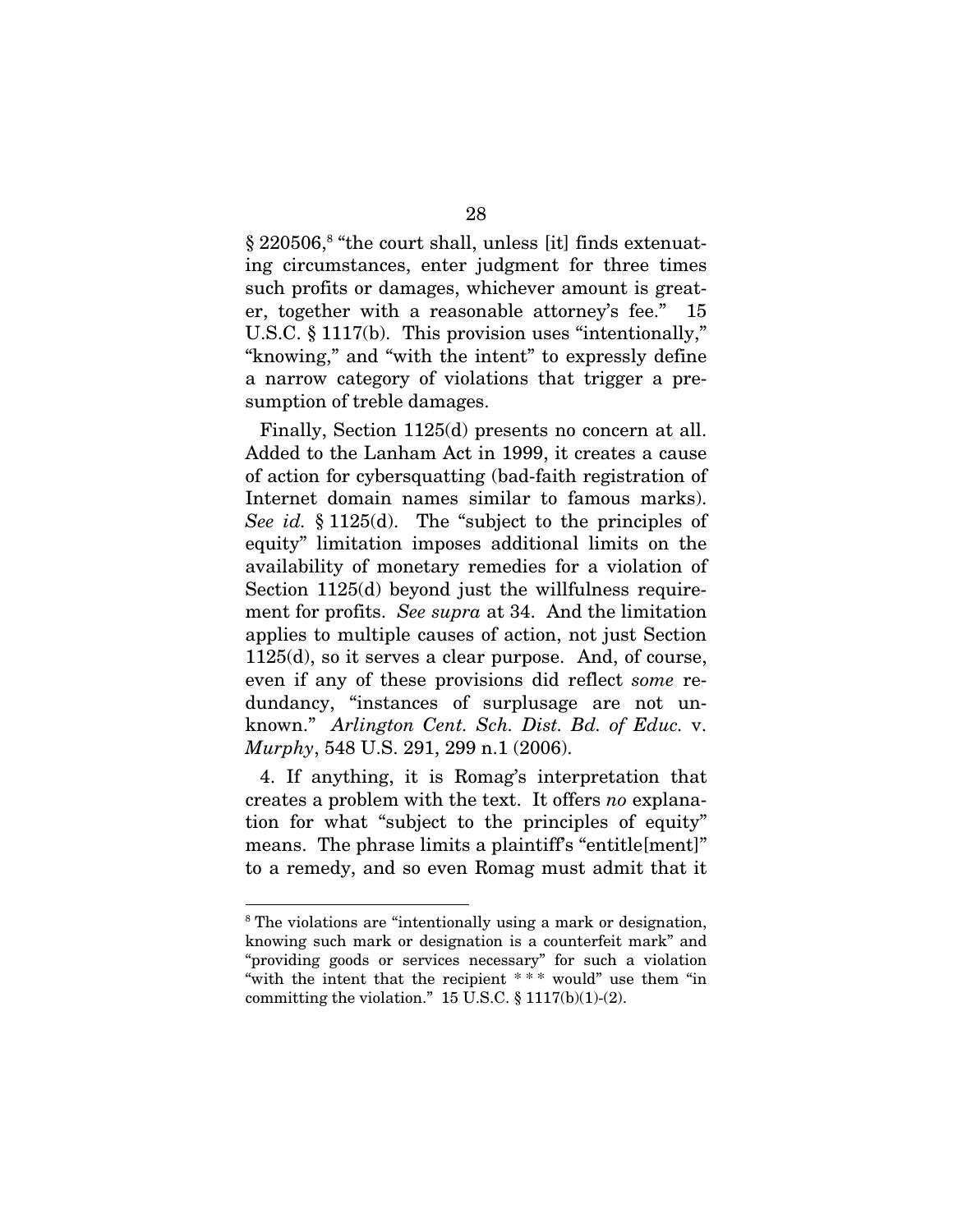imports some equitable principles from traditional trademark law to cut off access to monetary remedies. *See infra* at 34 (discussing acquiescence and laches); *infra* at 47 (discussing the principle that monetary remedies will be denied where an injunction affords complete relief); *SecuraComm Consulting*, 166 F.3d at 187 n.1. The text offers no basis to import some of these principles but not others, such as the willfulness requirement for a profits award.

Indeed, Romag recognizes (at 30) that willfulness is *relevant* to a defendant's profits award, resisting only the conclusion that willfulness is required. To avoid admitting that willfulness is relevant because of the phrase "principles of equity," Romag turns to a court's discretion to adjust a profits award up or down, "as the court shall find to be just, according to the circumstances." 15 U.S.C. § 1117(a). But this interpretation would require a defendant to submit to, and the court to conduct, the costly process of accounting *before* a defendant could argue that a profits award is not warranted at all. There is a sound reason why the Congress that enacted the Lanham Act chose—incorporating the decisions of courts before it—to require courts to assess whether equitable principles support a profits award *before* a defendant will be required to account for its profits. "An accounting of damages and profits is a long and expensive proceeding \* \* \* ." *O'Cedar Corp.* v. *F.W. Woolworth Co.*, 73 F.2d 366, 367 (7th Cir. 1934) (per curiam); *accord Ludington Novelty Co.* v. *Leonard*, 127 F. 155, 157 (2d Cir. 1903) (denying "an accounting" because the "proceeding w[ould] prove abortive after subjecting both parties to large additional expense and the defendants to unnecessary annoyance"). This is why the plain text of Section  $1117(a)$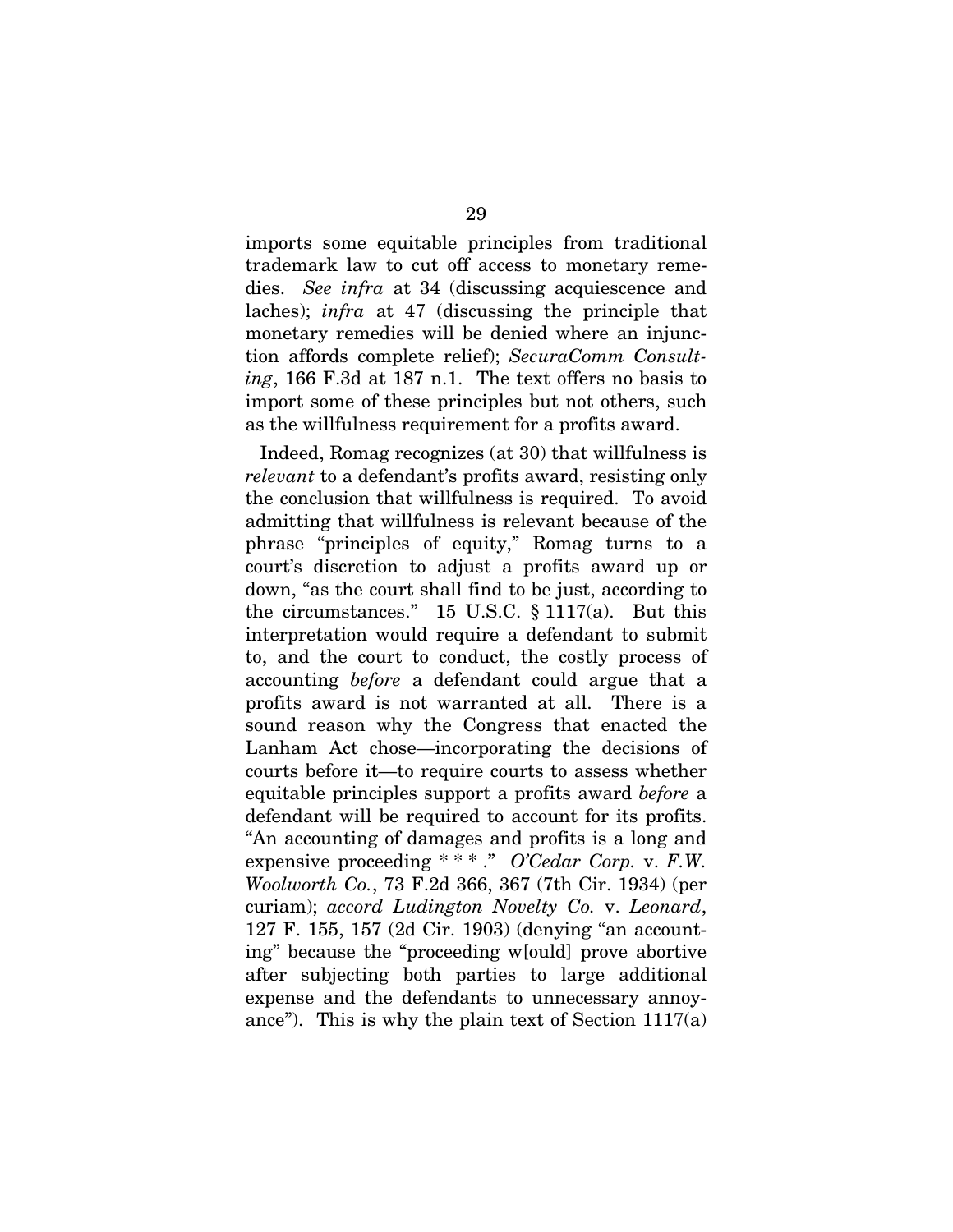directs courts to ask whether any equitable principle bars a monetary remedy altogether *before* engaging in that process. *See Champion Spark Plug*, 331 U.S. at 131–132 (affirming the denial of monetary remedies under the 1905 Act where "the likelihood of damage to petitioner or profit to respondents \* \* \* seems slight" and an injunction "satisf[ies] the equities of the case").

5. As for Romag's complaint (at 34) that courts will find it too difficult to examine traditional trademark law to find the "principles of equity" that limit the availability of monetary remedies under Section 1117(a), there is no need to worry. Courts are, of course, perfectly up to this task, one they "are accustomed to pursuing, and will always have to pursue, in other contexts." *Knudson*, 534 U.S. at 217 (dismissing concerns of an "antiquarian inquiry"); *accord Microsoft*, 564 U.S. at 103 ("[G]iven how judges \* \* \* repeatedly understood and explained the presumption of patent validity, we cannot accept Microsoft's argument that Congress used the words 'presumed valid' to adopt only a procedural device \* \* \* .").

# II. Traditional Principles Of Equity Require Willfulness For A Profits Award.

## A. Traditional trademark law required willfulness for an infringer's profits award.

For well over a century, a clearly established principle of equity required willfulness before a court would compel an infringer to account for, and turn over, its profits.

1. Before the first trademark statutes were enacted, trademark suits began in the United Kingdom as actions at law, specifically "action[s] on the case in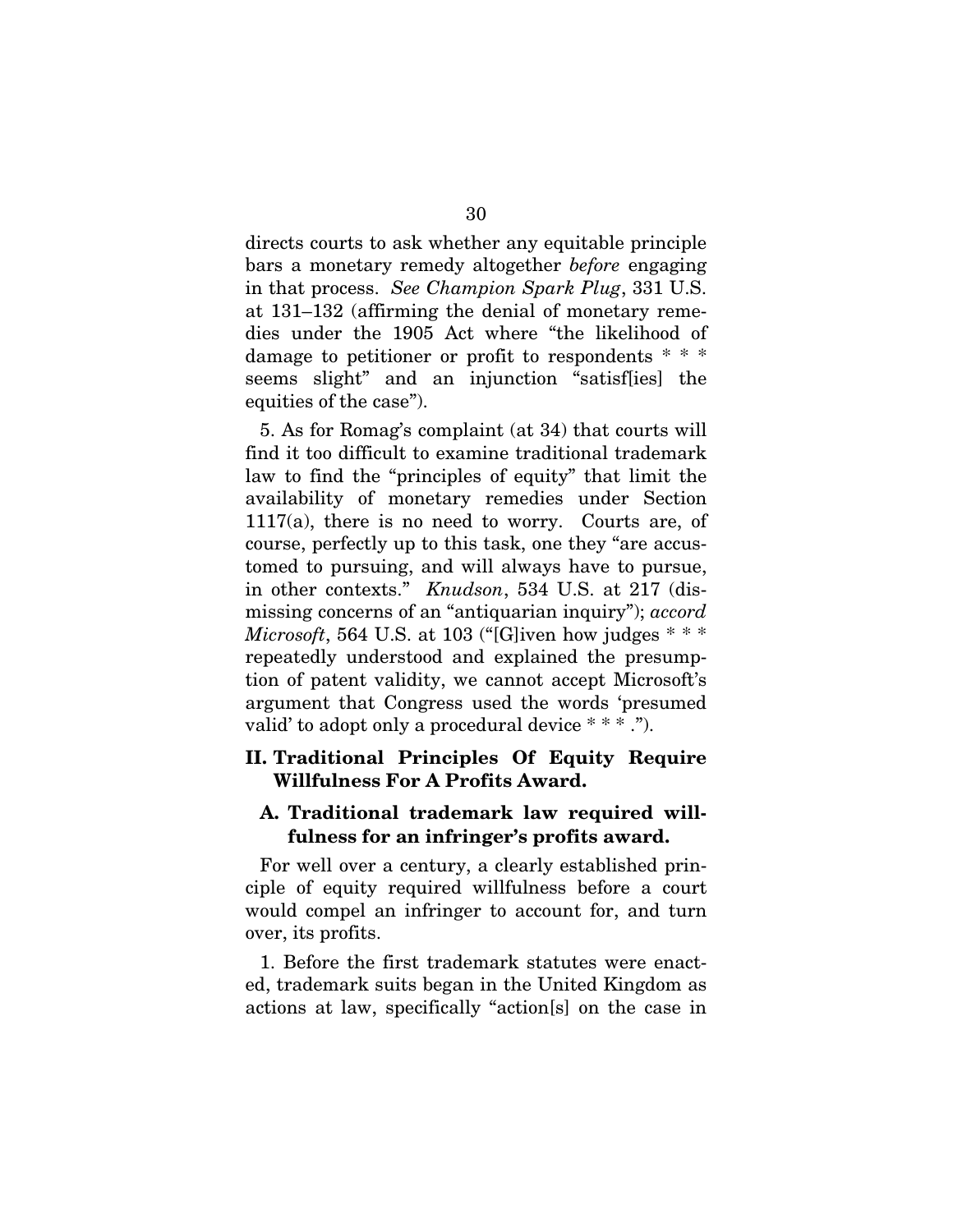deceit." James M. Koelemay, Jr., *Monetary Relief for Trademark Infringement Under the Lanham Act*, 72 Trademark Rep. 458, 460 (1982). These suits sounded in fraud, and establishing liability required proof of intentional deceit. Amasa C. Paul, *The Law of Trade-Marks Including Trade-Names and Unfair Competition* § 324 (1903). Because these first suits were actions at law, the only remedy was damages. *See id.* These actions proved relatively "ineffectual" without the aid of injunctive relief to prevent infringement. Koelemay, *supra*, at 461.

English courts solved that problem by entertaining trademark actions in equity, opening the door to injunctions against future infringement. *See id.* at 461–462. But allowing actions in equity raised the question of how to compensate plaintiffs for damages that they had suffered without the traditional damages remedy that was available at law. There was a formalistic solution: a second action at law for damages. *See id.* at 463. Equity courts balked at this inefficient solution and began to award monetary relief. *See, e.g.*, *Frazer* v. *Frazer Lubricator Co.*, 18 Ill. App. 450, 464 (Ill. App. Ct. 1886), *aff'd* 13 N.E. 639 (Ill. 1887). The most common monetary relief was the traditional equitable remedy of an accounting of profits. Harry D. Nims, *The Law of Unfair Competition and Trade-Marks* § 420 (2d ed. 1917).

2. Courts employed varying rationales to deem an accounting an appropriate form of equitable relief. Some considered it to be an admittedly rough measure of compensation. *See id.* § 421. Such courts occasionally referred to an award of profits as "damages," *see, e.g.*, *George T. Stagg Co.* v. *Taylor*, 27 S.W. 247, 251 (Ky. Ct. App. 1894), though the amount of a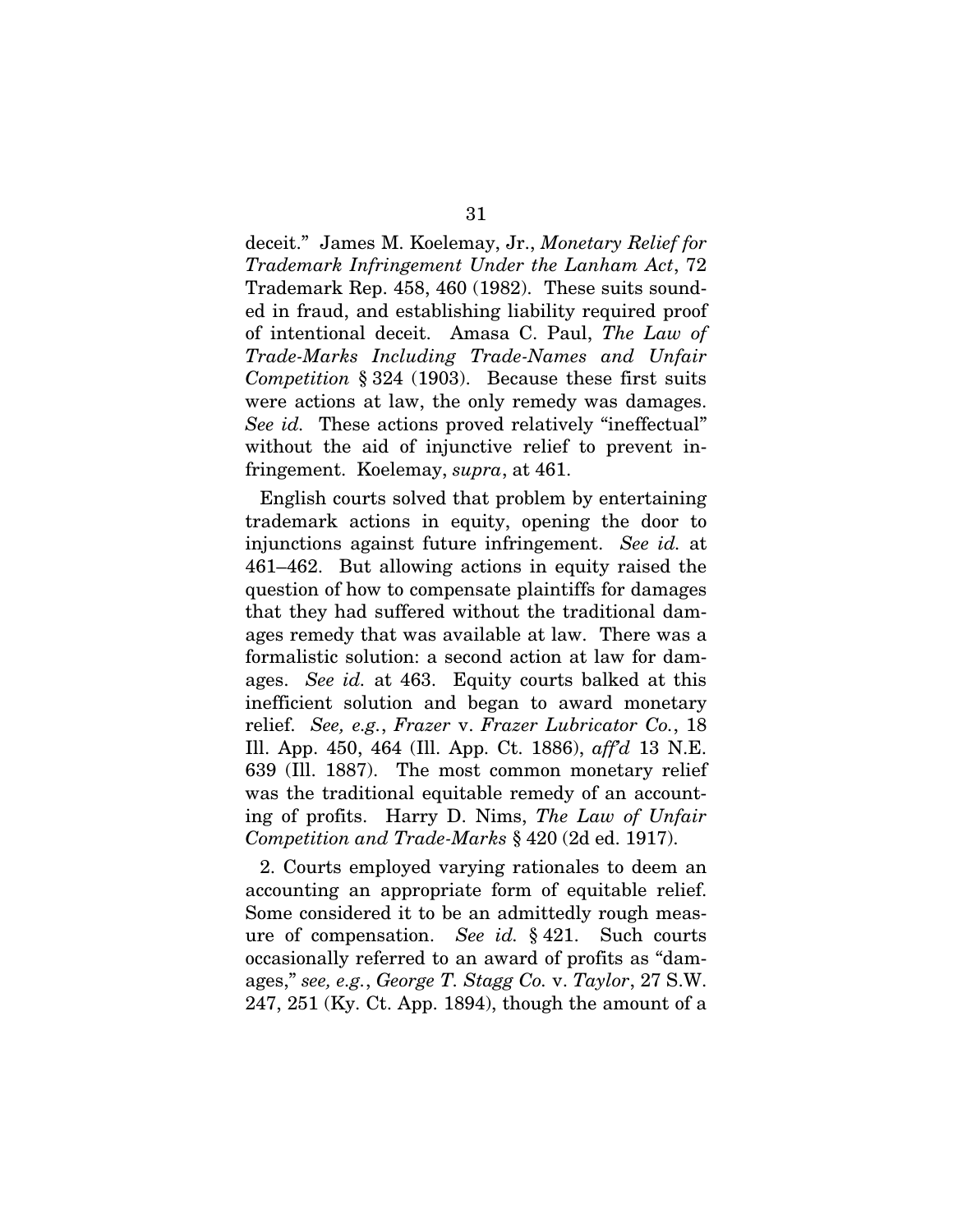defendant's profits was not a traditional measure of damages at law, Nims, *supra*, § 420. Others considered a profits award to be at least partially punitive or designed to deter wrongdoing. *See, e.g.*, *W.R. Lynn Shoe Co.* v. *Auburn-Lynn Shoe Co.*, 62 A. 499, 506 (Me. 1905); Nims, *supra*, § 419.

Whatever the rationale, courts were remarkably consistent about the requirements for an award of an infringer's profits: They required some proof of willful, fraudulent intent. An early English chancellor, in a widely cited opinion, summarized the rule, both "well founded in reason, and also settled by decision," as:

[I]f A. has acquired property in a trade mark, which is afterwards adopted and used by B. in ignorance of A.'s right, A. is entitled to an injunction; yet he is not entitled to any account of profits or compensation, except in respect of any user by B. after he became aware of the prior ownership.

*Edelsten* v. *Edelsten* (1863) 46 Eng. Rep. 72, 78; *see also Moet* v. *Couston* (1864) 55 Eng. Rep. 493, 494 (citing *Edelsten* to deny an accounting); *Rose* v. *Loftus* (1878) 38 LT 409 at 411 (Eng.) (denying an accounting where plaintiff's charge of "fraudulent conduct" was "unfounded"); *accord* Henry Ludlow & Henry Jenkyns, *A Treatise on the Law of Trade-Marks and Trade-Names* 43 (1877) ("A court of equity will not only grant an injunction \* \* \* but will also require a *dishonest* defendant to account for the profits which he has made by the improper use of it." (emphasis added)).

3. This rule crossed the Atlantic. Early American courts "constantly refused" "an account of gains and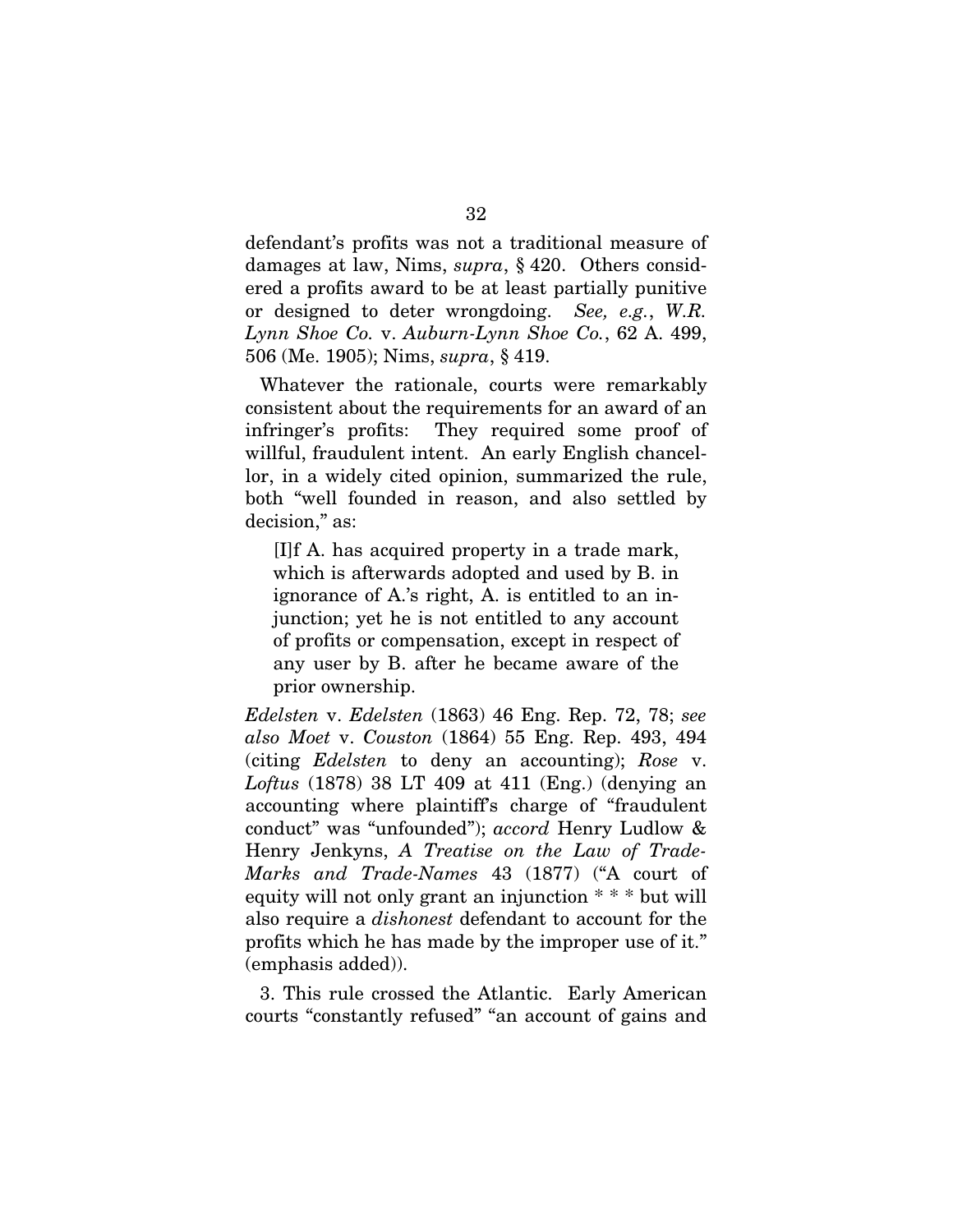profits" for "want of fraudulent intent." *McLean* v. *Fleming*, 96 U.S. 245, 257 (1877); *see also Saxlehner*  v. *Siegel-Cooper Co.*, 179 U.S. 42, 42–43 (1900) (holding that one defendant "should not be required to account for gains and profits" when it "appear[ed] to have acted in good faith"); *George T. Stagg Co.*, 27 S.W. at 251 (refusing "an account of profits" where "proof [did] not show any fraudulent intent"); *see also Taylor* v. *Carpenter*, 11 Paige Ch. 292, 298 (N.Y. Ch. 1844) (explaining that where a defendant uses a trademark "for the fraudulent purpose of inducing the public  $***$  to believe that it was in fact" the genuine article, the defendant is also liable for damages), *aff'd* 2 Sand. Ch. 603, 612 (N.Y. Ch. 1846) (clarifying that the reference to "damages" was actually "for an account"). State and federal courts routinely denied an accounting where there was no bad faith or limited an accounting to a period when a defendant could no longer be deemed to have been acting in good faith. *See, e.g.*, *William Rogers Mfg. Co.* v. *S. Mfg. Co.*, 11 F. 495, 500 (C.C.D. Mass. 1882) (granting injunction but denying profits where defendants were not acting in bad faith, subject to plaintiffs' opportunity "to prove facts which will give them special profits" on remand); *Weed* v. *Peterson*, 12 Abb. Pr. (n.s.) 178, 180 (N.Y. Sup. Ct. 1872) (denying "damages" where defendants acted "in good faith, without any wrong intent and in ignorance of the rights of the plaintiffs").

To be sure, wrongful intent was apparent in "most cases." Koelemay, *supra*, at 466. Many cases are thus *consistent* with this willfulness requirement, but do not state it expressly. *See, e.g.*, *Hostetter* v. *Vowinkle*, 12 F. Cas. 546, 547 (C.C.D. Neb. 1871) (No. 6714); *Graham* v. *Plate*, 40 Cal. 593, 599 (1871).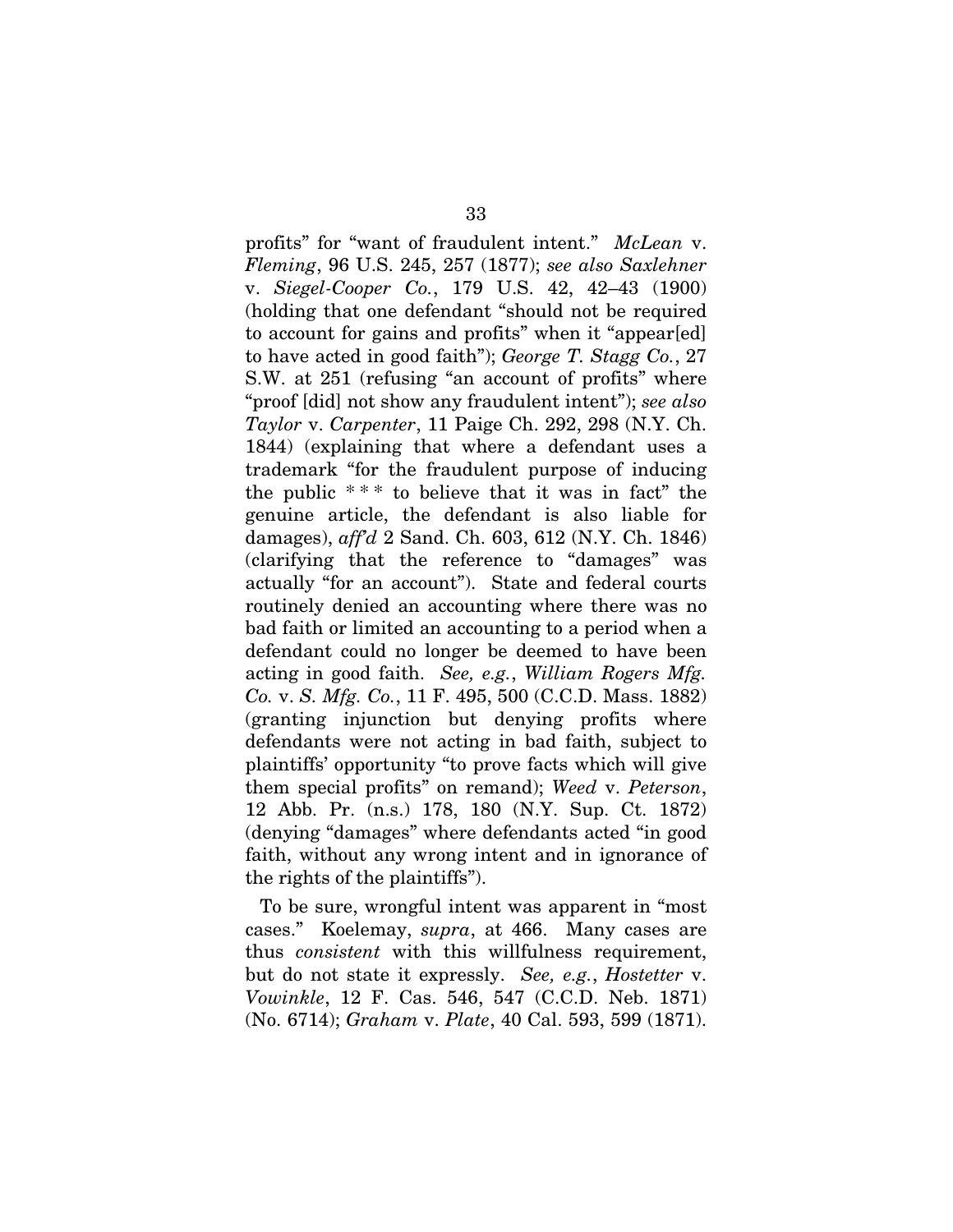And there were other "general principles of equity" that affected entitlement to an accounting. For example, "acquiescence of long standing, and inexcusable laches in seeking redress," would bar "the complainant" from "an accounting" or "a decree for gains and profits." *La Republique Francaise* v. *Schultz*, 102 F. 153, 156 (2d Cir. 1900) (internal quotation marks omitted). And because an accounting could be burdensome and expensive, *see* Nims, *supra*, § 424, courts would deny an accounting when it appeared that recovery would be "insignificant," *Regis* v. *Jaynes*, 77 N.E. 774, 775 (Mass. 1906). Courts viewed each of these principles as a sufficient basis to deny a defendant's profits award. *See* Nims, *supra*, §§ 424, 428.

Tellingly, from the entire swath of trademark cases predating the 1905 Act, Romag identifies only one departure from this consensus rule. There, the court suggested that, on remand, "the case may go to a master for an account of gains and profits, on account of the unauthorized, though not intentional and fraudulent, use by respondents of the" trademark. *Oakes* v. *Tonmierre*, 49 F. 447, 453 (C.C.S.D. Ala. 1883). *Oakes* cited no authority for that point and did not even require an accounting. *See id.* (noting only that an account "may" occur). Unsurprisingly, *Oakes* was an outlier: The case was cited only a small handful of times, never once to support an accounting absent a showing of willfulness.<sup>9</sup>

<sup>9</sup> Romag claims (at 39) that *George T. Stagg Co.* considered the defendant's willfulness as one of "multiple factors," but all the facts that the court cited in its discussion of profits went to the defendant's state of mind. 27 S.W. at 251.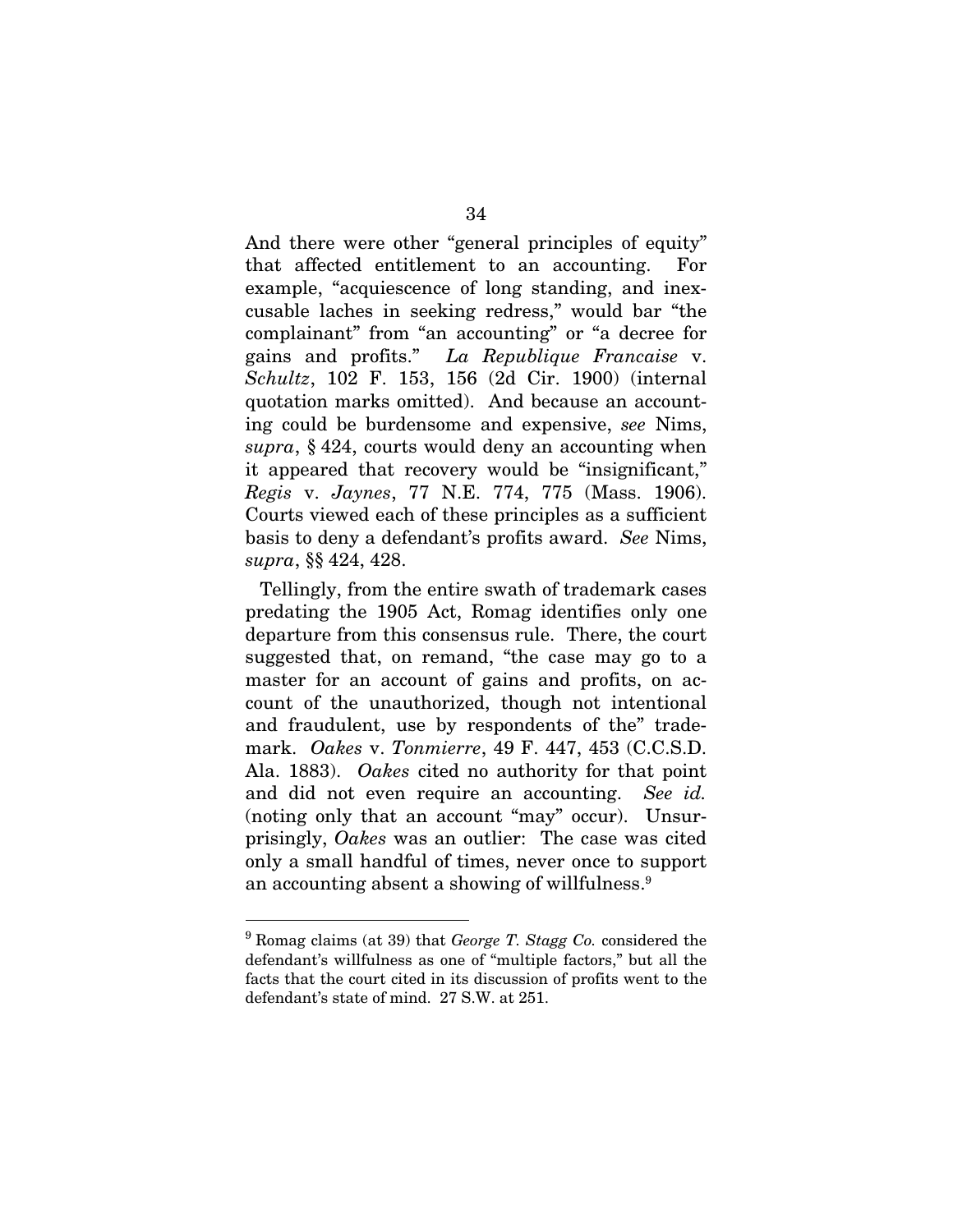Thus, the Massachusetts Supreme Judicial Court surveyed traditional trademark law on the eve of the enactment of the 1905 Act and found "the weight of modern authority [was] in favor of the rule that an account of profits will not be taken where the wrongful use of a trade-mark or tradename has been merely accidental or without any actual wrongful intent to defraud a plaintiff or to deceive the public." *Regis*, 77 N.E. at 775–776.

#### B. Courts required willfulness for a profits award after the 1905 Act.

1. The 1946 Lanham Act had its roots in the earlier 1905 Act, which provided that in a case where a court enjoined the "wrongful use of a trademark," the plaintiff could "recover, in addition to the profits to be accounted for by the defendant, the damages the complainant has sustained thereby." 1905 Act, § 19, 33 Stat. at 729. Like the later Lanham Act, courts understood the 1905 Act to incorporate the backdrop equitable requirements. *See, e.g.*, *Golden W. Brewing Co.* v. *Milonas & Sons, Inc.*, 104 F.2d 880, 882 (9th Cir. 1939) (recognizing that the 1905 Act preserved equitable defenses of "laches, acquiescence and the absence of wrongful intent").

Thus, courts hearing cases under the 1905 Act continued to apply the traditional willfulness rule. *See, e.g.*, *id.*; *Franklin Simon & Co.* v. *Bramley Blouses, Inc.*, 10 N.Y.S.2d 42, 42, 44 (Sup. Ct. 1939) (denying an "accounting of profits" because the defendant used the mark "without intent to infringe or to engage in unfair competition"); *Oneida Cmty.* v. *Oneida Game Trap Co.*, 150 N.Y.S. 918, 925 (Sup. Ct. 1914) ("Damage is allowed when intentional fraud is found. No fraud is found here." (citation omitted)).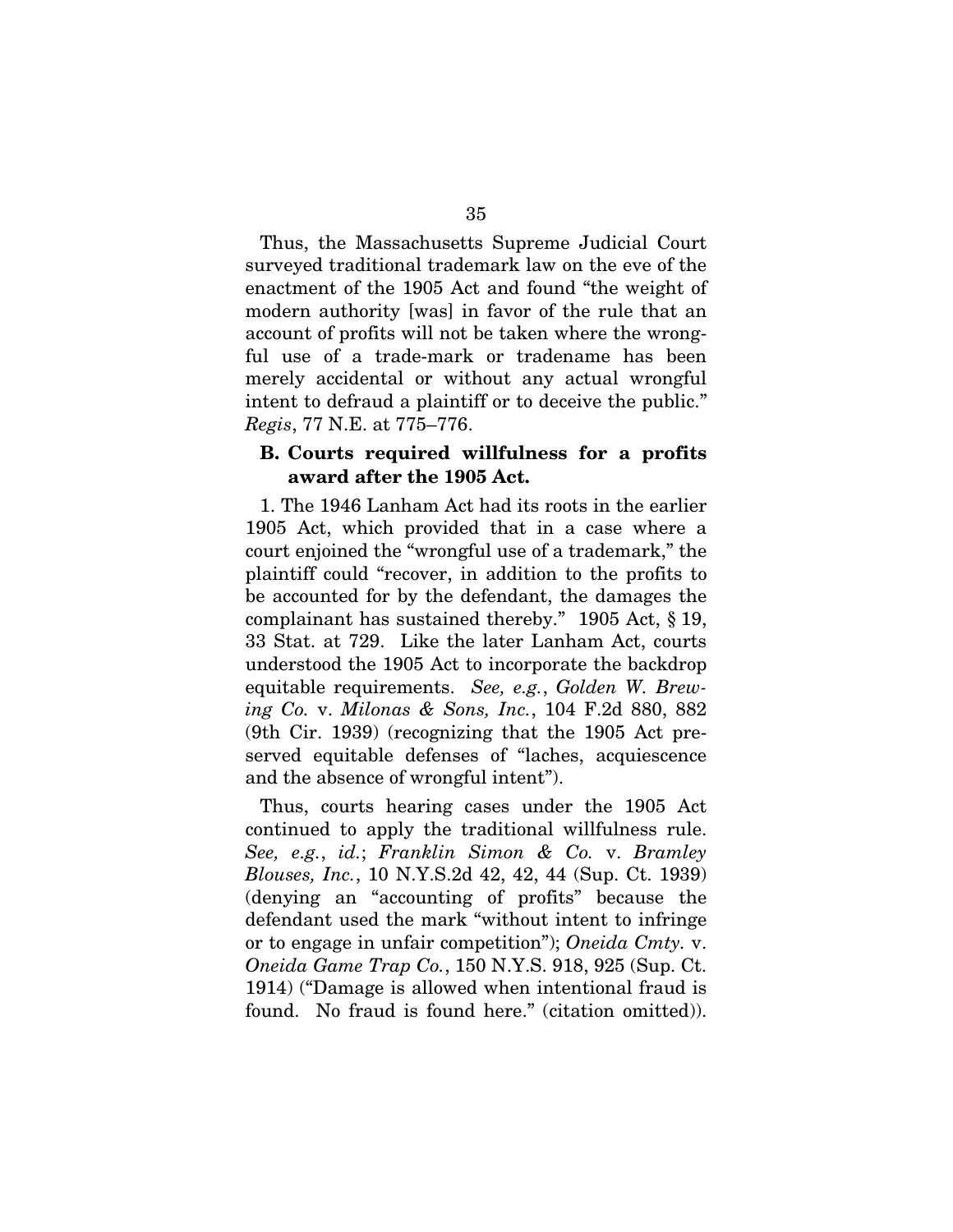And others acted consistently with the rule. *See, e.g.*, *Aladdin Mfg. Co.* v. *Mantle Lamp Co. of Am.*, 116 F.2d 708, 716 (7th Cir. 1941) ("Courts have, in cases in which the action of the infringer was deliberate, fraudulent and wanton, allowed damages in addition to profits \* \* \* ."); *United Drug Co.* v. *Obear-Nester Glass Co.*, 111 F.2d 997, 998–999 (8th Cir. 1940) (noting that "[g]ood faith may have an effect upon the measure of damages recoverable under the statute" and affirming "an accounting and award of profits" given that the defendant acted "in bad faith"); *George W. Luft Co.* v. *Zande Cosmetic Co.*, 48 F. Supp. 602, 607 (S.D.N.Y. 1942) (limiting "accounting" to period after "the date the Patent Office rendered its decision that" defendants' proposed mark "was confusingly similar" to plaintiff's), *aff'd in relevant part*, 142 F.2d 536, 541–542 (2d Cir. 1944); *Pease* v. *Scott Cty. Milling Co.*, 5 F.2d 524, 526–527 (E.D. Mo. 1925) (where defendant had been ignorant of plaintiff's mark, limiting accounting to period after filing of complaint).

This held true in federal and state courts, whether the cause of action was the 1905 Act or state law. *See, e.g.*, *Gorham Mfg. Co.* v. *Schmidt*, 196 F. 955, 956 (S.D.N.Y. 1912) (refusing "an accounting" where "it is not conclusively shown that there existed an intention on the part of the defendants to deceive or defraud their customers"); *Dr. A. Reed Cushion Shoe Co.* v. *Frew*, 158 F. 552, 556 (C.C.W.D.N.Y.) (requirement "to account for the gains and profits" "rests entirely upon an intentional fraud by a defendant"), *aff'd in relevant part*, 162 F. 887, 891 (2d Cir. 1908); *Liberty Oil Corp.* v. *Crowley, Milner & Co.*, 258 N.W. 241, 243 (Mich. 1935) (citing Nims, *supra*, § 424, and *Regis*, 77 N.E. at 776); *Std. Cigar*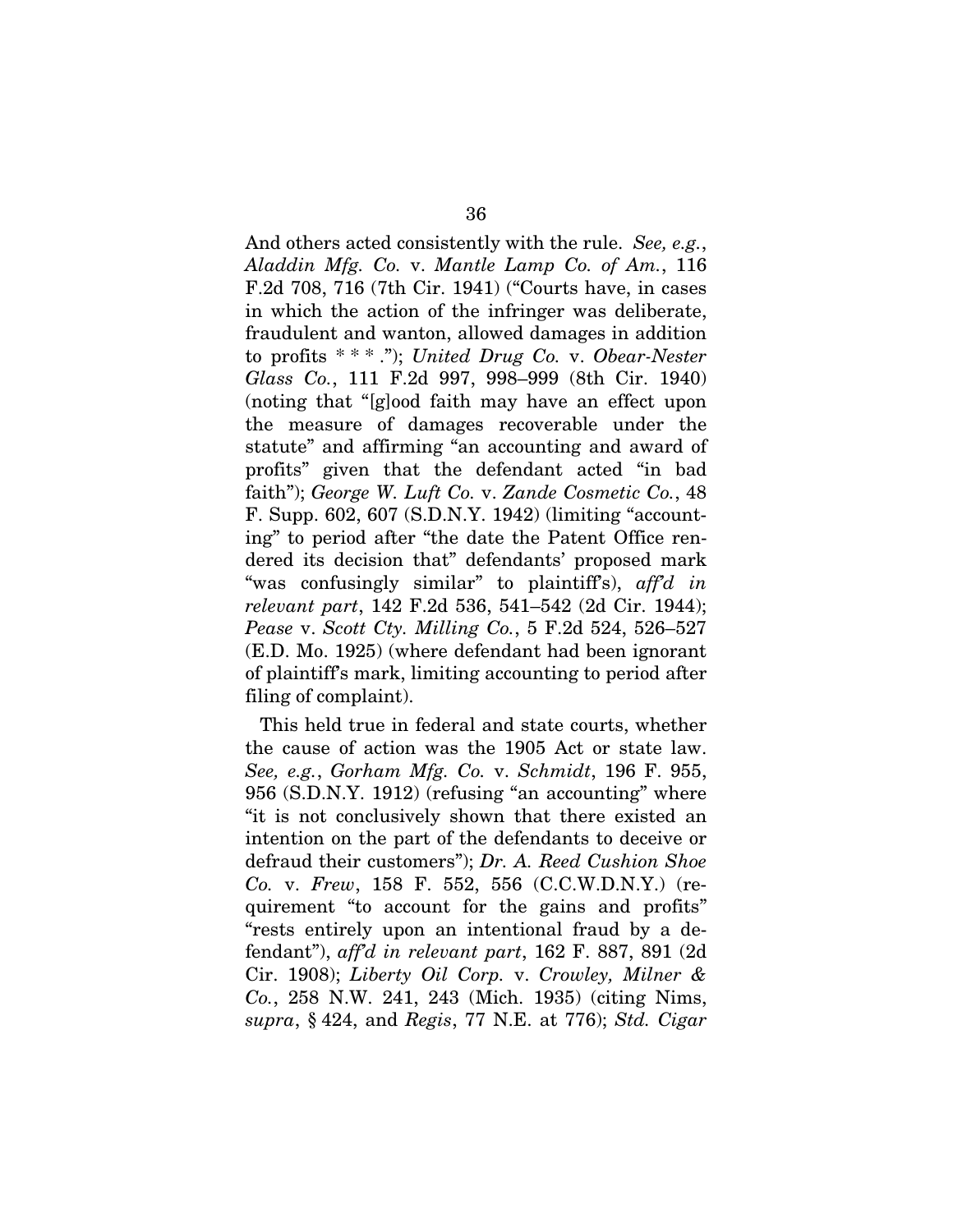*Co.* v. *Goldsmith*, 58 Pa. Super. 33, 37 (1914) (accounting required "where the infringement \* \* \* was not the result of mistake or ignorance of the plaintiff's right"); *Reading Stove Works, Orr, Painter & Co.* v. *S.M. Howes Co.*, 87 N.E. 751, 753 (Mass. 1909) (citing *Regis* and awarding profits where the defendant "[i]n no just sense can \* \* \* be said to have acted innocently, or in ignorance of the plaintiff's rights").<sup>10</sup>

*Dickey* v. *Mutual Film Corp.* is illustrative. The trial court embraced the rule that Romag urges here: It rejected the argument "that where no fraud is found there can be no accounting," concluding instead that courts were merely "reluctant to decree an accounting" under such circumstances, and awarded profits based on the totality of the circumstances. 160 N.Y.S. 609, 610 (Sup. Ct. 1916). The appellate court reversed, holding that "the judgment must be modified" to eliminate the accounting because there was "no proof of any fraudulent intent upon the part of the defendant." *Dickey* v. *Mutual Film Corp.*, 186 A.D. 701, 702 (N.Y. App. Div. 1919).

Leading treatises of the time described the consensus rule as mirroring this holding in *Dickey*. The Restatement explained that a trademark defendant is "liable for the net profits  $***$  if, but only if" infringement was for "the purpose of" benefitting from plaintiff's "reputation in the market." Restatement (First) of Torts § 747 (1938). Others reached the same conclusion. *See, e.g.*, James Love Hopkins, *The Law of Trademarks, Tradenames and Unfair Compe-*

<sup>&</sup>lt;sup>10</sup> Many decisions did not expressly set out whether the cause of action arose under federal or state law.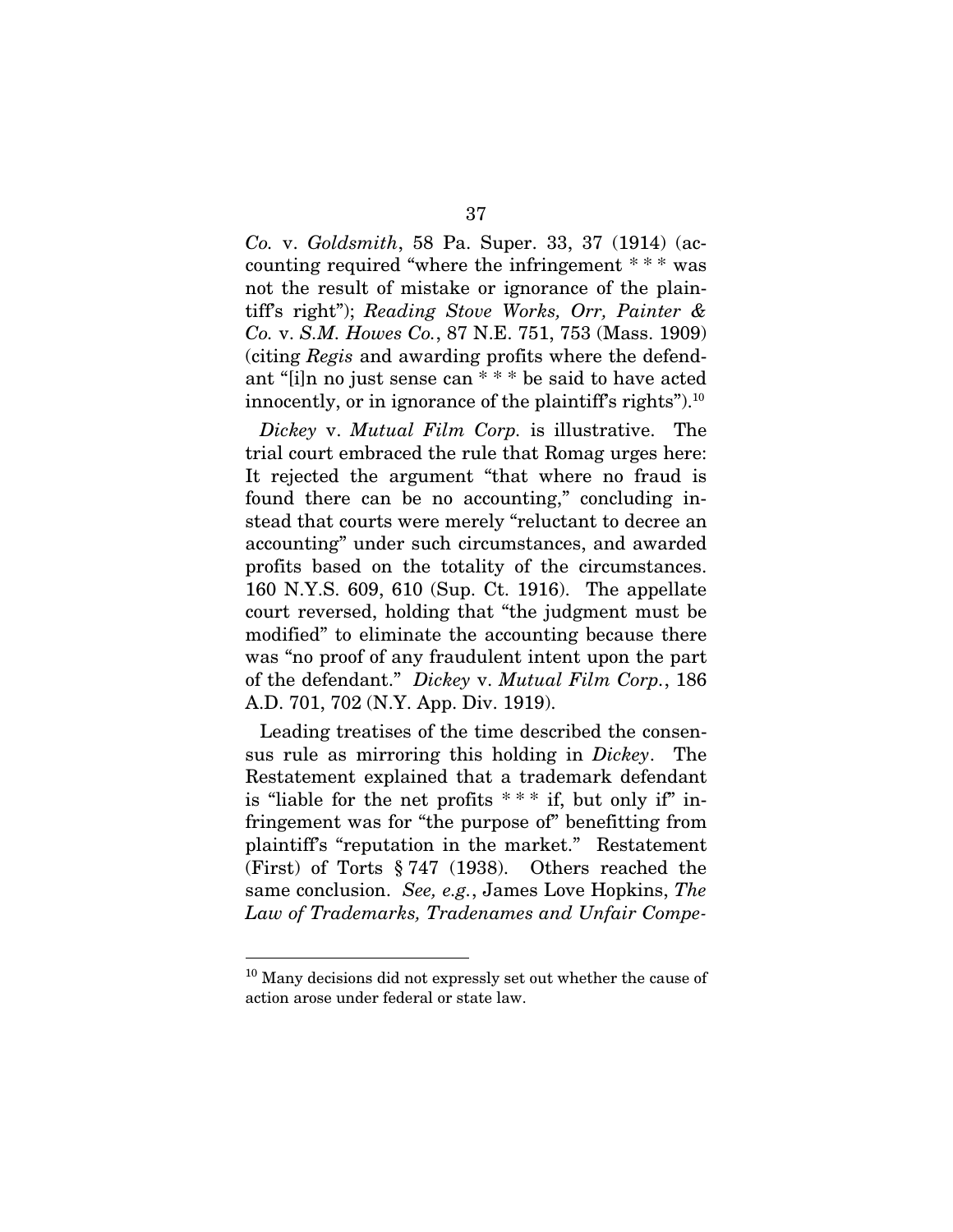*tition* § 192 (4th ed. 1924) ("And where the defendant was found to have adopted the mark in good faith, with no intent to deceive the public or appropriate the plaintiffs' goodwill, the accounting was refused."); Nims, *supra*, § 424 ("An accounting will not be ordered where the infringing party acted innocently and in ignorance of the plaintiff's rights, provided such party stops his illegal practices after he discovers the truth."); Norman F. Hesseltine, *A Digest of the Law of Trade-Marks and Unfair Trade* 305 (1906) ("No account as to profits allowed except as to user after knowledge of plaintiff's right to trademark.").

2. Romag's insistence (at 36) that no traditional rule requiring willfulness existed cannot be squared with this history.

Several cases that Romag claims (at 37–38) departed from this rule simply did not discuss willfulness because the facts did not raise the issue. In *I.T.S. Co.* v. *Tee Pee Rubber Co.*, for example, the Sixth Circuit denied an accounting based on a "very remote" possibility of substantial recovery, so it had no reason to reach intent. 288 F. 794, 798 (6th Cir. 1923). In *Stonebraker*, the Court of Appeals of Maryland noted that an *injunction* may issue without "fraudulent intent," but did not clearly state the same was true of an accounting. *Stonebraker* v. *Stonebraker*, 33 Md. 252, 268 (1870). In any event, the court said that the circumstances "indicate an evident purpose to deceive." *Id*. Romag also cites (at 39) dicta from a Sixth Circuit case. That court acknowledged that courts applied a willfulness requirement but expressed dissatisfaction with those courts' exposition of the rationale for the rule. *See*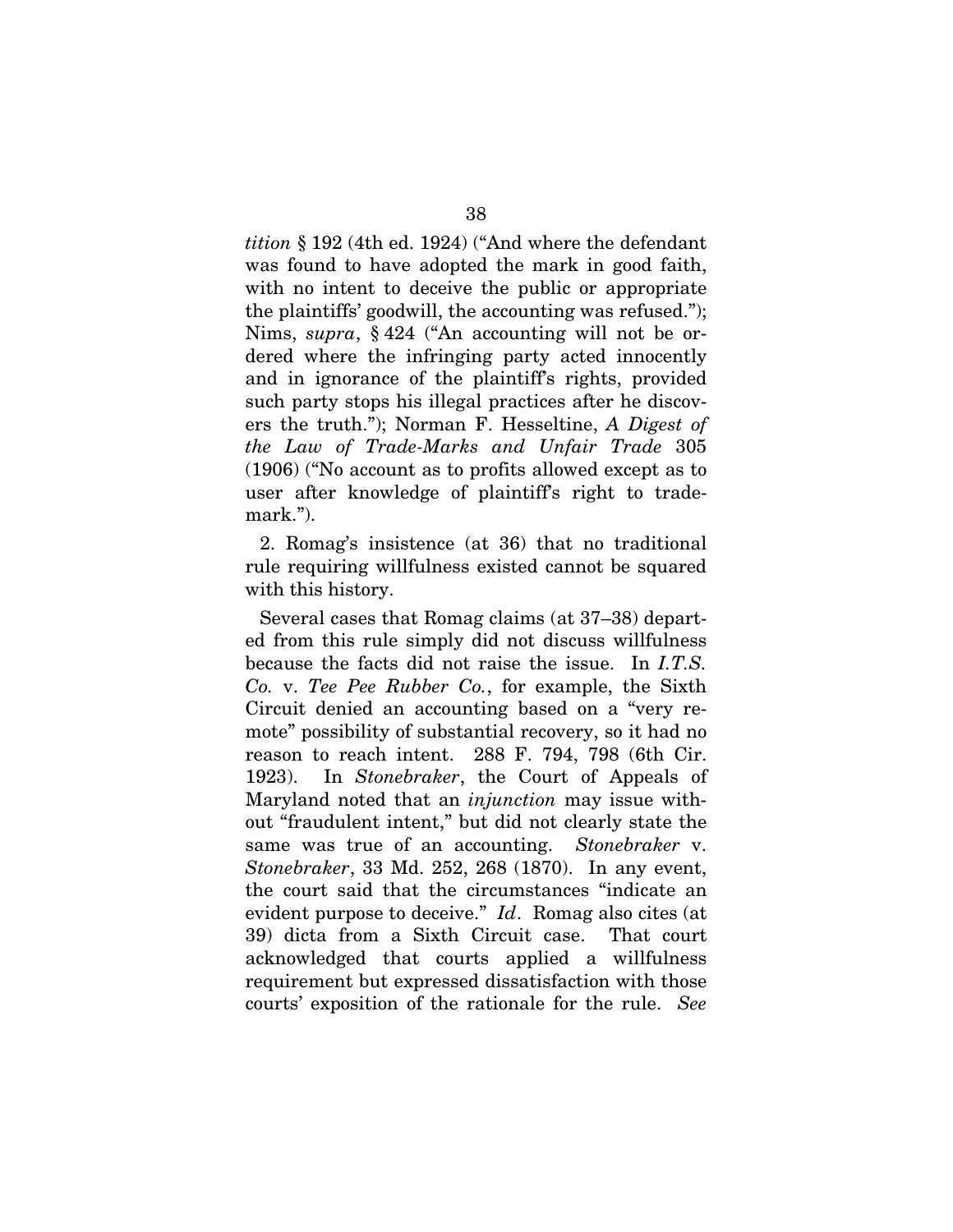*Lawrence-Williams Co.* v. *Societe Enfants Gombault et Cie*, 52 F.2d 774, 778 (6th Cir. 1931). The Sixth Circuit later barred an accounting based on the absence of "actual wrongful intent" and the additional equitable bar of no apparent "substantial damage." *Hemmeter Cigar Co.* v. *Congress Cigar Co.*, 118 F.2d 64, 71–72 (6th Cir. 1941).

Romag makes much (at 39) of Pomeroy's statement that "an accounting of profits *may* be refused" for good-faith infringement. 2 John Norton Pomeroy, *A Treatise on Equitable Remedies* § 2004 (2d ed. 1919), *in* 5 *Pomeroy's Equity Jurisprudence and Equitable Remedies* (1919) (emphasis added). This section of the treatise does not state that willfulness was *not* a requirement, and so Romag places more weight on "may" than it can bear. In any event, a single discussion of the accounting remedy in one treatise on the broad topic of equity cannot overcome the overwhelming agreement in the cases and trademarkspecific treatises that willfulness was required. *See Fred Fisher Music Co.* v. *M. Witmark & Sons*, 318 U.S. 643, 658–659 (1943) (surveying 20 treatises and adopting a copyright rule that eight treatises had stated clearly, two treatises had stated "with some reservations," and ten treatises did not discuss).

This Court's opinion in *Mishawaka Rubber*, on which Romag (at 41) relies heavily, also does not help Romag. There, the Court granted certiorari "solely to review" *how* to calculate an accounting, not to decide whether accounting was warranted on the facts. *Mishawaka Rubber*, 316 U.S. at 204–205. Thus, no useful inference can be drawn regarding the appropriateness of an accounting based on the facts of that case; indeed, in the opinion below, the Sixth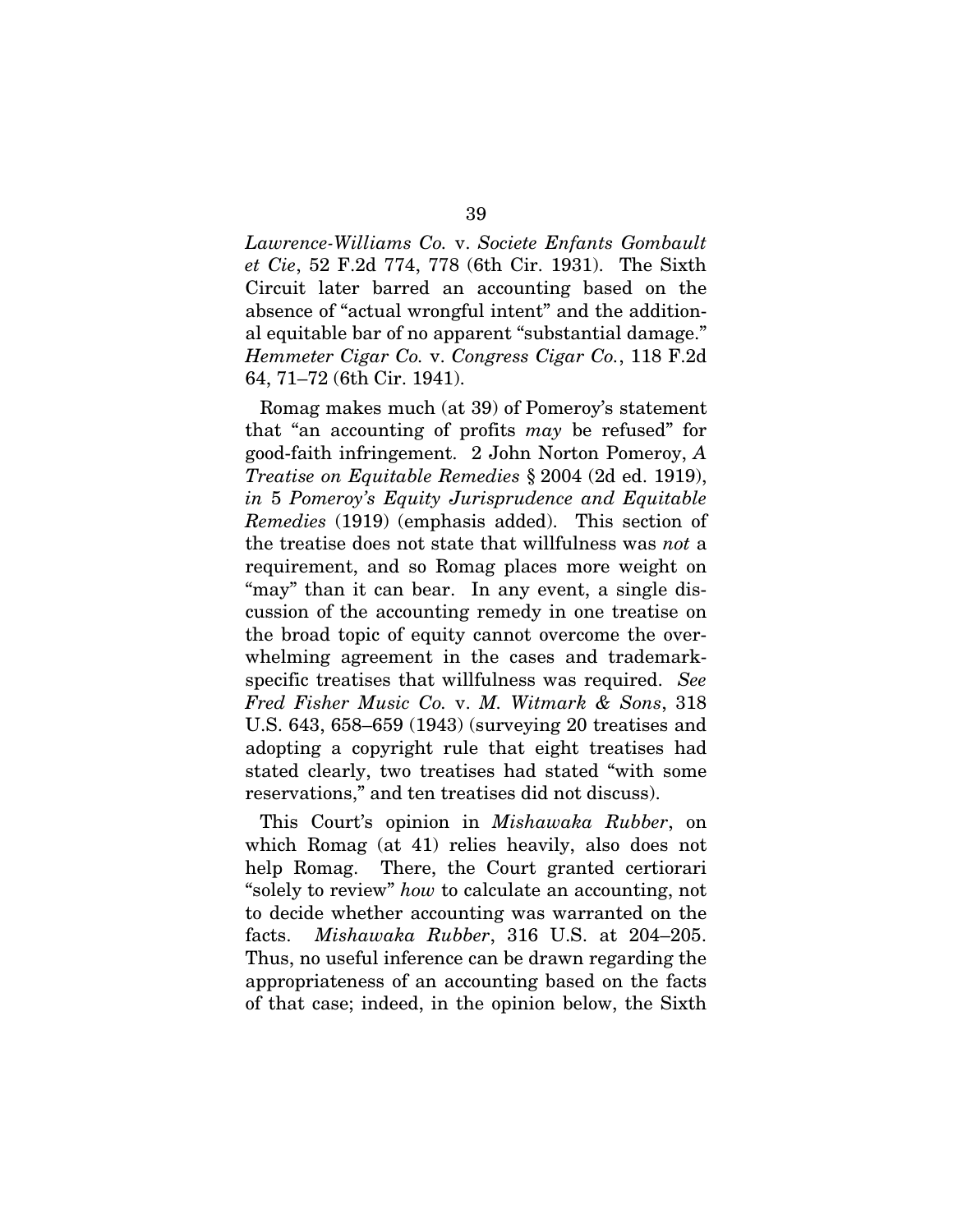Circuit had dutifully recited the willfulness requirement. *See Mishawaka Rubber & Woolen Mfg. Co.* v. *S.S. Kresge Co.*, 119 F.2d 316, 323 (6th Cir. 1941).

The rest of this Court's cases do not adopt a "holistic analysis," as Romag suggests (at 39); rather, they cite independent, well-defined equitable bases for refusing an accounting. *See Champion Spark Plug*, 331 U.S. at 131–132 (good faith and minimal recovery); *Saxlehner*, 179 U.S. at 42–43 (same); *McLean,*  96 U.S. at 257–258 (good faith and laches). They do not undercut the understanding that any one of the cited reasons would have been sufficient to defeat an accounting. *See supra* at 34.

Romag's suggestion (at 38–40) that courts inferred intent from the mere act of infringement is also wrong. Courts applied that presumption only in the context of granting *injunctive* relief, not monetary relief like an accounting.<sup>11</sup> *Gorham Manufacturing Co.* illustrates the point: It applied "the presump-

 $11$  As discussed, the first actions at law for trademark infringement sounded in fraud and required proof of intentional deceit. *See supra* at 31. When actions were brought in equity, however, the absence of intentional deceit was not a barrier to injunctive relief. *See, e.g.*, *Millington* v. *Fox* (1838) 40 Eng. Rep. 956, 962. Some courts reached this conclusion by viewing trademark rights as a form of property right, for which intent does not play a role (traditional trespass provides an example). *See, e.g.*, *Stonebraker*, 33 Md. at 268. Others suggested that the action sounded, at least in part, in fraud, but concluded that the required showing of wrongful intent could be "presumed" by the act of infringement itself. *See, e.g.*, *Church & Dwight Co.* v. *Russ*, 99 F. 276, 279 (C.C.D. Ind. 1900). Courts that applied this presumption continued to insist on actual proof of wrongful intent before awarding profits.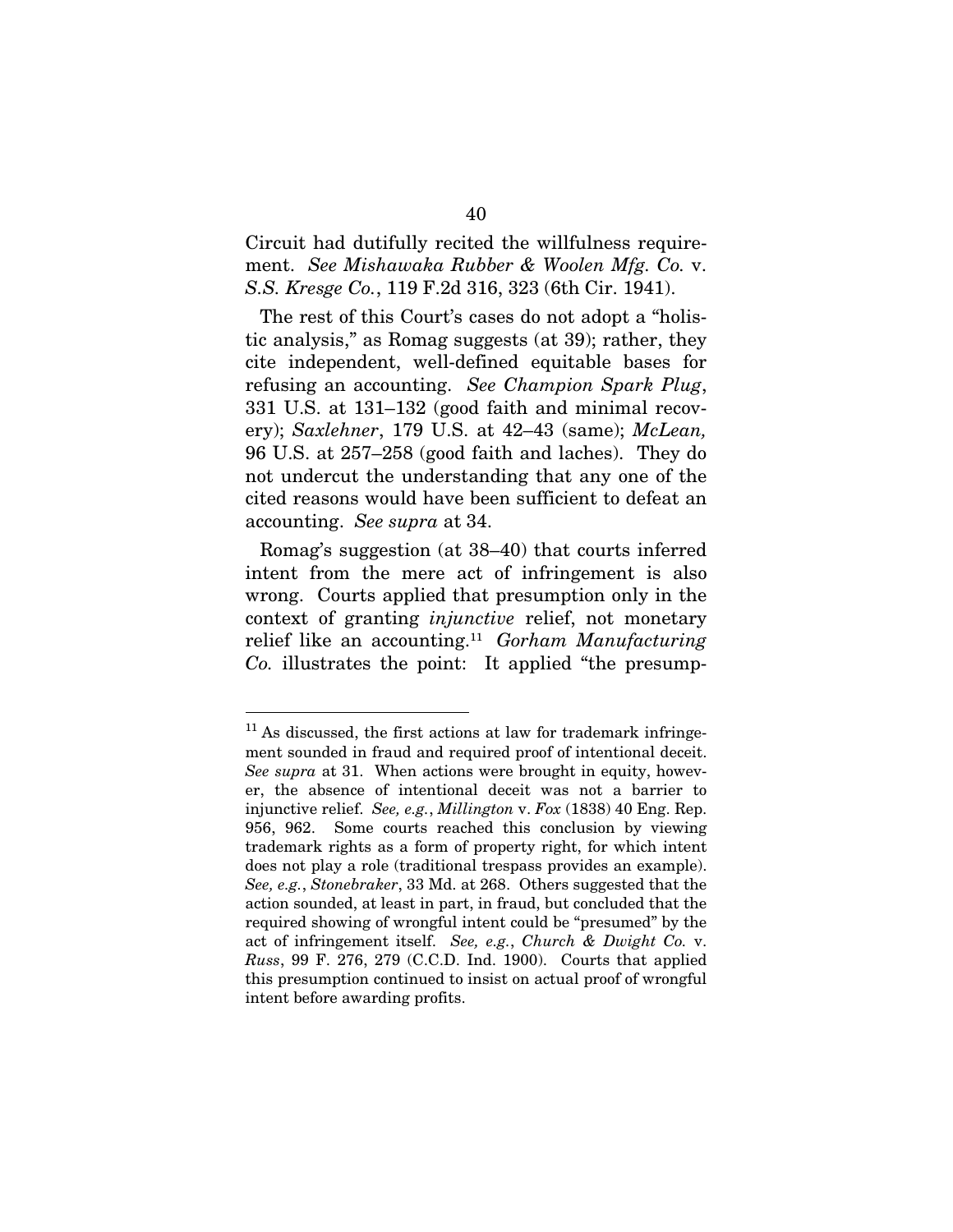tion" of deception, "which arises from the infringement of a valid trade-mark" but denied "an accounting" because the plaintiff had "not conclusively shown that there existed an intention on the part of the defendants to deceive or defraud their customers." 196 F. at 956. Indeed, several of the sources Romag relies on for this point refer to the willfulness requirement. *See Church & Dwight Co.*, 99 F. at 279 (allowing that the inference of "fraudulent intent" might "be rebutted in exemption of damages" (internal quotation marks omitted)); Hesseltine, *supra,* at 305; Nims, *supra*, § 424.

Romag's reliance (at 38) on Paul's statement that a "right of recovery" was unaffected by "innocent or accidental" infringement is misplaced. *See* Paul, *supra*, § 196. It cites a chapter that defines *infringement*, which did not require intent. That section did not focus on monetary relief—indeed, it cites *McLean*, which held that monetary relief is "constantly refused" absent "fraudulent intent." 96 U.S. at 257. Paul elsewhere acknowledges equitable defenses in passing, without giving them comprehensive treatment. *See* Paul, *supra*, § 326 & n.29 (discussing briefly that "[i]n some cases" a "complainant may obtain an injunction" but not "profits," and noting in a footnote cases applying the willfulness requirement, such as *Edelsten* and *Moet*).

Finally, the unfair competition cases offer Romag no shelter. Romag relies (at 43) on two cases that disavowed the suggestion that the same rules applied in trademark and unfair competition actions. *See P.E. Sharpless Co.* v. *Lawrence*, 213 F. 423, 429 (3d Cir. 1914); *Prest-O-Lite Co.* v. *Bournonville*, 260 F. 442, 444 (D.N.J. 1915); *accord Wood* v. *Peffer*, 130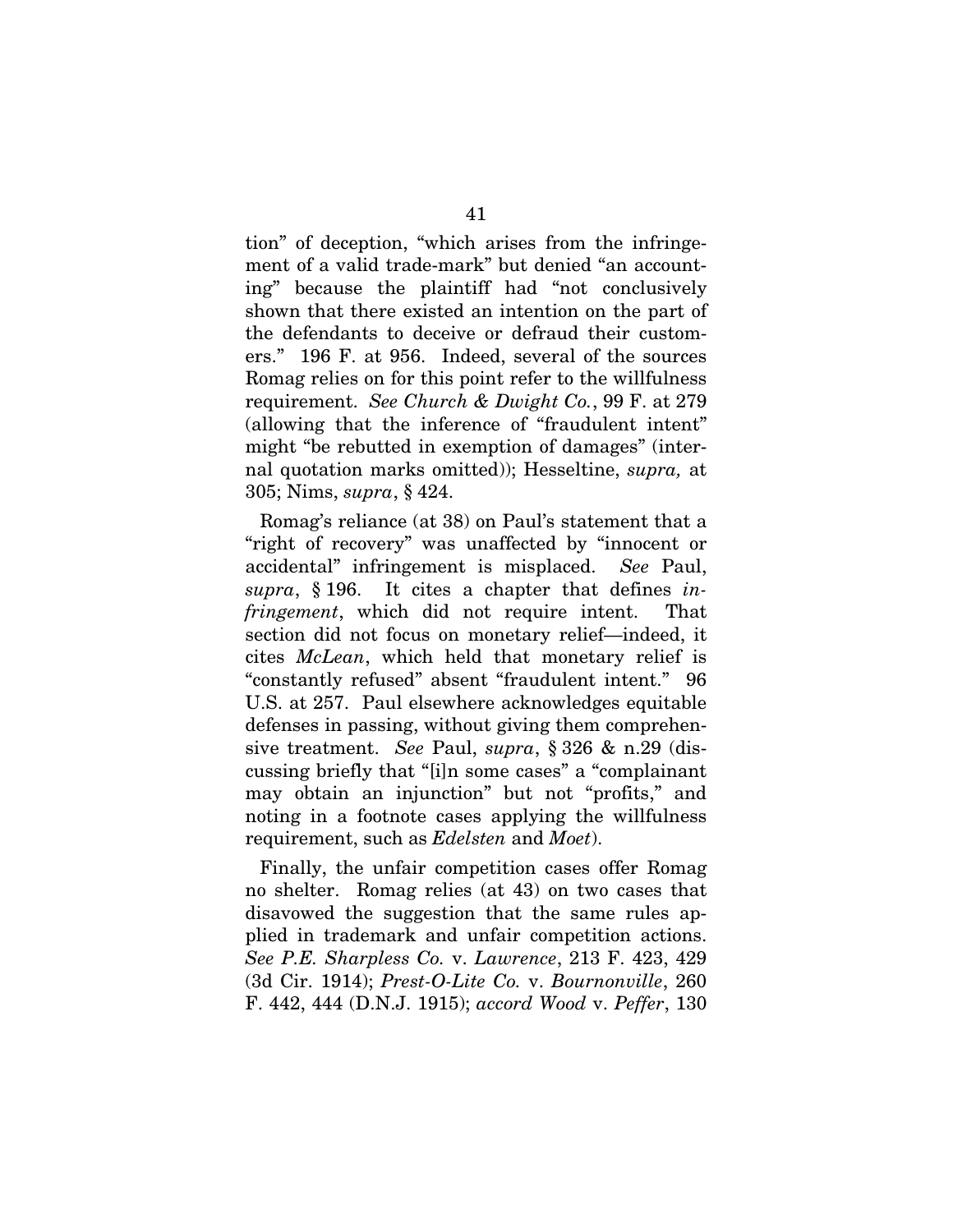P.2d 220, 225–226 (Cal. Dist. Ct. App. 1942) (stating that "the same rules cannot always be applied" and that "proof of actual fraud or intent to divert \* \* \* business" had been required for a profits award in trademark cases). Neither held that an accounting was available in trademark cases regardless of intent. And *Prest-O-Lite* limited the accounting for trademark infringement to sales in which the defendant knew that the purchaser would deceptively resell the product—that is, it denied the accounting for unfair competition because it required even *more* culpable behavior by the defendant. 260 F. at 445.<sup>12</sup>

<sup>&</sup>lt;sup>12</sup> After this Court declared trademark law to be "a part of the broader law of unfair competition," *Hanover Star Milling Co.* v. *Metcalf*, 240 U.S. 403, 413 (1916), courts increasingly applied the willfulness requirement from traditional trademark law. *See, e.g.*, *Horlick's Malted Milk Corp.* v. *Horluck's, Inc.*, 51 F.2d 357, 359 (W.D. Wash. 1931) ("[Plaintiff] cannot recover defendant's profits unless it has been shown beyond a reasonable doubt that defendant was guilty of willful fraud in the use of the enjoined trade-name."), *aff'd on other grounds*, 59 F.2d 13 (9th Cir. 1932); *Donner* v. *Parker Credit Corp.*, 76 A.2d 277, 279 (N.J. Super. Ct. Ch. Div. 1950) (citing pre-1946 cases to conclude that it was "well settled" that "good faith \* \* \* does constitute a defense to profits"); *Kickapoo Dev. Corp.* v. *Kickapoo Orchard Co.*, 285 N.W. 354, 359 (Wis. 1939) (awarding profits only after finding "that defendants deliberately and intentionally simulated plaintiff's product"); *Jones* v. *Roshenberger*, 144 N.E. 858, 859 (Ind. App. 1924) (accounting available "where the action of the offending parties was deliberate and willful"); *United Drug Co.* v. *Kovacs*, 123 A. 654, 655 (Pa. 1924) ("the duty to account" arises when infringement is "intentional," but "[a] different question \* \* \* arise[s] if \* \* \* imitation" is "innocent"); *see also Beebe* v. *Tolerton & Stetson Co.*, 91 N.W. 905, 907 (1902) (stating, even before 1916, that to receive profits, a "plaintiff must show that defendant acted in bad faith," citing *Saxlehner*).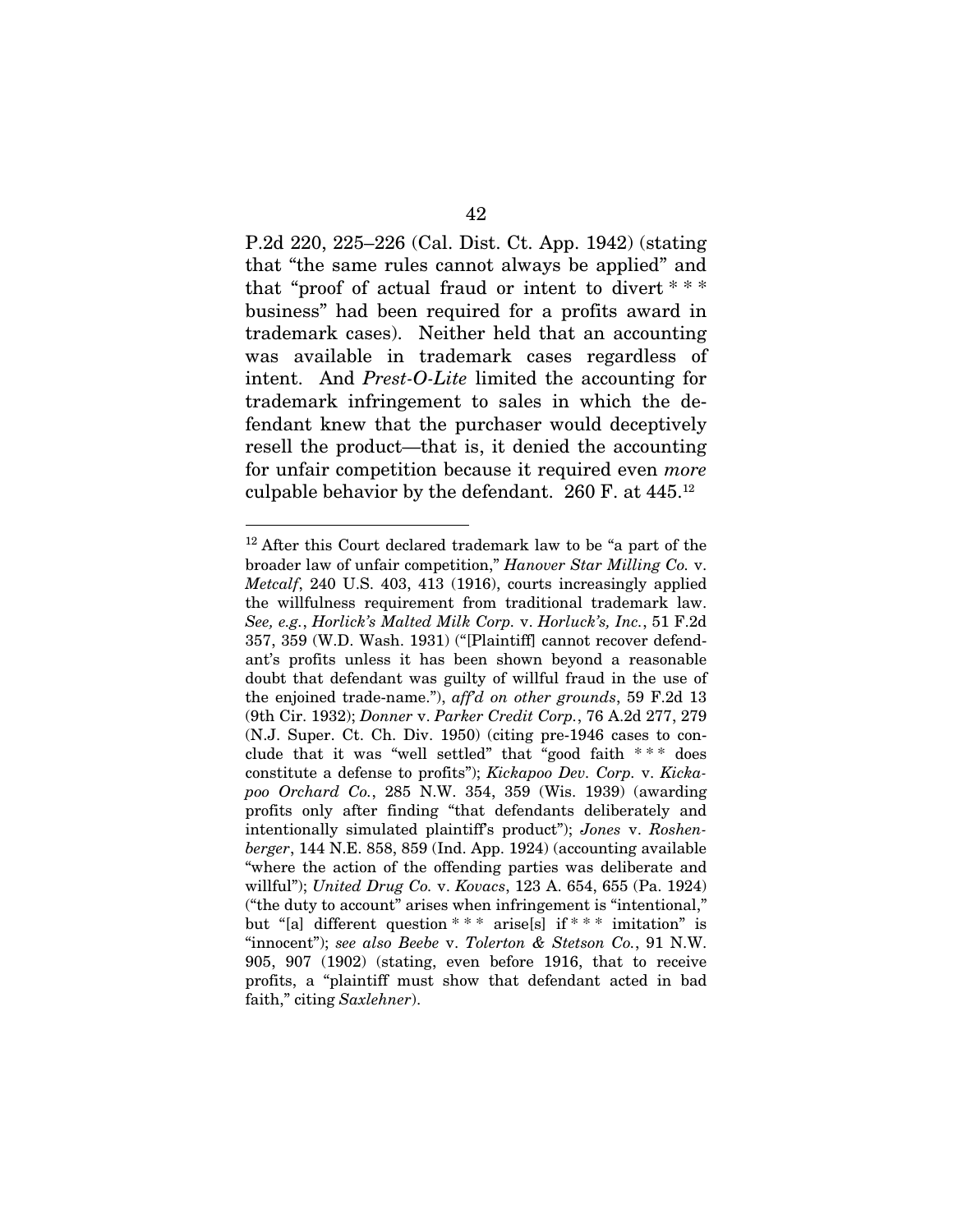As all of this shows, there was no "definite trend developed toward awarding damages and an accounting as a matter of right." Pet. Br. 40 (quoting Koelemay, *supra*, at 476). <sup>13</sup> Romag has not unearthed a case from the pre-Lanham Act era actually awarding profits absent proof of willful infringement. What it does have, an unsupported statement from *Oakes*, cannot support a conclusion that the rule requiring willfulness to order an accounting was unclear by 1946. *Cf. Timbs* v. *Indiana*, 139 S. Ct. 682, 687 n.1 (2019) (explaining that a "sole exception" in the cases "does not undermine" the existence of a "well-established rule" (internal quotation marks omitted)).

## C. Romag is wrong to claim that equitable principles cannot limit courts' discretion.

Romag falls back on an argument (at 29) that reading "subject to the principles of equity" to contain a willfulness requirement would itself be inconsistent with equitable principles. Its argument rests on two premises: that any mention of "equity" implies discretion and that discretion implies a lack of clear rules. Both are wrong.

1. To start, the text does not wantonly direct courts to reach an equitable result. It instead cabins

<sup>&</sup>lt;sup>13</sup> In support of that claim, Koelemay cites three cases that are admitted dictum and one other that is inapposite. *Compare* Koelemay, *supra*, at 476 n.109 (collecting citations), *with supra* at 38, 41–42 (discussing *Tee Pee Rubber*, *P.E. Sharpless Co.*, and *Prest-O-Lite*), *and Gulden* v. *Chance*, 182 F. 303, 306 (3d Cir. 1910) (alluding, in an unfair competition case, to the doctrine of inferred intent applicable to injunctive relief without discussing the rule for a profits award in a trademark case).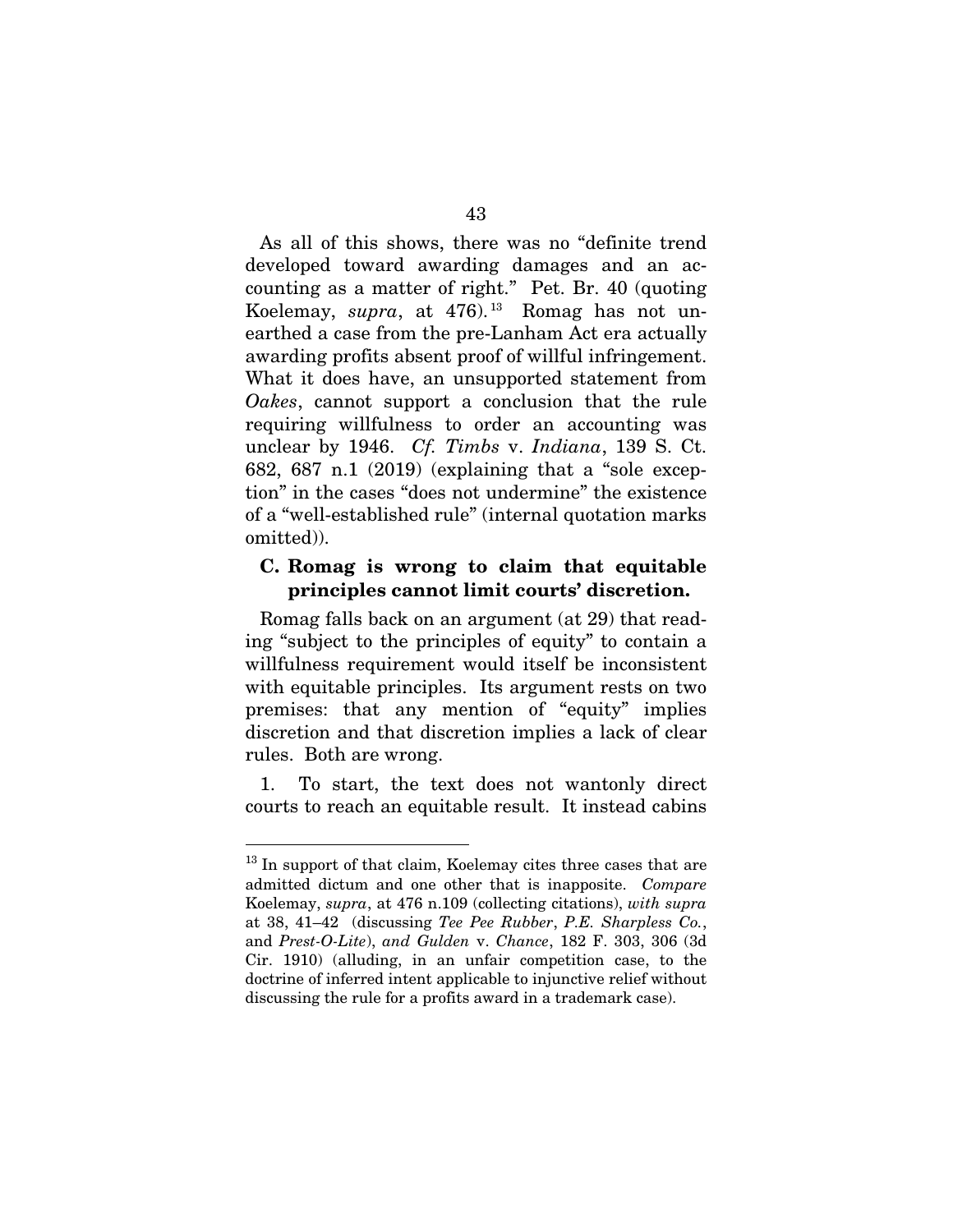a court's discretion to award monetary remedies by making the availability of those remedies "subject to the *principles* of equity." 15 U.S.C. 1117(a) (emphasis added). By referencing "principles of equity," the text refers courts to the set of equitable rules that limited the availability of these remedies. *See Montanile* v. *Bd. of Trs. of Nat'l Elevator Indus. Health Benefit Plan*, 136 S. Ct. 651, 657 (2016) (The phrase "equitable relief" was "limited to those categories of relief that were *typically* availability in equity." (internal quotation marks omitted)). Here, a wellestablished rule limited the availability of a defendant's profits award to cases where a defendant acted willfully. *See supra* at 30–43. That rule is therefore an "equitable principle" that limits the availability of monetary remedies under Section 1117(a).

That sets this case apart from *Park 'N Fly, Inc.* v. *Dollar Park & Fly, Inc.*, 469 U.S. 189 (1985). That case involved an incontestable trademark. *See id.* at 193 (citing 15 U.S.C. §§ 1065, 1115(b)). The Ninth Circuit devised a rule under which a plaintiff could rely on a trademark's incontestable status to establish infringement, but not to support injunctive relief. *See id.* at 192–193. The Court searched the Lanham Act "in vain" for that rule but did not find it. *Id.* at 196. The dissent argued, as neither the parties nor the court below had, that because the Lanham Act makes the availability of injunctive relief "subject to the principles of equity," courts could recognize the inequity of granting injunctive relief where a trademark is invalid, but has nonetheless become incontestable. *See id.* at 217 (Stevens, J., dissenting) (describing "the power of the Chancellor to do equity"). The Court *rejected* the view that the reference to "principles of equity" grants courts freewheeling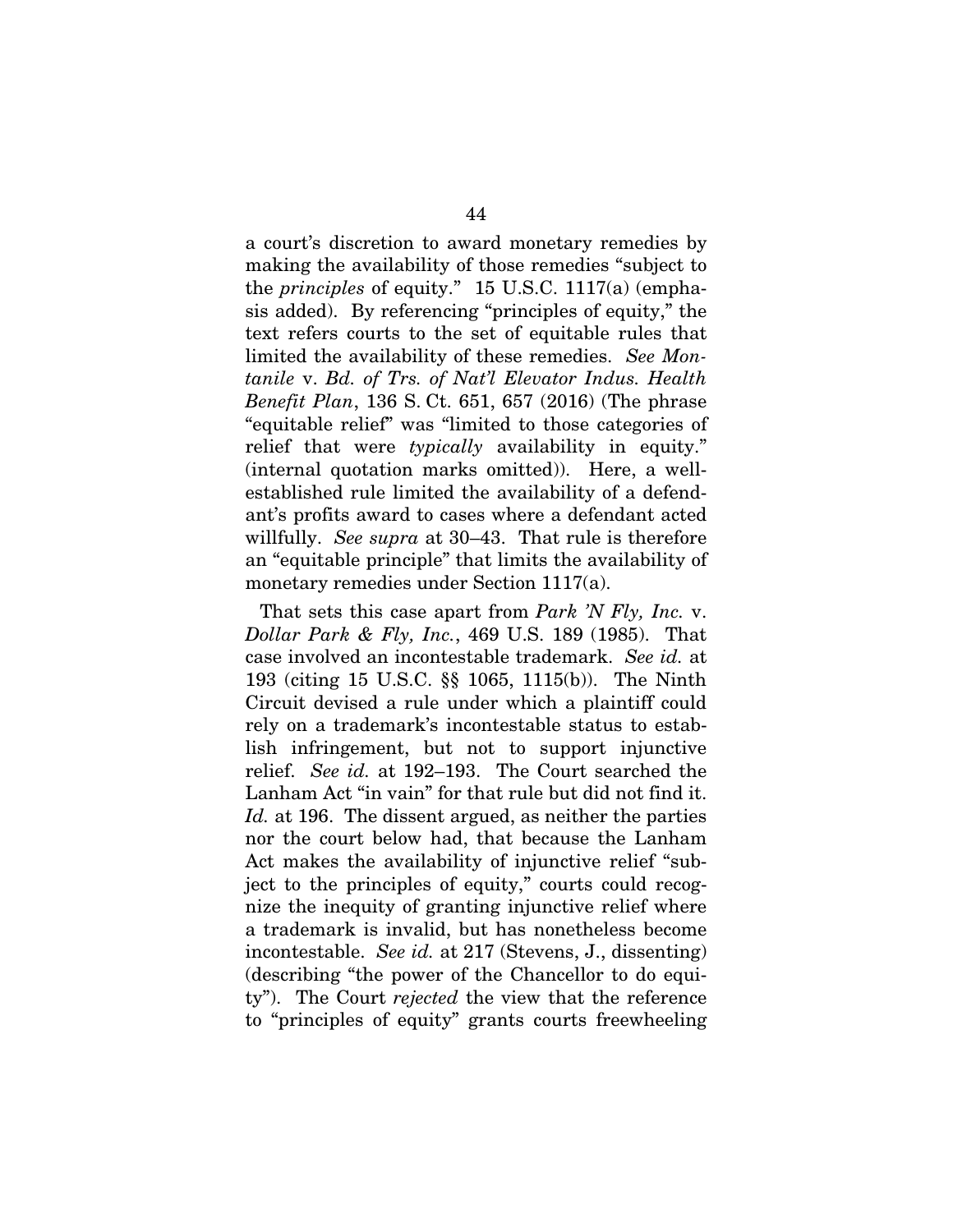equitable discretion. *See id.* at 202–203. In doing so, it recognized that the reference likely incorporated "traditional" equitable rules. *See id.* at 203 n.7.

Romag counters that the reference to "equity" implies "broad discretion to tailor an award of monetary relief." Pet. Br. 30 (referring to the "power of the Chancellor to do equity" (internal quotation marks omitted)). To be sure, applying some "principles of equity" that Section 1117(a) incorporates will involve the exercise of remedial discretion. *See supra* at 34; *infra* at 47 (discussing other principles of equity). But "[d]iscretion is not whim, and limiting discretion according to legal standards helps promote the basic principle of justice that like cases should be decided alike." *Martin* v. *Franklin Capital Corp.*, 546 U.S. 132, 139 (2005). The requirement of willfulness is one such legal standard. And although equity jurisdiction historically involved "the power of the Chancellor to do equity," equity often operates in practice to limit or deny the available remedies. *See* Dan B. Dobbs & Caprice L. Roberts, Law of Remedies § 2.1 (3d ed. 2018) ("Even if a plaintiff makes out a case for relief  $***$  the court of equity may in its discretion refuse its aid."); *cf*. *Hecht Co.* v. *Bowles*, 321 U.S. 321, 321–322, 328–329 (1944) (holding that a court could deny an injunction under the Emergency Price Control Act of 1942, though the statute stated that an order "shall be granted").

2. Nor are equity and clear rules somehow mutually exclusive. Equity is not another word for unbounded discretion; it refers to a system of rules developed in a particular set of courts. *See Equity*, Bouvier's Law Dictionary (1940) ("A branch of remedial justice by and through which relief is afforded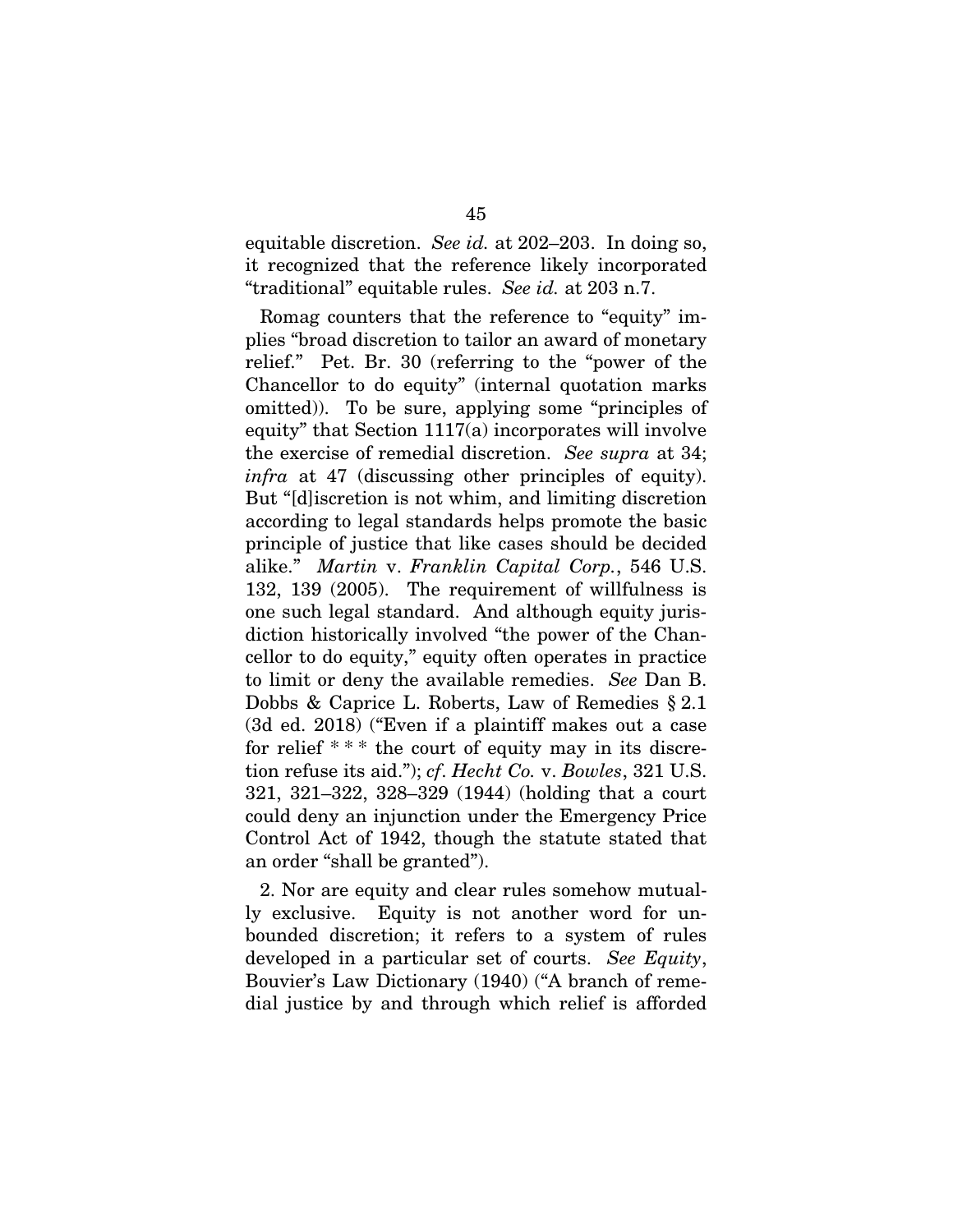\* \* \* in the courts of equity."). Indeed, "courts of equity must be governed by rules and precedents no less than the courts of law." *Lonchar* v. *Thomas*, 517 U.S. 314, 323 (1996) (internal quotation marks omitted). Thus, even in the English courts, "the system of relief administered by a court of equity" had been reduced "into a regular science." 3 William Blackstone, Commentaries on the Laws of England 440–441 (1768). And that understanding carried over to our judicial system. *See, e.g.*, The Federalist No. 78, at 529 (Alexander Hamilton) (J. Cooke ed. 1961) (Courts "should be bound down by strict rules and precedents" or risk "arbitrary discretion."); The Federalist No. 83, at 569 (Alexander Hamilton) (J. Cooke ed. 1961) (The "primary use of a court of equity is to give relief in extraordinary cases.").

Well-established equitable principles demonstrate the point. A preliminary injunction, for example, *cannot* issue unless four factors are met. *See Winter* v. *Nat. Res. Def. Council, Inc.*, 555 U.S. 7, 20 (2008) ("A plaintiff  $***$  must establish that he is likely to succeed on the merits, that he is likely to suffer irreparable harm  $***$ , that the balance of equities tips in his favor, and that an injunction is in the public interest."). And an accounting of profits is unavailable "where an injunction will satisfy the equities of the case." *Champion Spark Plug*, 331 U.S. at 131; *accord Minnesota Pet Breeders*, 41 F.3d at 1247; *Morgenstern Chem. Co.* v. *G. D. Searle & Co.*, 253 F.2d 390, 394 (3d Cir. 1958).

3. The decisions on which Romag relies (at 30–32) only confirm that "in a system of laws discretion is rarely without limits." *Indep. Fed'n of Flight Attendants* v. *Zipes*, 491 U.S. 754, 758 (1989).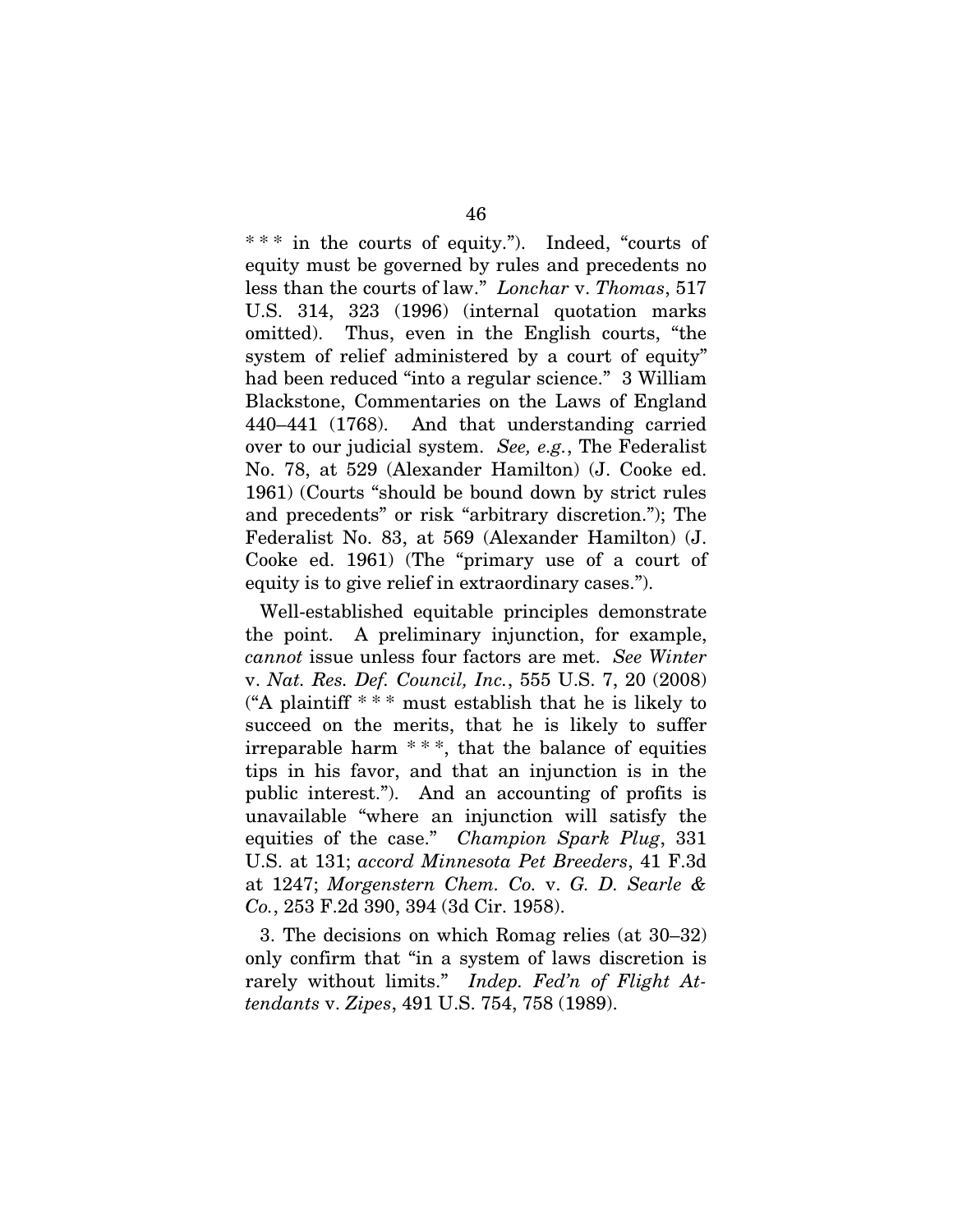Start with *Halo Electronics*. At issue was a provision of the Patent Act stating that, if patent infringement is established, a court "may increase the damages up to three times the amount found or assessed." 35 U.S.C. § 284. Though "the word 'may' clearly connotes discretion," this Court explained, that discretion must be "guided by sound legal principles." *Halo Elecs.*, 136 S. Ct. at 1931–32 (internal quotation marks omitted). History had established one such principle that "channel[ed] the exercise of discretion": An "award of enhanced damages" is "limit[ed]  $***$  to egregious cases of misconduct beyond typical infringement," such as willful infringement. *Id.* at 1935. The Court rejected the Federal Circuit's "particular conception of willfulness." *Id.* But it repeatedly endorsed the threshold requirement of willful infringement. *See id.* at 1932, 1934; *see also id.* at 1936 (Breyer, J., concurring) (understanding the Court to have made clear that a requirement of "willful misconduct" limited a court's discretion under Section 284).

*eBay Inc.* contains more of the same. There, the Court considered a Patent Act provision saying that courts "may grant injunctions in accordance with the principles of equity to prevent [a] violation \* \* \* on such terms as the court deems reasonable." 35 U.S.C. § 283. All agreed that the provision required courts to exercise "equitable discretion." *eBay*, 547 U.S. at 391. But that discretion was not shapeless and unlimited: Under "well-established principles of equity, a plaintiff \* \* \* *must* satisfy a four-factor test before a court may grant such relief." *Id.* (emphasis added). Because "a major departure from" this kind of "long tradition of equity practice should not be lightly implied," and because the provision expressly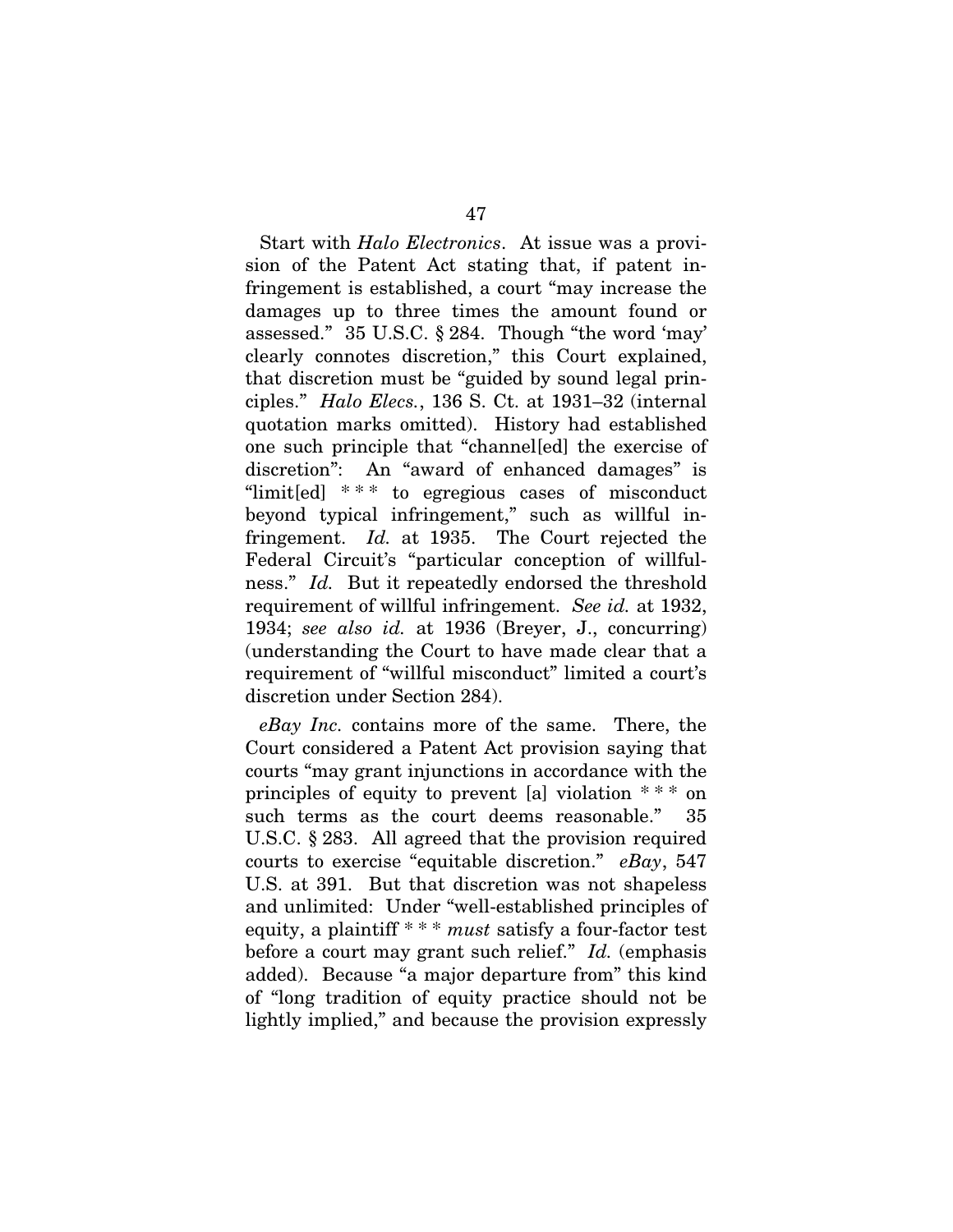required courts to act "in accordance with" that tradition, this threshold test applied to injunctive relief under the Patent Act. *Id.* at 391–392 (internal quotation marks omitted). Though the Court rejected the Federal Circuit's *additional* requirements, it reaffirmed the four-part test for injunctive relief. *Id.* at 393–394; *id.* at 395 (Roberts, C.J., concurring) ("[T]here is a difference between exercising equitable discretion pursuant to the established four-factor test and writing on an entirely clean slate.").

*Kirtsaeng* v. *John Wiley & Sons, Inc.*, 136 S. Ct. 1979 (2016), is similar. A fee provision in the Copyright Act was at issue. *See* 17 U.S.C. § 505 ("[T]he court may also award a reasonable attorney's fee to the prevailing party  $**$ ."). Although the statute gives courts "broad leeway," the Court had previously identified "several principles and criteria to guide their decisions." *Kirtsaeng*, 136 S. Ct. at 1985. Because "utterly freewheeling inquiries" are unfair and unpredictable, it saw a need for "additional guidance" on the exercise of discretion under Section 505. *Id.* at 1985–86. And so it held that the "objective reasonableness" of a losing party's position must be an "important factor" courts consider under Section 505. *Id.* at 1988.

Romag incorrectly states (at 31) that *Kirtsaeng* "rejected any bright-line rule." Neither party proposed a bright-line rule. *Id.* at 1985 (describing the parties' proposed tests). There are varied reasons why fee-shifting may be appropriate in a given case, as the Court's examples showed. *See id.* at 1986. The Court's description of objective reasonableness as a factor thus reflected the "objectives" of a fee provision. *Id.* The objectives of a profits award, and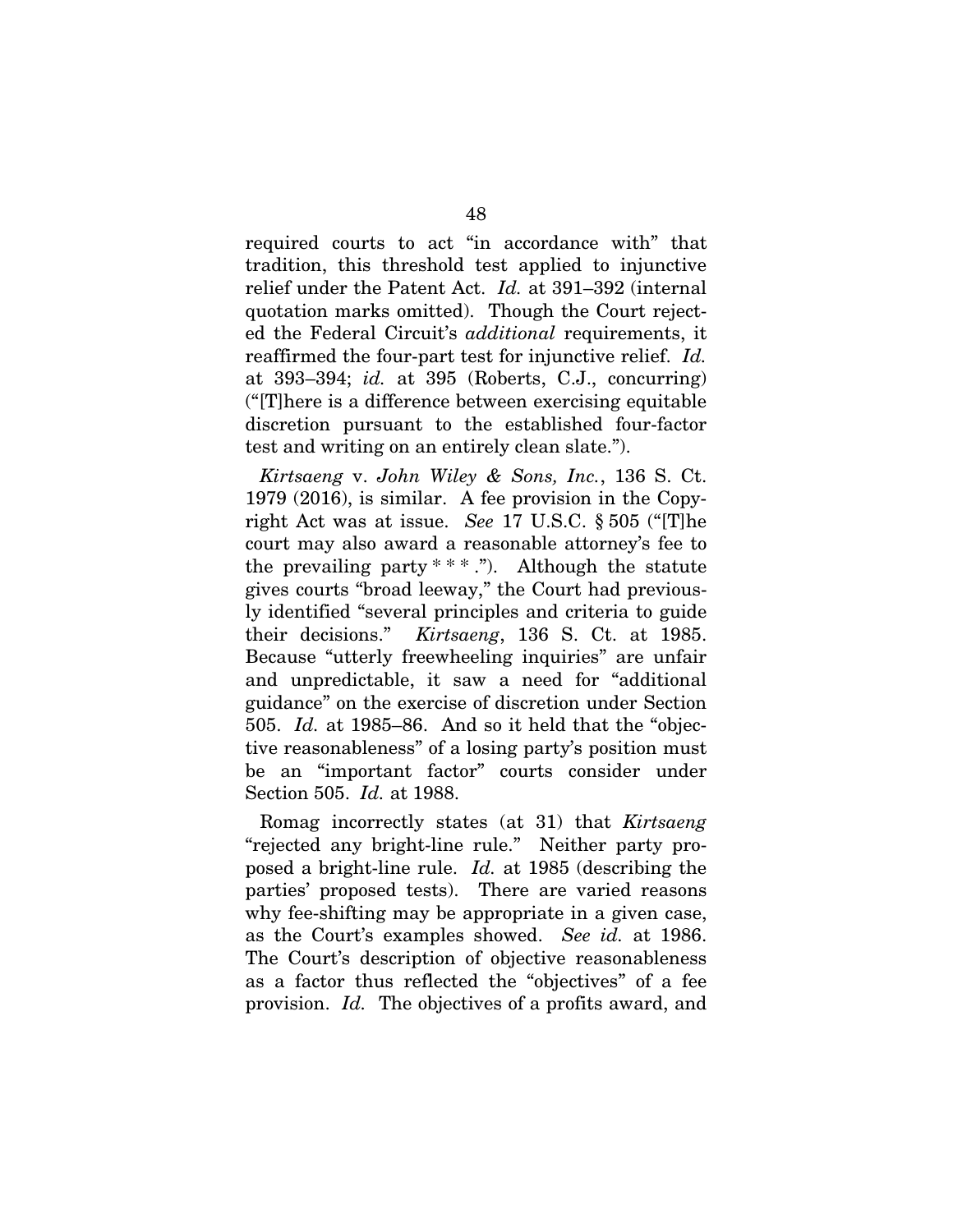the history of when these awards have been granted, are, of course, different.

*Octane Fitness, LLC* v. *ICON Health & Fitness, Inc.*, 572 U.S. 545 (2014), also addressed a feeshifting provision, this time in the Patent Act. *See*  35 U.S.C. § 285 ("The court in exceptional cases may award reasonable attorney fees to the prevailing party."). The Court rejected a standard for determining whether a case was "exceptional" that would have prevented courts from awarding fees in cases that fell within the ordinary meaning of the term "exceptional." *Id.* at 554. Here too, the Court recognized that discretion comes with limits. *See id.* ("[E]quitable discretion should be exercised 'in light of the considerations we have identified.' "). And it certainly did not suggest that a bright-line rule may never be appropriate to cabin equitable discretion.

#### III. Romag's Interpretation Is Bad Policy.

# A. The threat of a profits award will enable trademark owners to extort innocent infringers and consolidate market power.

A profits award is a severe remedy. If it were available against a good-faith infringer, it would increase opportunities for abusive litigation and other extortionate tactics, which is one reason courts have resisted Romag's position for over a century.

Campaigns by powerful trademark holders to "intimidate the small business or individual into forgoing the use and/or registration of their trademark" are a "serious concern." Leah Chan Grinvald, *Shaming Trademark Bullies*, 2011 Wis. L. Rev. 625, 628– 629 (2011). Trademark "bullying," as it is sometimes called, has implications not just for competition but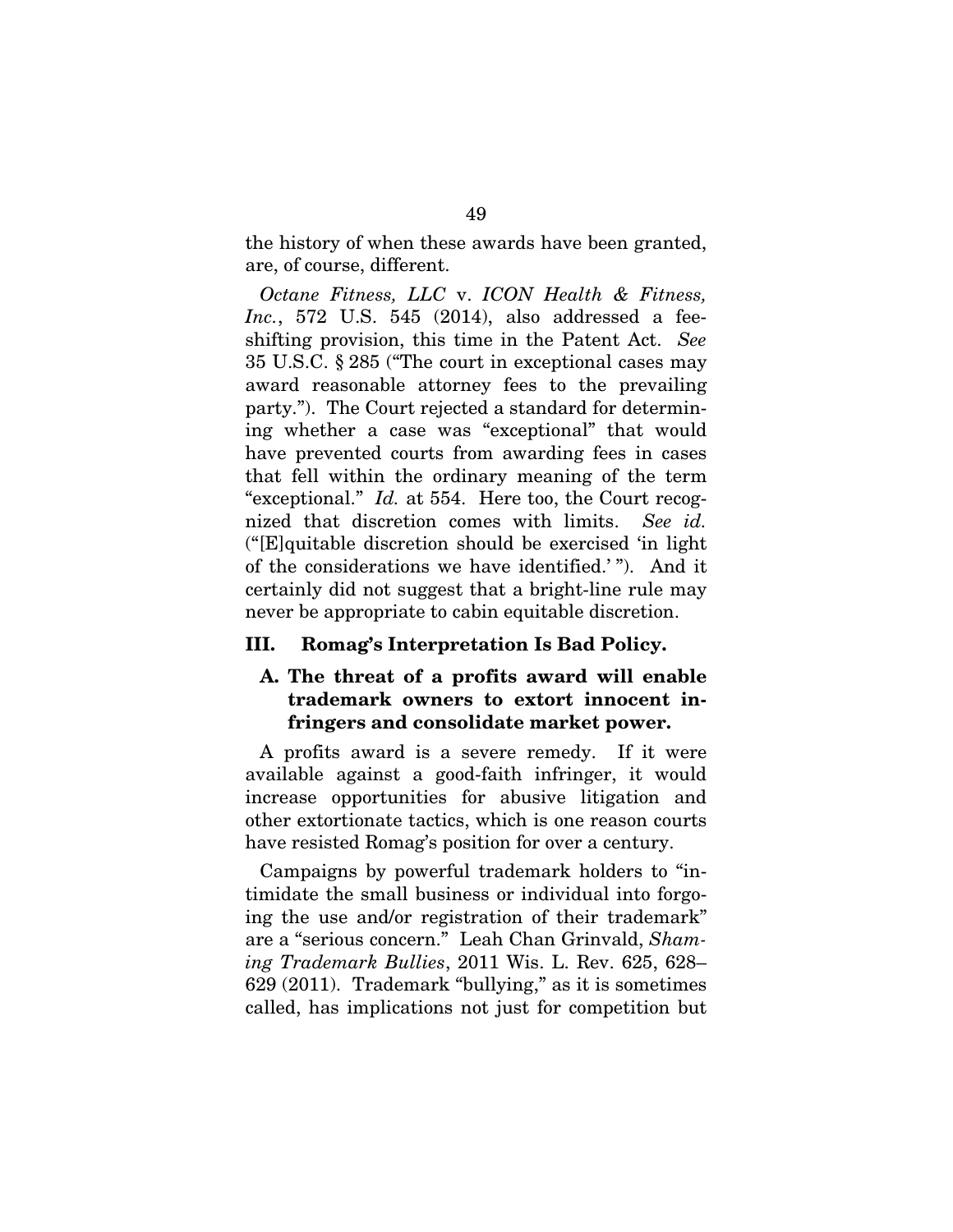for freedom of speech, because "trademarks often have an expressive content." *Matal* v. *Tam*, 137 S. Ct. 1744, 1760 (2017). And the availability of a profits award against innocent infringers will embolden trademark holders to seek settlements for baseless claims. *Cf*. *Commil USA, LLC* v. *Cisco Sys., Inc.*, 135 S. Ct. 1920, 1932 (2015) (Scalia, J., dissenting) (allowing recovery despite good-faith belief that there is no infringement "increases the *in terrorem* power of patent trolls").

The paradigm case of trademark misuse is a large corporation forcing smaller competitors to abandon trademarks through threats of meritless litigation. Grinvald, *supra*, at 628–630. But other forms of pressure—such as a TRO filed just before a holiday sales season—are equally effective. Fossil contested Romag's claims, but J.C. Penney and DSW—the companies Romag threatened on the eve of Black Friday in 2007 and 2009—bowed to pressure to settle. *See supra* at 1. Tactics like this one will only become more commonplace if trademark owners can use the possibility of a draconian profits award to threaten innocent infringers.

Indeed, widespread profits awards will incentivize trademark owners to *delay* enforcement. The longer they wait, after all, the more profits there will be to recover. This would not only ratchet up their leverage but also undermine one purpose of the Lanham Act, of preventing consumer deception. *See Park 'N Fly*, 469 U.S. at 198.

## B. Romag offers no reason to award an innocent infringer's profits.

Given these costs, it is telling that Romag cannot offer a common-sense justification for its proposed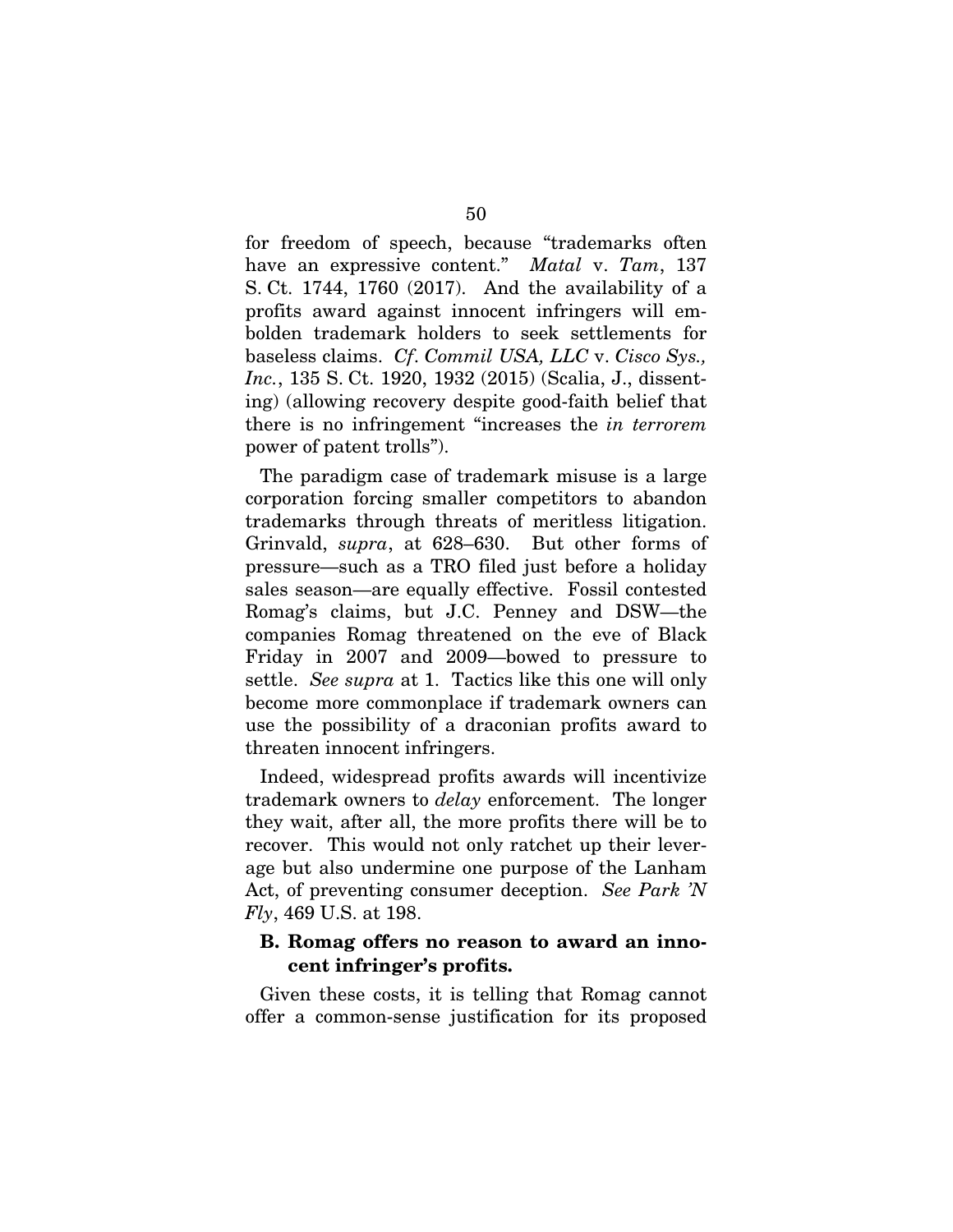rule. It has never explained to this Court why a court should direct a defendant who, like Fossil, *did not know*, and *had no reason to know*, of a violation to disgorge its profits. *See* Pet. Reply at 8–9 (stressing Romag's *procedural* ability to *argue* for profits despite the jury's finding). Nor does it explain why a court should direct a downstream retailer like Macy's, which merely sold a product with an infringing component, to turn over its profits.<sup>14</sup> Indeed, Romag does not point to a single case that has imposed a profits award absent willfulness, much less one that demonstrates the wisdom of that rule. <sup>15</sup> Romag argues only for discretion for discretion's sake.

Though Romag does not discuss, or defend, the rationales that courts have relied upon to justify a profits award, none supports a profits award in a case of non-willful infringement.

First, courts have sometimes viewed a defendant's profits award "as a rough proxy measure of plaintiff's damages." *George Basch Co.*, 968 F.2d at 1539. This rationale cannot support a profits award under the

<sup>&</sup>lt;sup>14</sup> Romag sought to keep Macy's in this case for the purpose of seeking its profits on the trademark infringement claim. *See*  Unopposed Mot. To Reform the Official Caption at 3 n.1, No. 18- 2417 (Fed. Cir. Oct. 26, 2018) (noting the parties' opposing positions on keeping Macy's on the case caption).

<sup>&</sup>lt;sup>15</sup> Fossil has located only one, unpublished decision affirming a profits award absent willfulness. The defendant there apparently forfeited the argument that willfulness is required before the district court, and the court of appeals affirmed without explaining why that award was justified. *See Basketball Mktg. Co.* v. *Upscale Entm't & Mktg. Grp.*, 227 F. App'x 492, 493 (6th Cir. 2007). That presumably explains why Petitioner did not even cite it.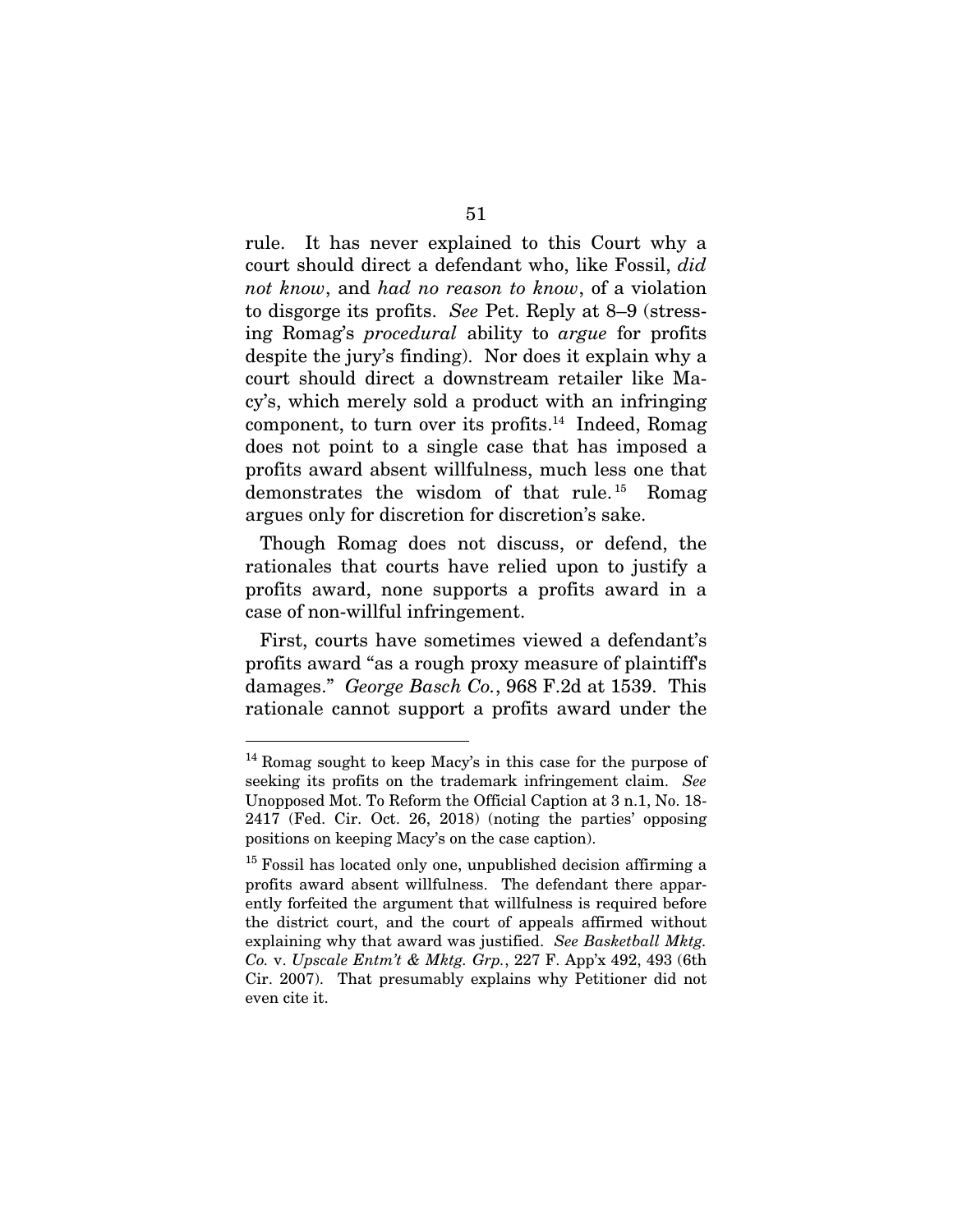Lanham Act because it is a relic of the equitable tradition. Courts at equity were more familiar with an accounting of profits than the legal remedy of damages. To offer monetary relief, they relied on an accounting as an approximate measure of damages. *See* Nims, *supra*, §§ 420–421. Under the Lanham Act, in contrast, a plaintiff seeks injunctive relief and damages in the same action; there is no need to turn to a profits award as a proxy for those damages. Indeed, allowing a profits award under a more lax standard than that governing damages awards, as Romag appears to endorse (at 44–45), renders the separate damages award superfluous.

Second, courts have suggested that a profits award can deter infringement. *See Monsanto Chem. Co.* v. *Perfect Fit Prods. Mfg. Co.*, 349 F.2d 389, 396 (2d Cir. 1965) (discussing this rationale where a defendant "may be said to be a commercial racketeer"). This rationale generally cannot support an equitable remedy. *See Livingston* v. *Woodworth*, 56 U.S. (15 How.) 546, 559 (1853) ("We are aware of no rule which converts a court of equity into an instrument for the punishment of simple torts \* \* \* ."); *ALPO Petfoods*, 913 F.2d at 969 (expressing "concern that deterrence is too weak and too easily invoked a justification for the severe and often cumbersome remedy of a profits award"). And it certainly cannot support a profits award when there is no willful infringement, as "the prospect of monetary relief will not deter innocent conduct, even if [the conduct is] ultimately determined illegal." Dennis S. Corgill, *Measuring the Gains of Trademark Infringement*, 65 Fordham L. Rev. 1909, 1929 (1997). The Lanham Act, in any event, addresses the potential need to deter violations at the third step of the monetary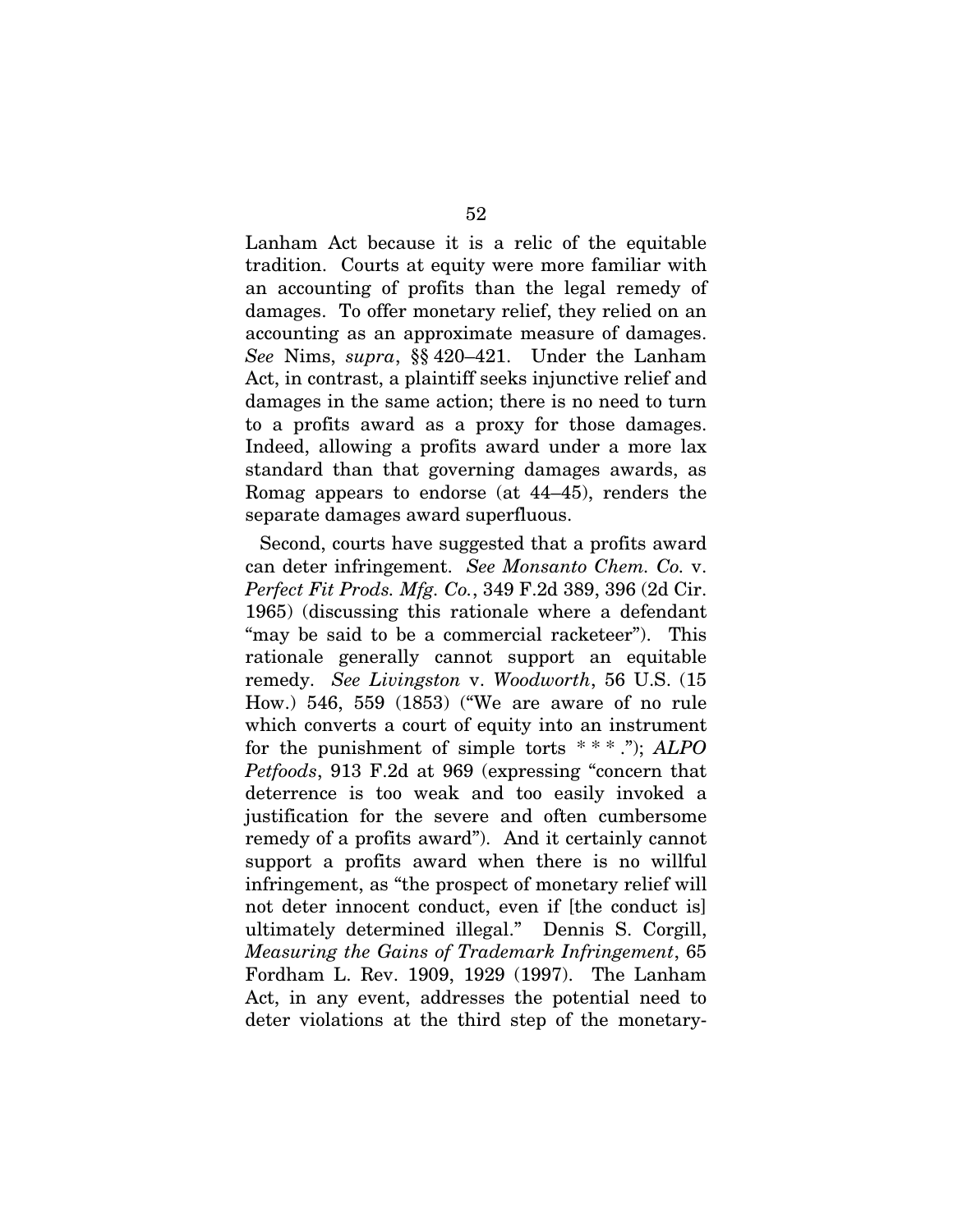remedies inquiry. *See* 15 U.S.C. § 1117(a) (allowing a court to increase actual damages and profits "according to the circumstances of the case" and stating that the total amount "shall constitute compensation and not a penalty").

Third, courts have grounded a profits award on an unjust-enrichment rationale. This rationale references the equitable tradition that a wrongdoer was "deemed to hold its profits in constructive trust for the injured plaintiff." *George Basch Co.*, 968 F.2d at 1538. The mark's owner, the theory went, was the "rightful owner" of any profits attributable to the mark, which the infringer had acquired by "*mala fides*"—that is, bad faith. *Avery* v. *Meikle*, 3 S.W. 609, 611–612 (Ky. Ct. App. 1887). The "wrong-doer" defendant "holding the profits for the" plaintiff had to turn them over. *Id.* The punitive logic underpinning this legal fiction breaks down where the defendant's behavior is not blameworthy. *Cf. ALPO Petfoods*, 913 F.2d at 968–969 (linking the unjust enrichment and deterrence rationales); Restatement (Third) of Restitution and Unjust Enrichment § 3 cmt. a (2011) ("Liability to disgorge profits is ordinarily limited to cases of \* \* \* conscious wrongdoing." (internal quotation marks omitted)).

To this, Romag says only (at 44–45) that an infringer's profits award is needed to ensure that trademark holders obtain some monetary relief. In its view, the test for damages under Section 1117(a) is "almost impossible" to meet (at 44), and the Lanham Act was enacted to allow plaintiffs to recover monetary remedies. Romag's complaint is with the statutory test Congress enacted for *damages*. That complaint does not justify ignoring the statutory test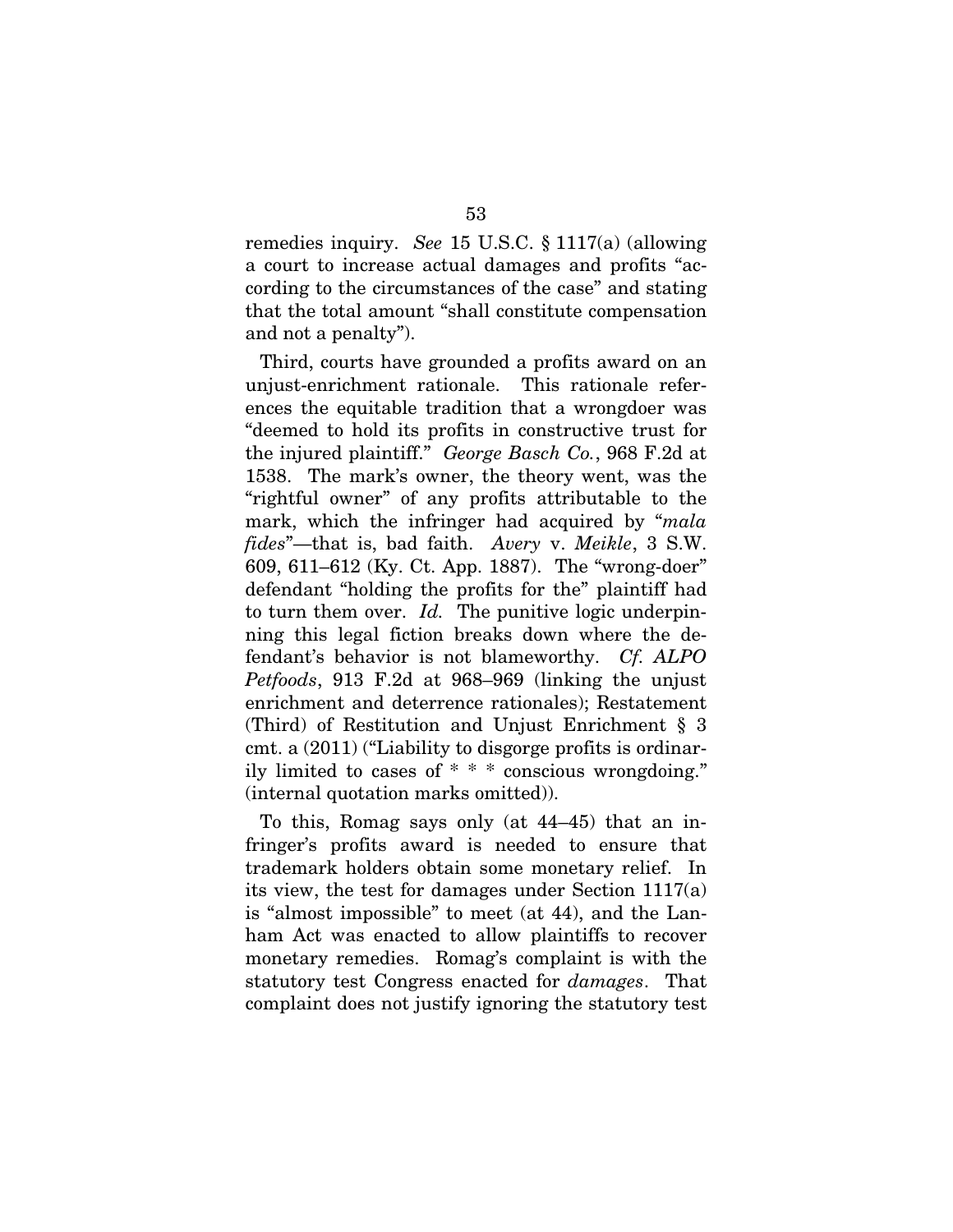Congress enacted for *profits*. *See Henson* v. *Santander Consumer USA Inc.*, 137 S. Ct. 1718, 1725 (2017) ("[I]t is quite mistaken to assume  $**$  that whatever might appear to further the statute's primary objective must be the law." (alteration and internal quotation marks omitted)).

What is more, Romag acknowledges (at 45–46) that Congress has already acted to ease any difficulties plaintiffs may have in proving actual damages. It gave plaintiffs an option to seek generous statutory damages instead of proving actual damages. *See* 15 U.S.C. § 1117(c). It did this *after* courts of appeals had agreed that a profits award requires willfulness. *See supra* at 19–21 (citing cases); Anticounterfeiting Consumer Protection Act of 1996, Pub. L. No. 104- 153, § 7, 110 Stat. 1386, 1388. Congress has thus already decided how to address Romag's concern, and it chose not to broaden the availability of a profits award. There is no basis to override this choice.

## C. Other intellectual property statutes do not support Romag's reading.

Unlike patent- and copyright-holders, "[t]rademark owners \* \* \* are not the intended beneficiaries of the law, or at least not the only ones." Mark A. Lemley, *Did* eBay *Irreparably Injure Trademark Law?*, 92 Notre Dame L. Rev. 1795, 1809 (2017). "The point of trademark law is to prevent consumers from being confused." *Id.*; *see Park 'N Fly, Inc.*, 469 U.S. at 198. When a trademark owner uses the threat of a profits award to consolidate market power, benefits to consumers disappear, but anticompetitive concerns remain, creating a market structure "fundamentally at odds with social welfare." Glynn S. Lunney, Jr., *Trademark Monopolies*, 48 Emory L.J. 367, 372–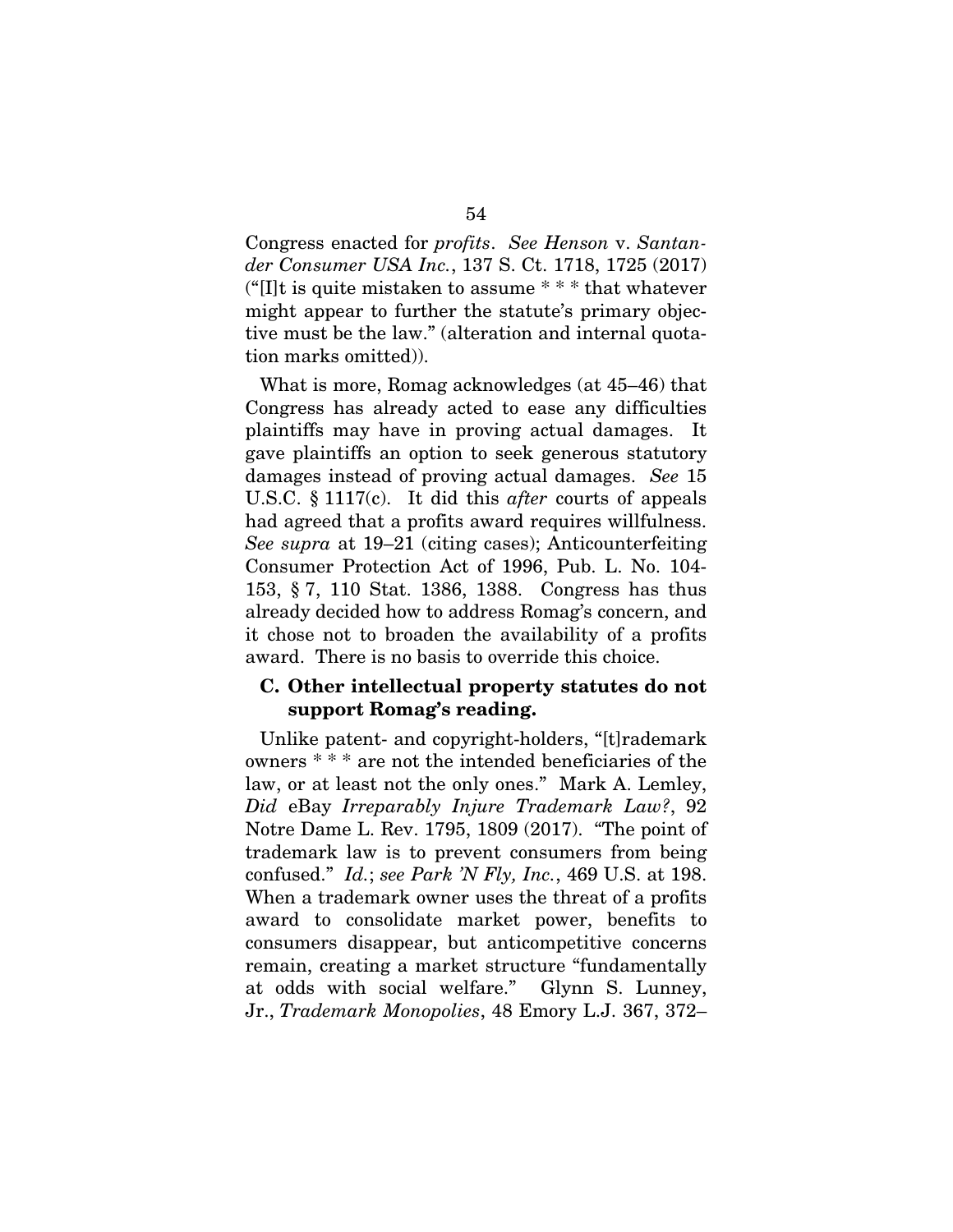373 (1999). "Because maximization of the public interest in trademark protection rests upon a very different protection rationale than that underlying patent and copyright laws," the Court should not treat unlike things alike. David H. Bernstein & Andrew Gilden, *No Trolls Barred: Trademark Injunctions After* eBay, 99 Trademark Rep. 1037, 1038–39 (2009).

This Court's precedent confirms the unique underpinnings of trademark law. Though this Court has recognized the "historic kinship between patent law and copyright law," it has "consistently rejected the proposition that a similar kinship exists" with trademark law. *See Sony Corp. of Am.* v. *Universal City Studios, Inc.*, 464 U.S. 417, 439 & n.19 (1984). And the relevant provisions of the Copyright Act and the Patent Act do not resemble Section 1117(a). *Compare* 15 U.S.C. § 1117(a) (subjecting the availability of monetary remedies "to the principles of equity"), *with* 17 U.S.C.  $\S 504(a)(1)$ , (b) (containing no textual limitation), *and* 35 U.S.C. § 289 (same).

Congress has, in any event, limited profits awards under these statutes. *See* Copyright Act of 1976, Pub. L. No. 94-553, tit. I, sec. 101, § 504(b), 90 Stat. 2541, 2585 (limiting a profits award to amounts "attributable to the infringement" that "are not taken into account in computing the actual damages"); *Aro Mfg. Co.* v. *Convertible Top Replacement Co.*, 377 U.S. 476, 505 (1964) (discussing the removal of an profits remedy in the Patent Act). It is Romag's interpretation that would render the Lanham Act an outlier among intellectual property statutes.